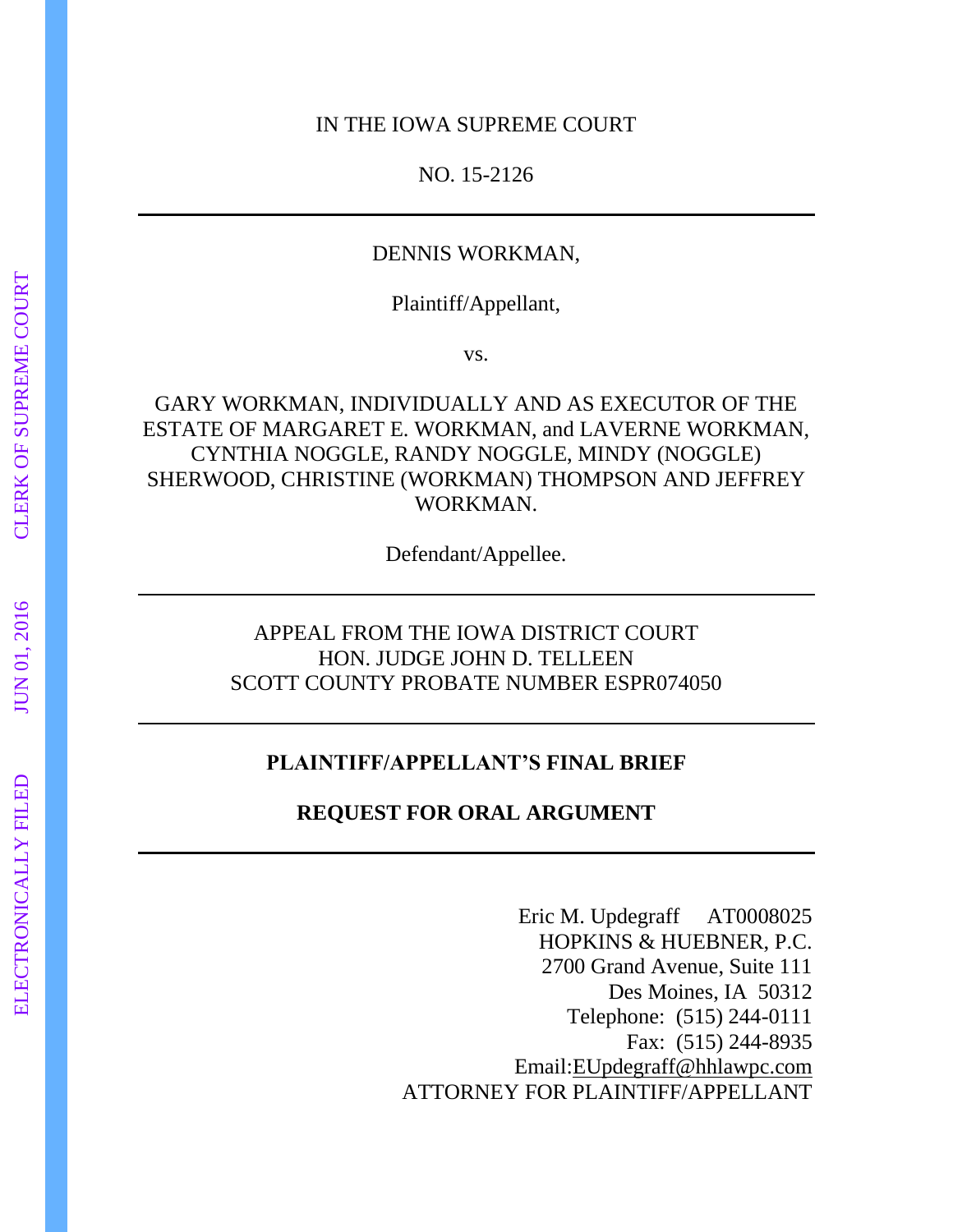# **TABLE OF CONTENTS**

| $\mathbf{i}$   |
|----------------|
| ii             |
| $\mathbf{1}$   |
| 3              |
| 3              |
| $\overline{4}$ |
| 19             |
| 45             |
| 45             |
| 46             |
| 46             |
| 46             |
| 47             |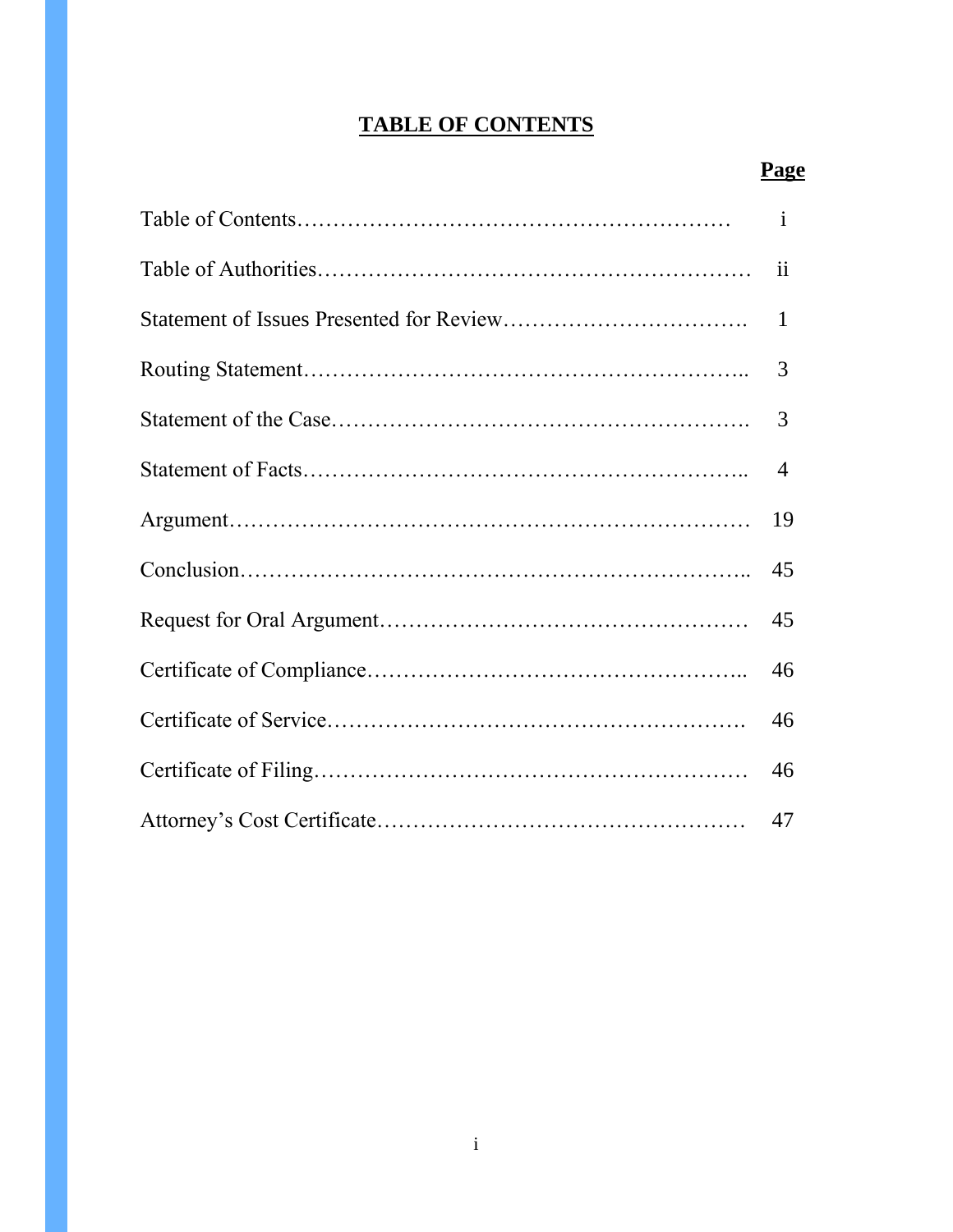# **TABLE OF AUTHORITIES**

| <b>Cases:</b>                                                  | <b>Page</b> |
|----------------------------------------------------------------|-------------|
| Ayers v. Shaffer, 748 S.E.2d 83 (Vir. 2013) 49. [2013]         |             |
| Barnhouse v. Hawkeye State Bank, 406 N.W.2d 181 (Iowa 1987) 36 |             |
| Cresto v. Cresto, 358 P.3d 831, 833-834 (Kansas 2015) 27-28    |             |
|                                                                |             |
| Heck v. Archer, 927 F.2d 495, 499-500 (Kansas App. 1996) 24-25 |             |
| Howard v. Nasser, 613 S.E.2d 64 (S.C. 2005) 30                 |             |
| Holliday v. Rain & Hail L.L.C., 690 N.W.2d 59 (Iowa 2004) 35   |             |
| In re Aldrich's Estate, 3 So.2d 856 (Florida 1941) 30          |             |
| In re Estate of Bethurem, 313 P.3d 237 (Nev. 2013) 26          |             |
| In re Estate of Holcomb, 63 P.3d 9 (Okla. 2002) 2002 30        |             |
| In re Estate Luongo, 823 A.2d 942 (Penn. 2003) 2003            |             |
|                                                                |             |
| In re Estate of Stockdale, 953 A.2d 454, 470 (N.J. 2008) 29-30 |             |
| In re Fechter's Estate, 277 N.W.2d 143 (Wis. 1979)             |             |
| In re Last Will and Testament of Melson, 711 A.2d 78           | 30          |
|                                                                |             |
|                                                                |             |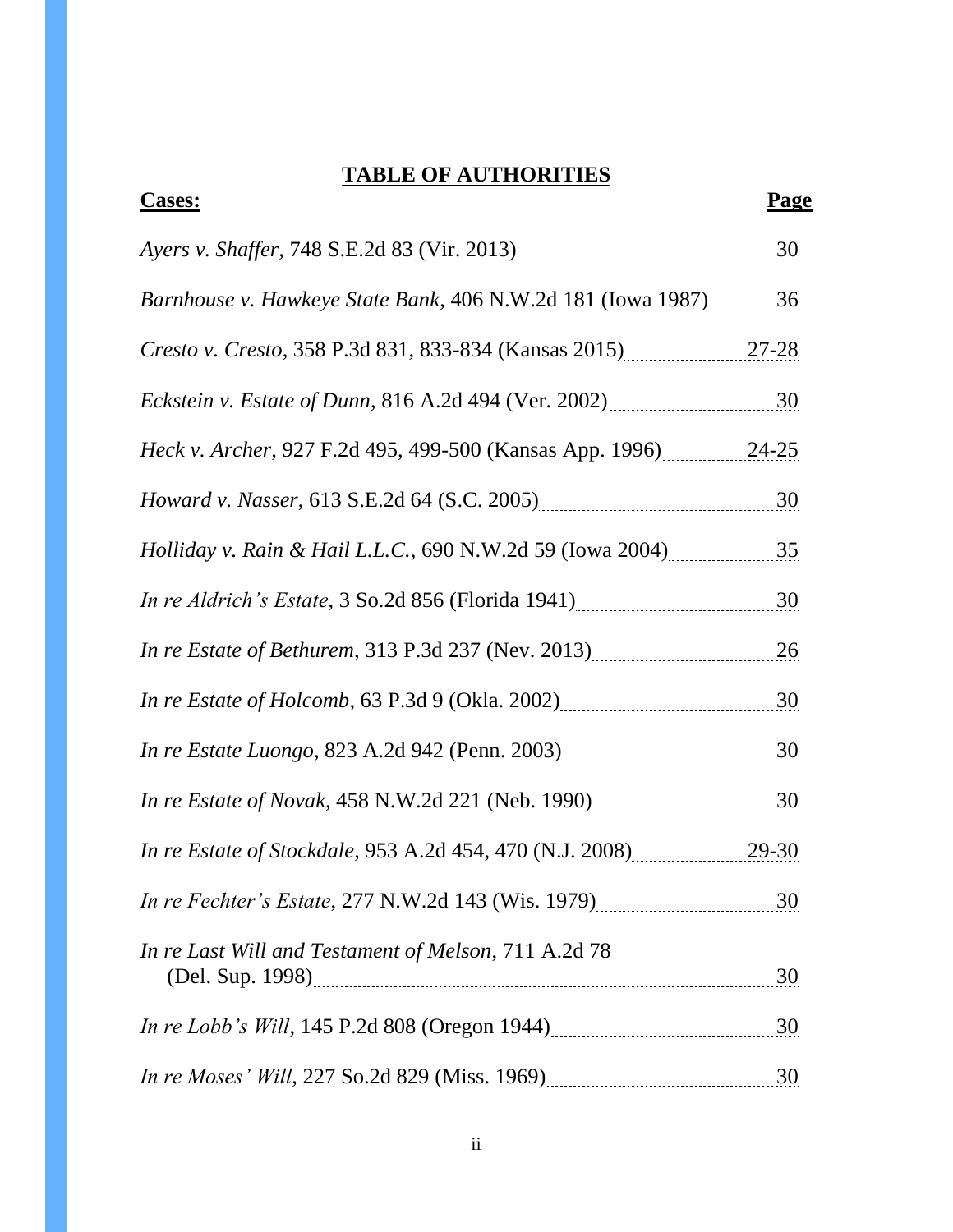| <i>In the Will of Faulks</i> , 17 N.W.2d 423, 440 (Wis. 1945)           | 30          |
|-------------------------------------------------------------------------|-------------|
|                                                                         | 30          |
| <i>Matter of Estate of Gersbach, 960 P.2d 811 (New Mexico 1998)</i> 30  |             |
| <i>Matter of Estate of Todd, 585 N.W.2d 273, 277 (Iowa 1998)</i> 30-31  |             |
| <i>Matter of Estate of Bayer</i> , 574 N.W.2d 667 (Iowa 1998)           |             |
|                                                                         | 19          |
|                                                                         |             |
| Swartzenruber v. Lamb, 582 N.W.2d 171 (Iowa 1998) 42-43                 |             |
| <b>Secondary Sources</b>                                                | <b>Page</b> |
| Restatement (Third) of Property: Wills & Donative Transfers § 8.3 21-23 |             |
|                                                                         |             |
|                                                                         | 31          |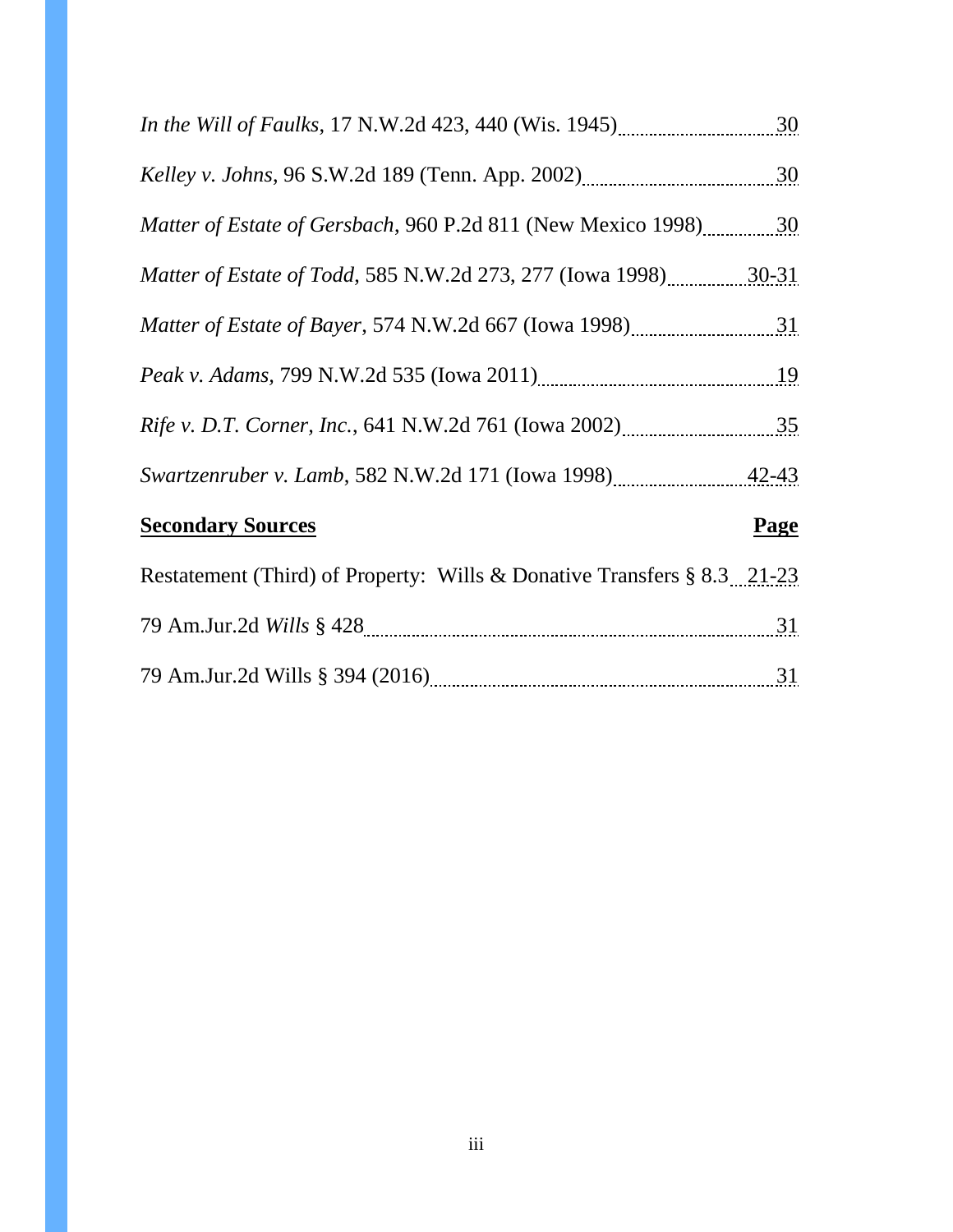#### **STATEMENT OF ISSUES PRESENTED FOR REVIEW**

## **ISSUE I: THE DISTRICT COURT ERRED IN DETERMINING IN ITS SUMMARY JUDGMENT RULING THAT THE BURDEN OF PROOF DID NOT SHIFT TO GARY WORKMAN AS A RESULT OF A CONFIDENTIAL RELATIONSHIP AND UNDUE INFLUENCE**

*Ayers v. Shaffer*, 748 S.E.2d 83 (Vir. 2013)

*Cresto v. Cresto*, 358 P.3d 831, 833-834 (Kansas 2015)

*Eckstein v. Estate of Dunn*, 816 A.2d 494 (Ver. 2002)

*Heck v. Archer*, 927 F.2d 495, 499-500 (Kansas App. 1996)

*Howard v. Nasser*, 613 S.E.2d 64 (S.C. 2005)

*In re Aldrich's Estate*, 3 So.2d 856 (Florida 1941)

*In re Estate of Bethurem*, 313 P.3d 237 (Nev. 2013)

*In re Estate of Holcomb*, 63 P.3d 9 (Okla. 2002)

*In re Estate Luongo*, 823 A.2d 942 (Penn. 2003)

*In re Estate of Novak*, 458 N.W.2d 221 (Neb. 1990)

*In re Estate of Stockdale*, 953 A.2d 454, 470 (N.J. 2008)

*In re Fechter's Estate*, 277 N.W.2d 143 (Wis. 1979)

*In re Last Will and Testament of Melson*, 711 A.2d 78 (Del. Sup. 1998)

*In re Lobb's Will*, 145 P.2d 808 (Oregon 1944)

*In re Moses' Will*, 227 So.2d 829 (Miss. 1969)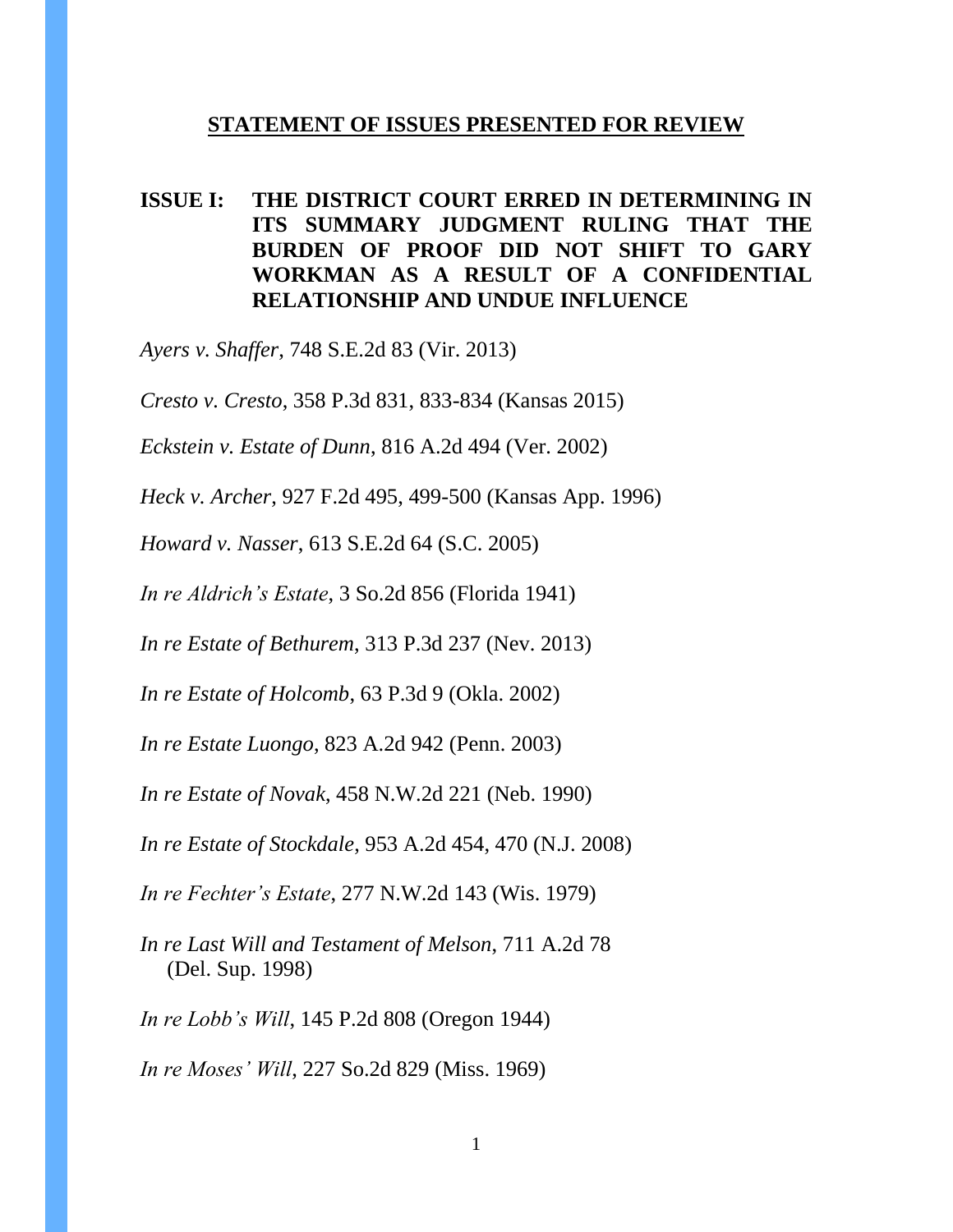*In the Will of Faulks*, 17 N.W.2d 423, 440 (Wis. 1945)

*Kelley v. Johns*, 96 S.W.2d 189 (Tenn. App. 2002)

*Matter of Estate of Gersbach*, 960 P.2d 811 (New Mexico 1998)

*Matter of Estate of Todd*, 585 N.W.2d 273, 277 (Iowa 1998)

*Matter of Estate of Bayer*, 574 N.W.2d 667 (Iowa 1998)

*Peak v. Adams,* 799 N.W.2d 535 (Iowa 2011)

79 Am.Jur.2d *Wills* § 428

79 Am.Jur.2d Wills § 394 (2016)

# **ISSUE II: THE DISTRICT COURT ERRED IN DENYING A MOTION TO AMEND THE PLEADINGS TO CONFORM WITH THE EVIDENCE**

*Barnhouse v. Hawkeye State Bank*, 406 N.W.2d 181, 187 (Iowa 1987)

*Holliday v. Rain & Hail L.L.C.*, 690 N.W.2d 59 (Iowa 2004)

*Rife v. D.T. Corner, Inc.*, 641 N.W.2d 761 (Iowa 2002)

*Swartzenruber v. Lamb*, 582 N.W.2d 171 (Iowa 1998)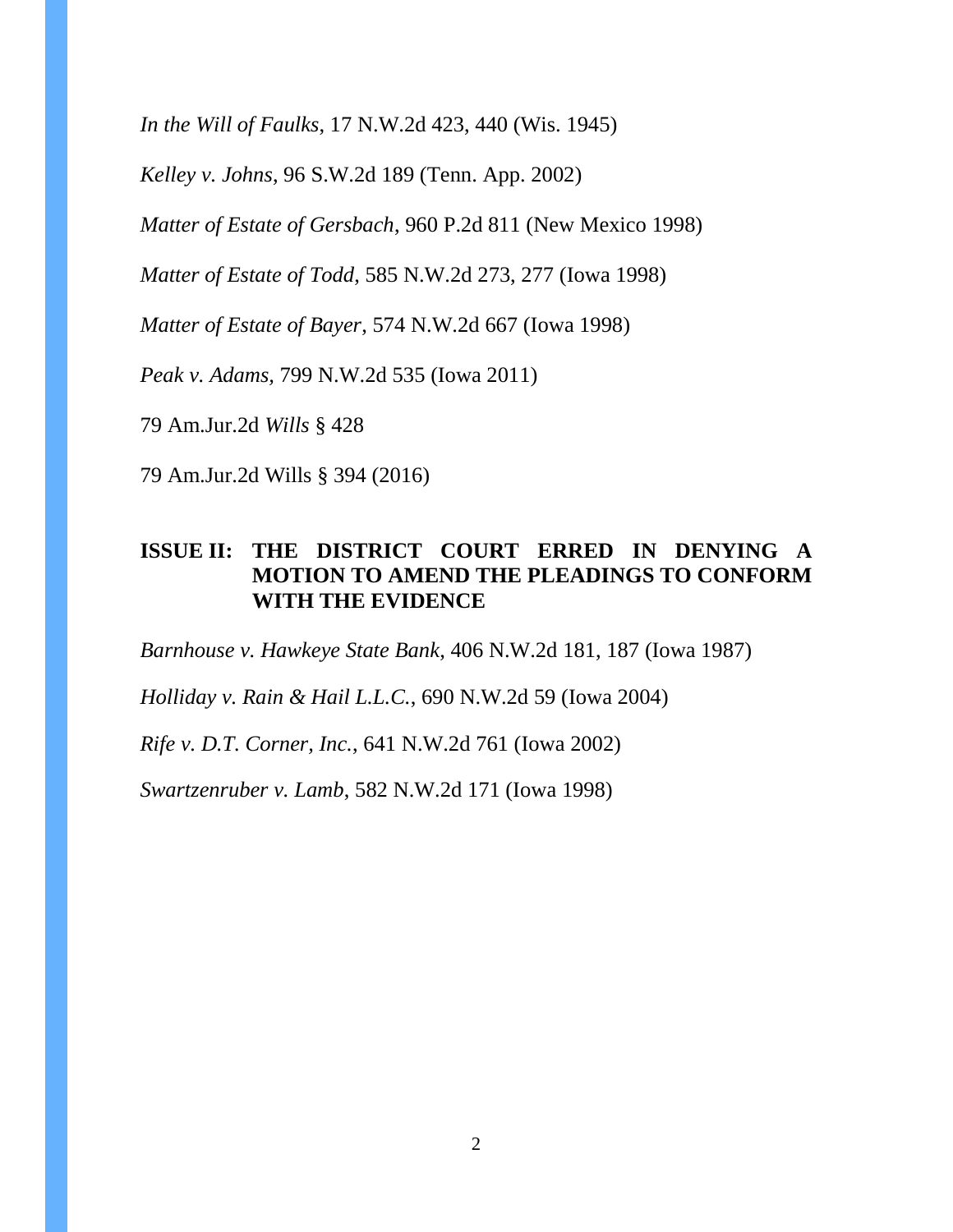#### **ROUTING STATEMENT**

The Appellant believes that this case involves issues of first impression and issues of substantial importance so that the Iowa Supreme Court should retain jurisdiction. I.R.A.P.  $6.1101(2)(c)$  & (d).

# **STATEMENT OF THE CASE**

Plaintiff filed a petition alleging that the Will offered into probate in this matter was invalid based on: (1) lack of testamentary capacity; (2) undue influence; and (3) confidential relationship. (Petition and Jury Demand dated January 25, 2013, App. 1).

On July 9, 2014, the Defendant moved for summary judgment on all three theories. (Motion for Summary Judgment dated July 9, 2014, App. 38).

On March 12, 2015, the District Court entered a ruling granting in part and denying in part the motion for summary judgment. (Order on Motion for Summary Judgment dated March 12, 2015, App. 797). The District Court determined that summary judgment was appropriate on the issues of testamentary capacity and confidential relationship. (Order on Motion for Summary Judgment dated March 12, 2015, App. 797).

The case then proceeded to jury trial on the issue of undue influence. (Trial Transcript 1, App. 245). The jury returned a verdict determining that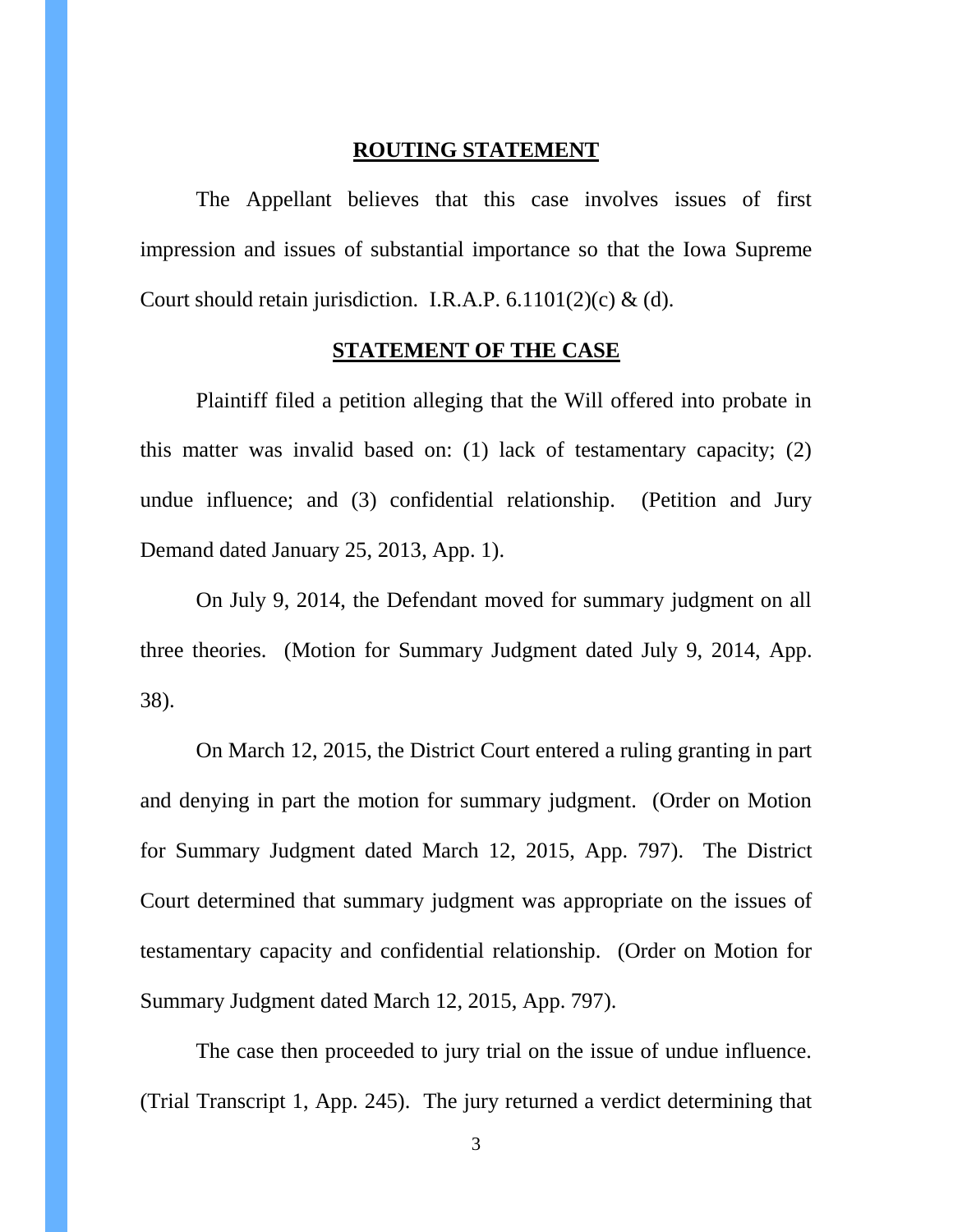the Defendant did not exercise undue influence over the testatrix. (Civil Verdict Form 1 and Civil Verdict Form 2 entered November 19, 2015, App. 809.

The Plaintiff filed a timely notice of appeal. (Notice of Appeal, App. 807)

### **STATEMENT OF FACTS**

The crux of this case centers on the relationship between the various family members. LaVerne and Margaret Workman had 3 children. (Trial Transcript p. 23-24, App. 267-268). Dennis is the oldest child. (Trial Transcript p. 23, App. 267). Gary is the second son. (Trial Transcript p. 24, App. 268). The elder Workmans adopted their sister Cindy when she was approximately five years old. (Trial Transcript p. 24, App. 268).

Dennis Workman was born and raised on a farm. (Trial Transcript p. 22, App. 266). He graduated from Durant High School in 1965. (Trial Transcript p. 22, App. 266). After high school he attended Muscatine Community College, majored in agriculture, and graduated with a degree in the same in 1967. (Trial Transcript p. 22, App. 266). After community college, Dennis went to the Institute of Broadcast Arts and received a diploma. (Trial Transcript p. 22, App. 266). He then attended St. Ambrose University before transferring to University of California Berkley. (Trial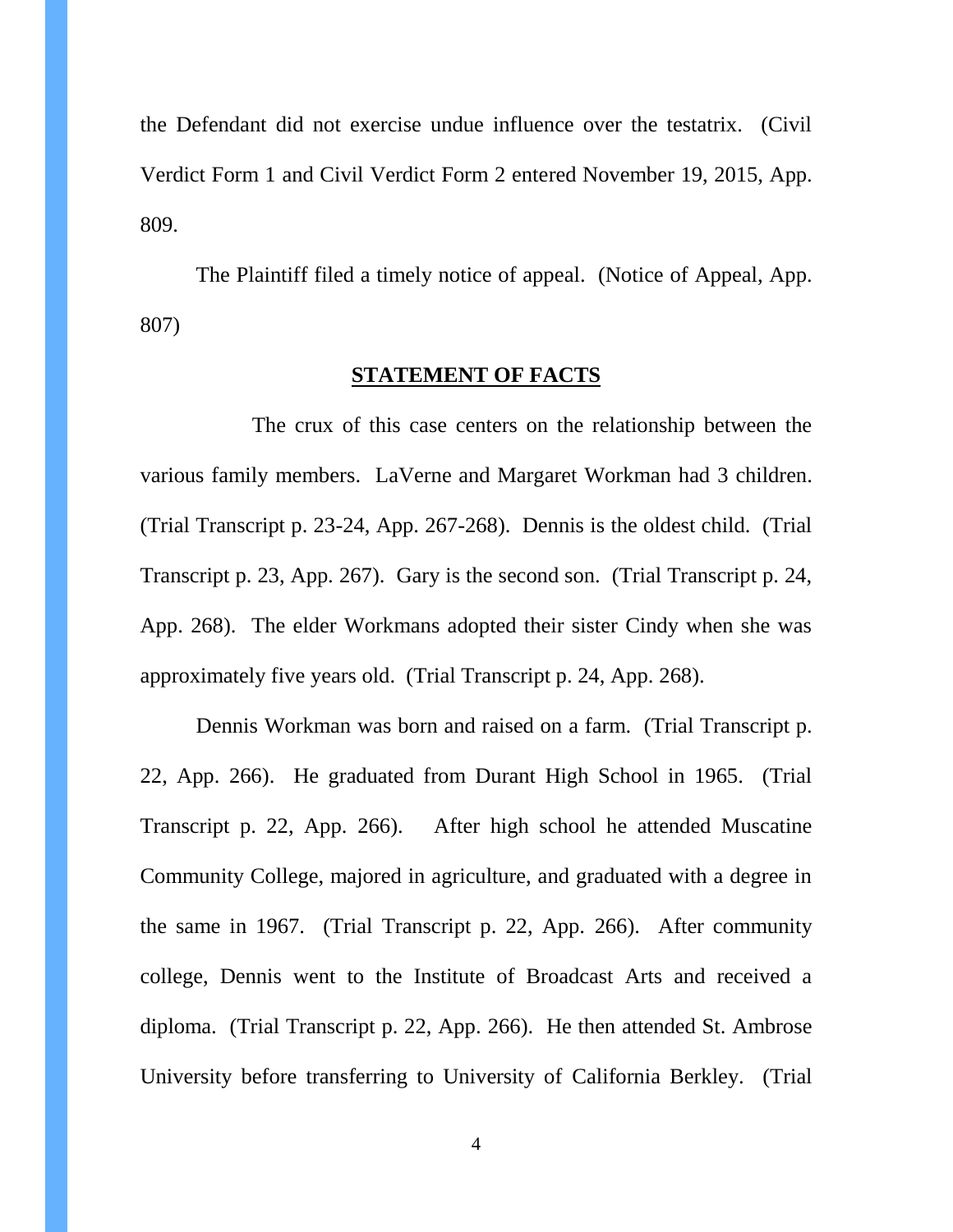Transcript p. 22, App. 266). He received his Bachelor's Degree from UC-Berkley. (Trial Transcript p. 22-23, App. 266-267). After graduating Dennis took a job as an announcer on a radio station in Ventura California. (Trial Transcript p. 23, App. 267). Later, Dennis acquired a teaching certificate and taught school. (Trial Transcript p. 23, App. 267).

The dispute among the family members concerns certain tracks of farm land in Eastern Iowa. LaVerne Workman inherited one-third of a family farm. (Trial Transcript p. 23-24, App. 267-268). Eventually, LaVerne ended up with the entire interest in that family farm. (Trial Transcript p. 25-26, App. 269-270). At some point LaVerne exchanged that farm in a 1031 exchange for farm ground closer to Margaret's farm ground. (Trial Transcript p. 26, App. 270).

As most family disputes go, the relationship between the family members was pretty good in the beginning. Dennis testified that he and Gary Workman had a pretty good childhood. (Trial Transcript p. 25, App. 269). As they grew up they both ended up in California. (Trial Transcript p. 25, App. 269). During that time LaVerne was farming the two farms by himself or renting out the ground. (Trial Transcript p. 25, App. 269).

In 1981, Gary decided to return to Iowa to farm with his father. (Trial Transcript p. 27, App. 271). The decision surprised Dennis because he did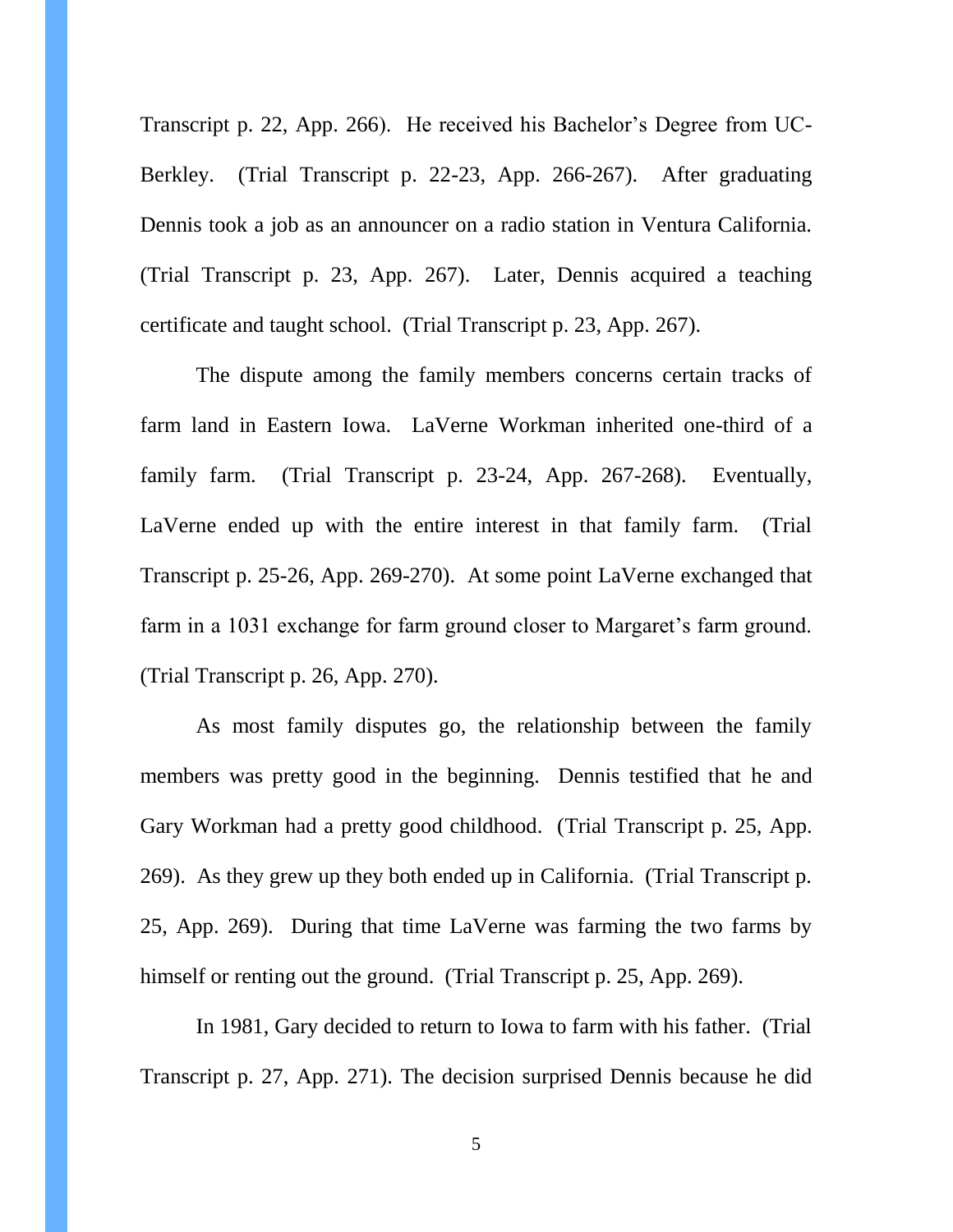not think that Gary was interested in moving back home. (Trial Transcript p. 27, App. 271). Gary explained to Dennis that their parents had made Gary an offer he could not refuse. (Trial Transcript p. 27, App. 271).

In the 1980s Dennis had some financial difficulties. (Trial Transcript p. 27, App. 271). He purchased a radio station in Denver, Colorado. (Trial Transcript p. 27, App. 271). When he purchased the radio station he did so with the understanding that it could convert from a day time station to a fulltime radio station. (Trial Transcript p. 27-28, App. 271-272). It turned out that the radio station's facilities could not handle such a concept. (Trial Transcript p. 28, App. 272). At the same time the previous owner changed the station's format making it less desirable to advertisers. (Trial Transcript p. 28, App. 272). As a result of these various problems Dennis wound up declaring bankruptcy. (Trial Transcript p. 28, App. 272). He first tried a Chapter 11 bankruptcy, but ended up with a Chapter 7 bankruptcy. (Trial Transcript p. 28, App. 272). Additionally, Dennis ended up with a \$1.1 million judgment against him. (Trial Transcript p. 30, App. 274).

These difficulties resulted in creditors contacting Dennis's parents in an attempt to collect the debts. (Trial Transcript p. 30, App. 274). Consequently, LaVerne and Margaret had to hire an attorney to deal with those creditors. (Trial Transcript p. 31, App. 275).

6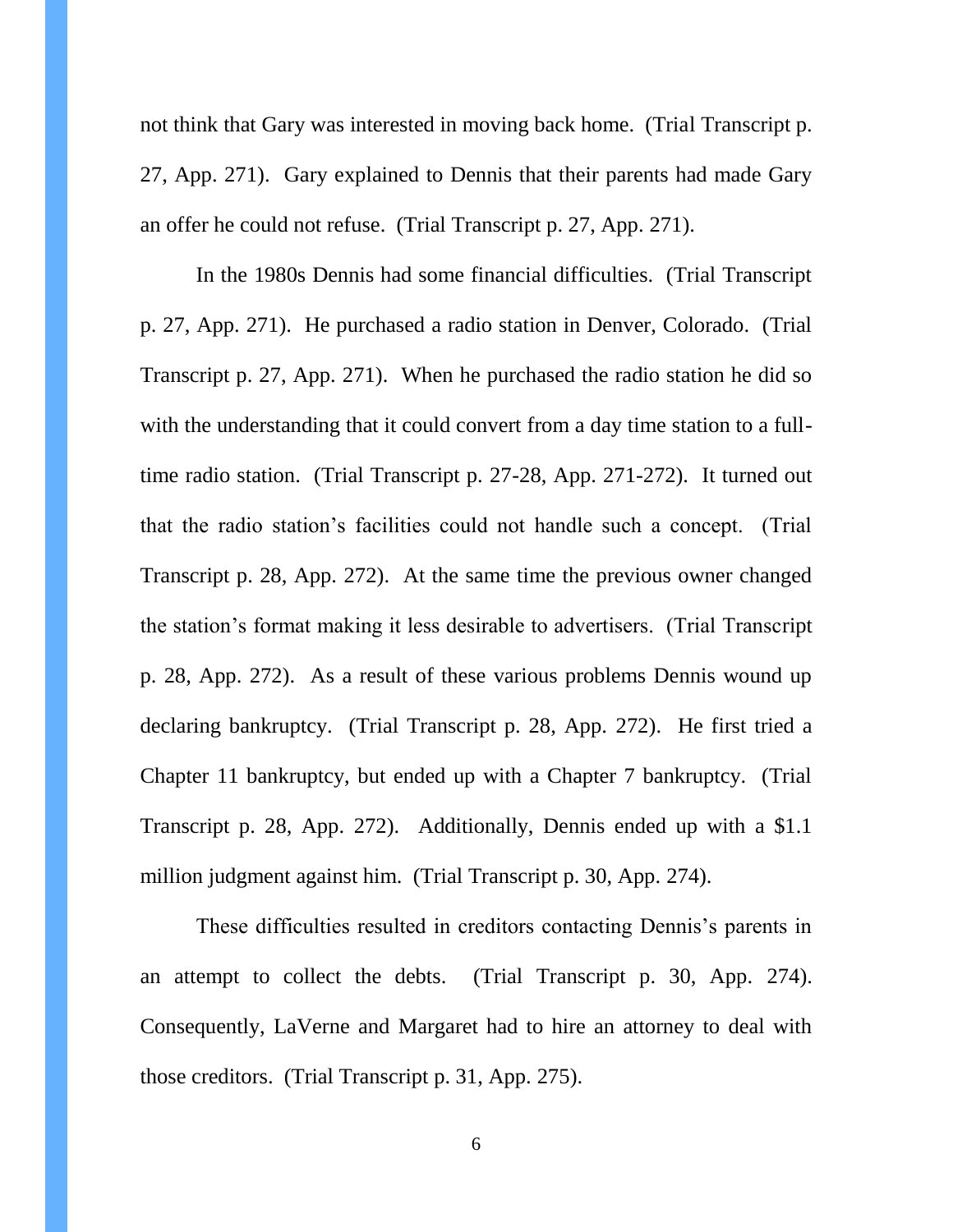In 1986, Dennis moved back to the farm. (Trial Transcript p. 31, App. 275). He stayed there from 1986 through 1989. (Trial Transcript p. 31-32, App. 275-276). At that time Dennis expressed his interest in farming the family farm. (Trial Transcript p. 31-32, App. 275-276). However, Gary was not interested in Dennis farming the family farm with him. (Trial Transcript p. 31-32, App. 275-276). Dennis's next move was to start a convenience store in Clinton that he ran for about a year and a half. (Trial Transcript p. 32, App. 276).

The testimony at trial reveals that over the years Dennis tried to come back to Iowa and get into family farming a dozen times or more. (Trial Transcript p. 32, App. 276). Dennis testified that LaVerne and Gary did want Dennis to come back to the family farm but that his mother was in favor of it. (Trial Transcript p. 32, App. 276). Dennis explained that Margaret would call him up and she would be crying when discussing him coming back to the farm. (Trial Transcript p. 32, App. 276).

It is Dennis's opinion that his mother wanted him to return to the farm and felt coerced by Gary and LaVerne because they did not want him to return. (Trial Transcript p. 32, App. 276). Dennis explained that he would call his mother and ask her if he could return to the farm. (Trial Transcript p. 32, App. 276). She would tell him that she would talk to Gary and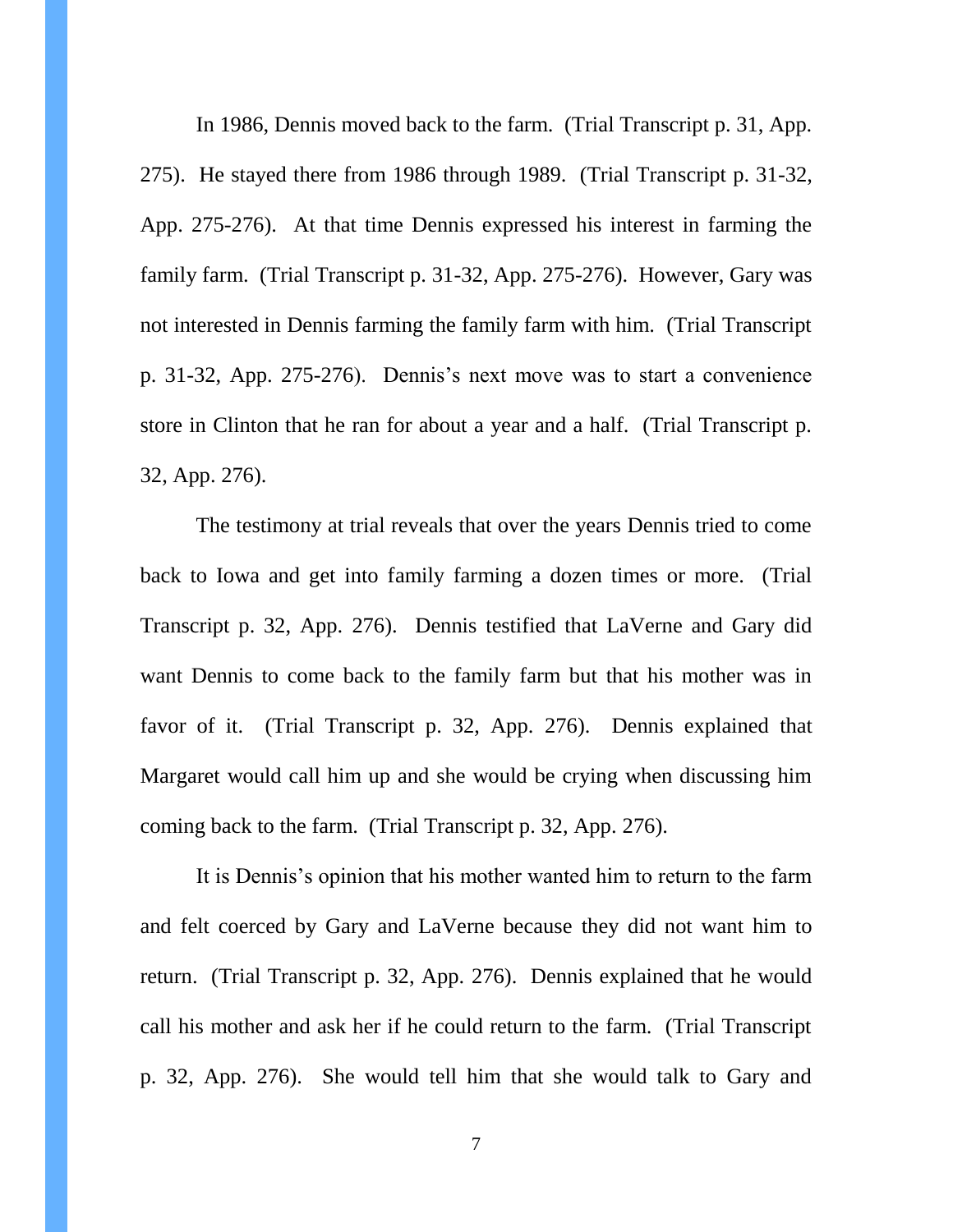LaVerne. (Trial Transcript p. 32, App. 276). Margaret would then call him back several days later and explain that Gary and LaVerne had nixed him returning to the farm. (Trial Transcript p. 32, App. 276).

Dennis also had numerous discussions with his mother about her desires for her property. (Trial Transcript p. 36, App. 280). These conversations started in the 1980s and continued through the 1990s. (Trial Transcript p. 36, App. 280). It was Margaret's wish that everyone be treated fairly. (Trial Transcript p. 37, App. 281). Originally, Margaret explained to Dennis that it was her desire that Dennis get her farm, the south farm, and that Gary get their father's farm, the north farm. (Trial Transcript p. 37, App. 281).

Thus, began a continuous deterioration of Dennis and Cindy's share of the assets in favor of Gary Workman. (Exhibits 1-10, App. 815-865).

In the first Will in evidence Margaret Workman set out a scheme as follows:

- 1. Her husband would receive all her personal property and a life estate in their homestead;
- 2. If her husband failed to survive her then the homestead would go to Dennis, Gary and Cynthia in equal shares;
- 3. If her husband failed to survive her then her personal property would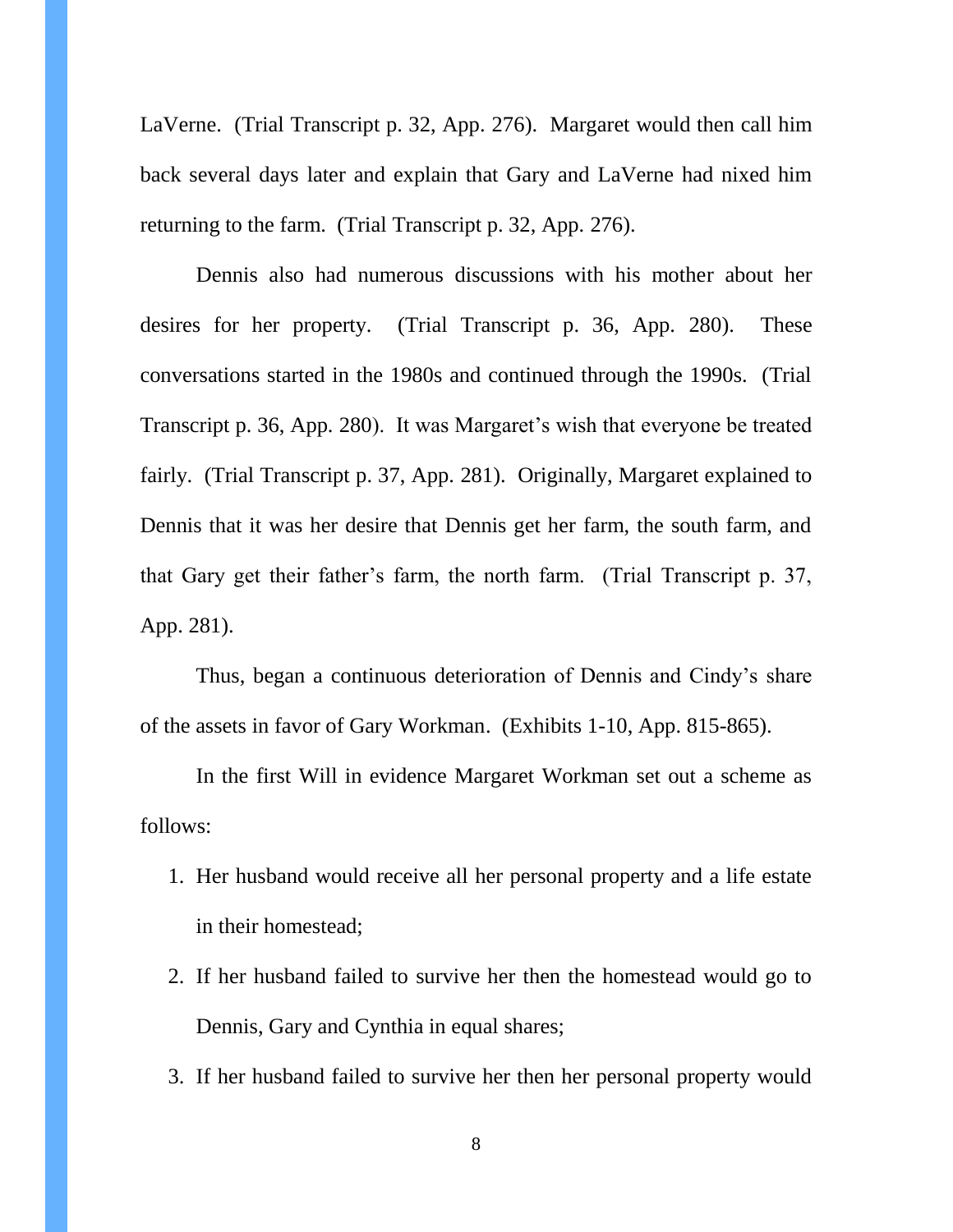be divided equally amongst the three children;

- 4. If her husband survived her then she bequeathed her 200 farm to her husband, Dennis and Gary to be theirs absolutely in fee simply in the following proportion shares:
	- a. LaVerne gets 40 acres;
	- b. Gary gets the north 80 acres;
	- c. Dennis gets the south 80 acres.

(Trial Exhibit 1, App. 815).

In a codicil to this 1983 Will Margaret Workman amended the bequest to Dennis and instead bequeathed his portion of the farm to a spendthrift trust for the benefit of Dennis. (Trial Exhibit 2, App. 818). The trust's terms allowed for a release of the property to Dennis at the trustee's discretion. (Trial Exhibit 2, App. 818).

In 1987 Margaret put together a second Will. (Trial Exhibit 3, App. 820). In this Will the bequest of the homestead shifted from Cynthia to Gary. (Trial Exhibit 3, App. 820). Instead Cynthia would have received approximately \$25,000 in cash. (Trial Exhibit 3, App. 820). Each of the children would receive 1/3 of the residue of the estate. (Trial Exhibit 3, App. 820). The farm would have been split up as follows: (1) Gary gets the south 80 (as opposed to the north 80); (2) the north 80 acres goes to a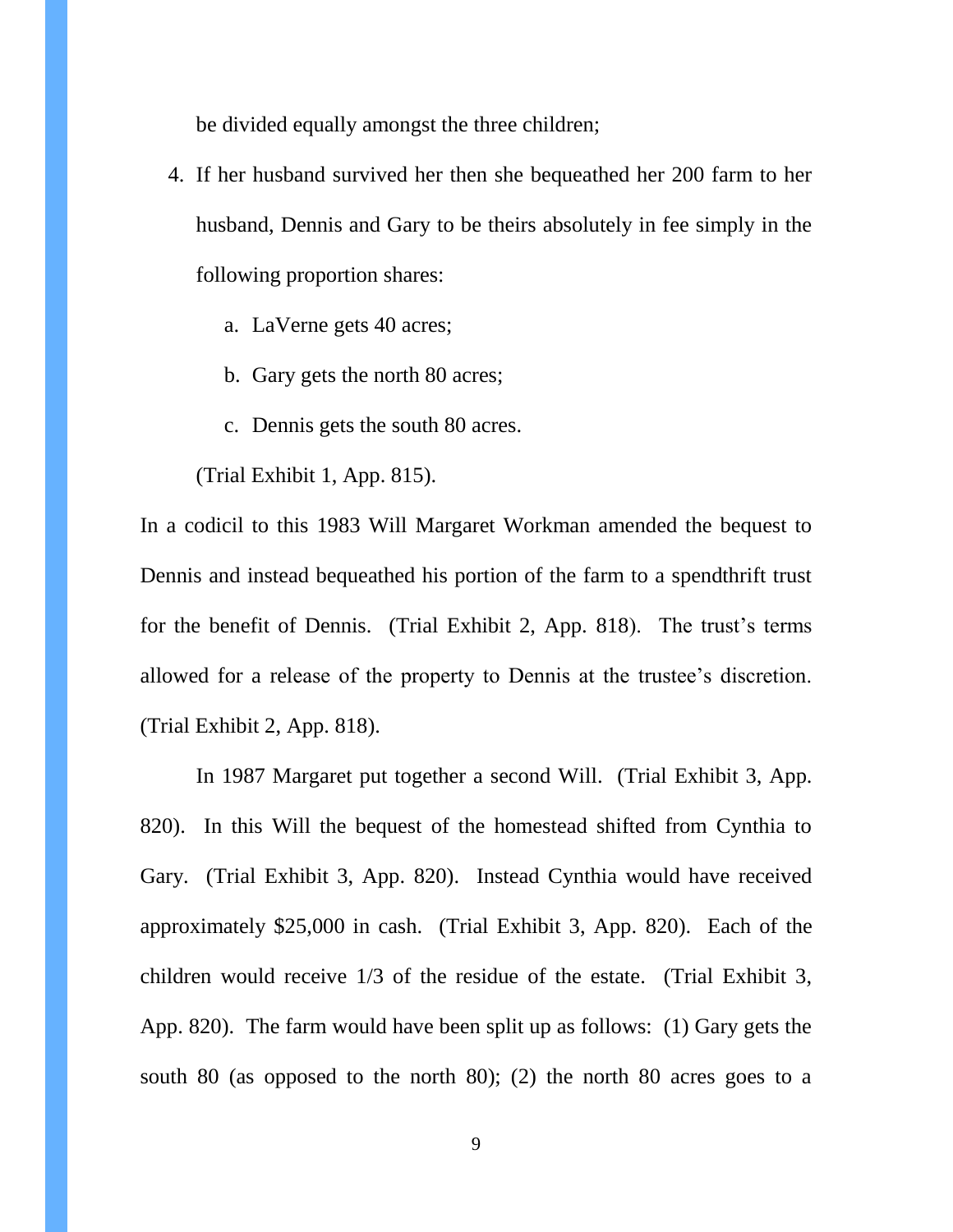spendthrift trust for Dennis; and (3) the remaining 40 acres would have gone to Gary's children Jeffrey and Christine Workman. (Trial Exhibit 3, App. 820).

In 1995 Margaret put together another Will. In this Will the property is divided even more favorably to Gary Workman. (Trial Exhibit 4, App. 825). The major changes concern the farm ground. (Trial Exhibit 4, App. 825). In this Will the farm bequests work as follows: (1) Gary gets the south 80 acres; (2) Gary gets the north 80 acres as remainder man to a life estate for the benefit of the Workman Family Trust; and (3) Gary's children Jeffrey and Christine get the remaining 40 acres. (Trial Exhibit 4, App. 825). The Workman Family Trust would have been a limited trust for the benefit of Dennis wherein Gary and a Bank would have discretion to distribute income and principal to Dennis. (Trial Exhibit 4, App. 825). After Dennis passed away then Gary would receive 75% of the funds in the trust and Cynthia would receive 25%. (Trial Exhibit 4, App. 825).

In 1999 Margaret put together another Will. (Trial Exhibit 5, App. 833). In this Will she bequeathed cash to: (1) Gloria Dei Lutheran Church \$1,000; (2) Cynthia \$25,000; (3) Grandson Randy Noggle \$10,000; (4) Mindy Noggle \$10,000. (Trial Exhibit 5, App. 833). In terms of the homestead she granted a life estate in it to her husband LaVerne and then a

10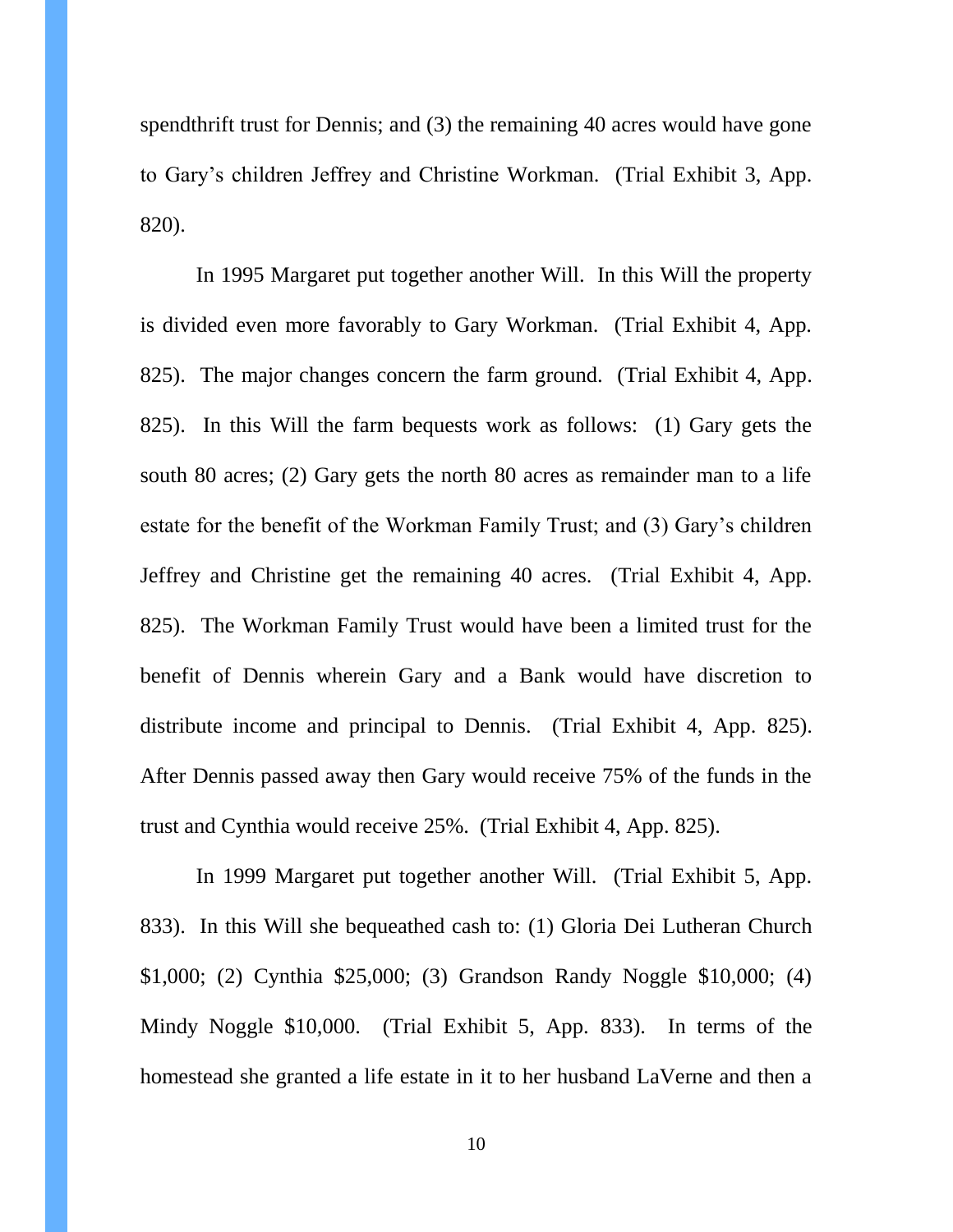life estate to Dennis. (Trial Exhibit 5, App. 833). If Dennis does not occupy the homestead then:

- 1. Marcia T. Turner gets 50% if she is Dennis's spouse or is cohabitating with him at the cessation of the life estate; OR Each of the following get 20% of the 50%: (1) Cynthia Noggle; (2) Randy Noggle; (3) Mindy Noggle; (4) Jeffrey Workman; and (5) Christine Workman. (Trial Exhibit 5, App. 833)
- 2. The children of Dennis Workman get 50%; OR Each of the following get 20% of the 50%: (1) Cynthia Noggle; (2) Randy Noggle; (3) Mindy Noggle; (4) Jeffrey Workman; and (5) Christine Workman. (Trial Exhibit 5, App. 833)

Additionally, Gary is given the option to purchase the homestead at fair market value at the cessation of the life estates. (Trial Exhibit 5, App. 833)

The 1999 Will marks the beginning of what appear to be equalization payments in lieu of giving Dennis (or a trust on Dennis's behalf) any interest in the farm ground. (Trial Exhibit 5, App. 833) The terms concerning the farm are as follows:

1. Gary receives both the north 80 acres and south 80 acres subject to an obligation to put \$80,000 into a Family Trust. (Trial Exhibit 5, App. 833); The \$80,000 is to be paid in \$10,000 increments on a yearly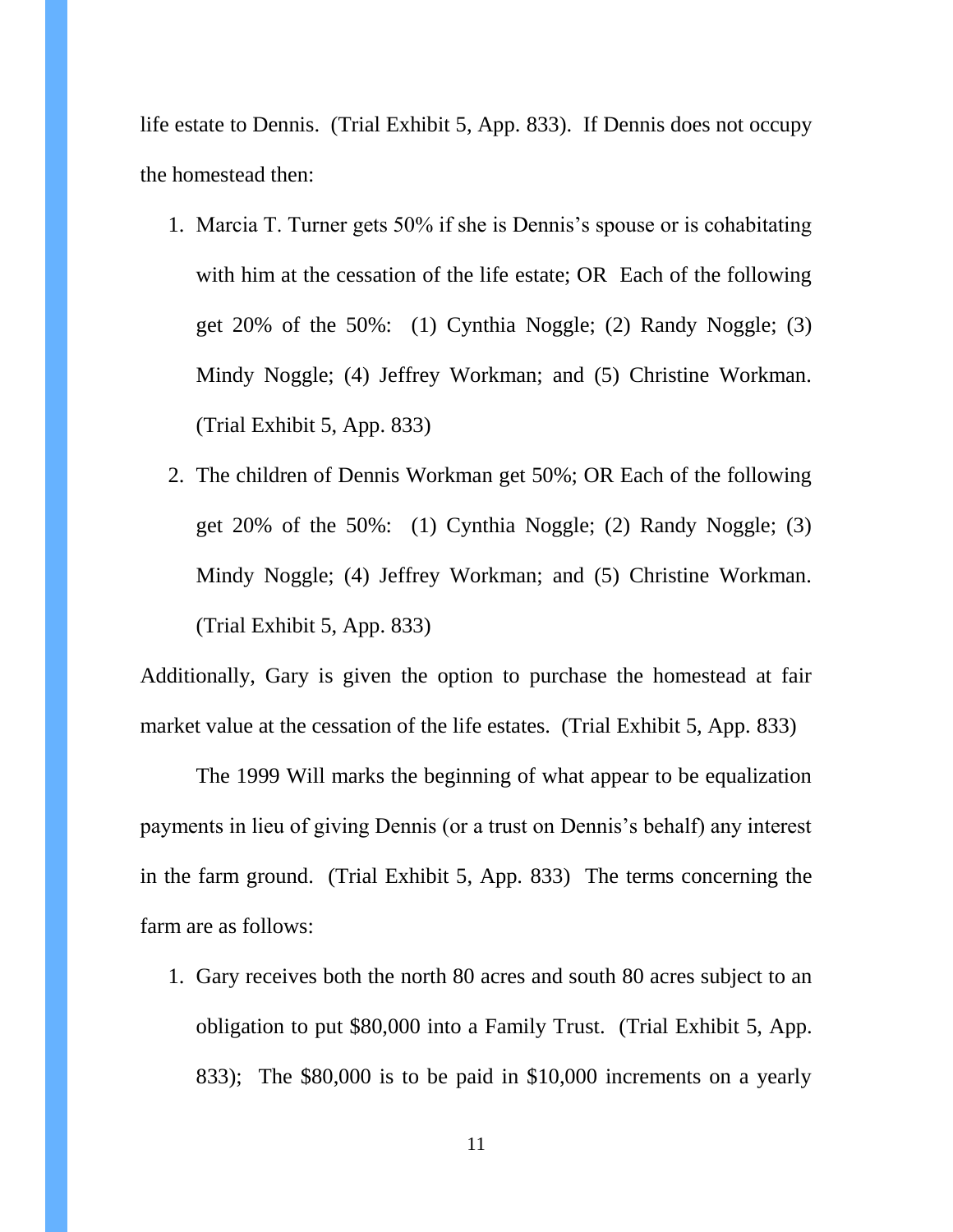basis until it is paid off. (Trial Exhibit 5, App. 833)

2. Gary's children Jeffrey and Christine receive the remaining 40 acres. (Trial Exhibit 5, App. 833)

The Family Trust, funded by these \$10,000 a year payments, was a spendthrift trust for the benefit of Dennis. (Trial Exhibit 5, App. 833). The Will also contains a provision setting out that Gary's share, should he not survive Margaret, would be shared equally by his children. (Trial Exhibit 5, App. 833). This Will also contains a statement that "It may appear that I have provided more generously for my son, Gary, than my other two children, but in part it is in repayment for work and improvements he has done on our farmlands. In addition, I have made gifts to my children during my lifetime." (Trial Exhibit 5, App. 833). The documents purports that Margaret executed it on March 15, 1999. (Trial Exhibit 5, App. 833).

The evidence demonstrates that Gary Workman had been attending meetings with LaVerne and Margaret about estate planning just prior to this Will. (Trial Exhibit 17, App. 868). In a letter dated October 23, 1998, Joan U. Axel, an attorney with Stanley, Lande & Hunter, wrote a letter to Mr. and Mrs. LaVeren E. Workman. (Trial Exhibit 17, App. 868). Ms. Axel began her letter "After our meeting last week, we reviewed some of the many issues you and Gary presented." (Trial Exhibit 17, App. 868). In that letter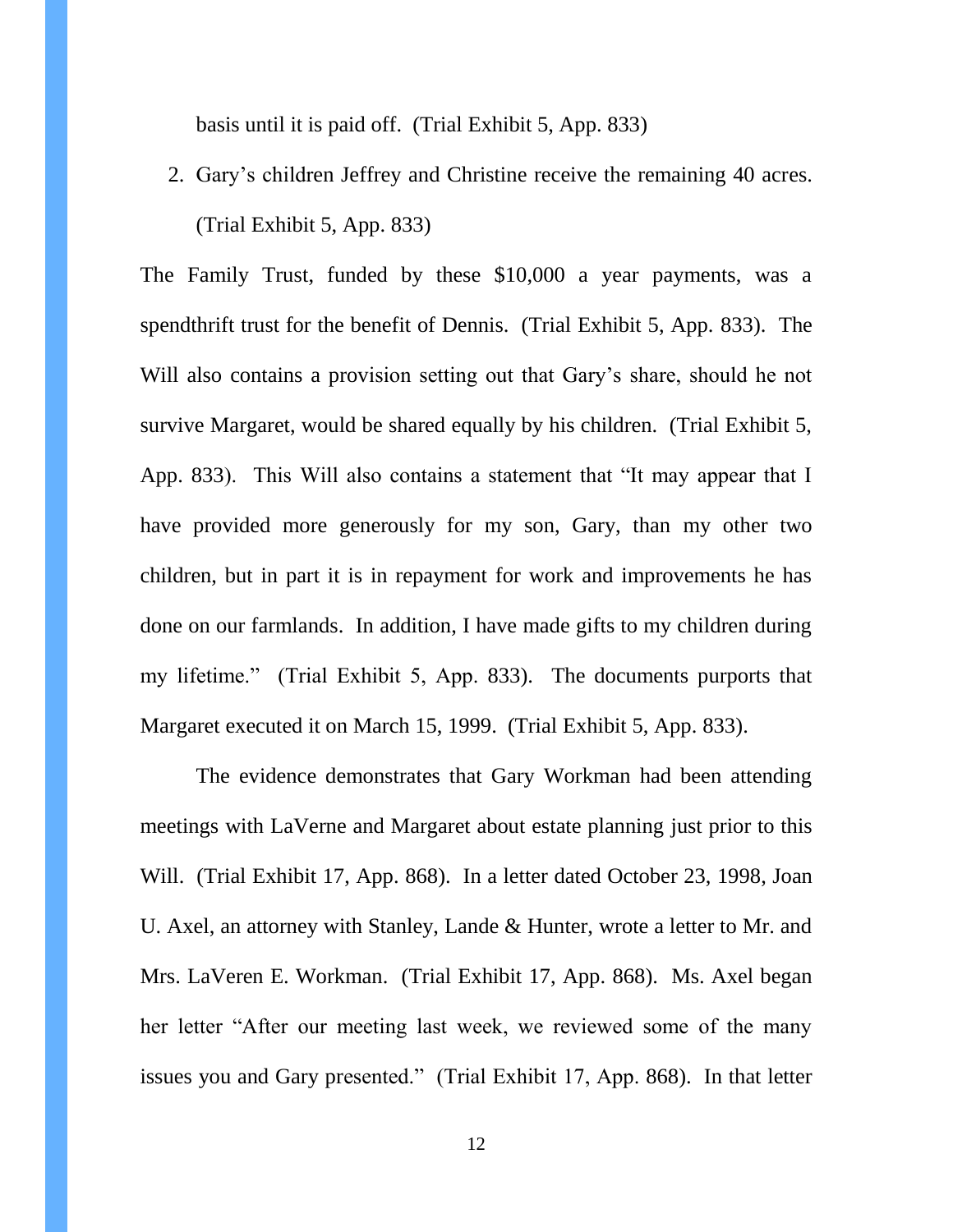Ms. Axel set out the three primary goals as:

- (1)Transfer LaVerne's farm to Gary now and completely.
- (2)Honor Gary's wishes to have no dealing with Dennis regarding property now or after your deaths.
- (3)Treat Dennis as fairly as possible.
- (Trial Exhibit 17, App. 868).

The letter then recommends that "the best way to achieve your goals for Gary and to treat Dennis as fairly as possible would be to set aside to Dennis non-farm assets." (Trial Exhibit 17, App. 868) The letter then requests that they "Please talk this over with Gary and see which way will work best for all concerned." (Trial Exhibit 17, App. 868)

On November 6, 1998, Ms. Axel wrote a letter following up on a telephone conference dated October 29, 1998. (Trial Exhibit 18, App. 871). The document explained that LaVerne and Margaret were planning two real estate transfers and a lease. (Trial Exhibit 18, App. 871). In particular the letter demonstrates:

- 1. Gary would get LaVerne's Scott County farm subject to an interest in LaVerne for his life. LaVerne will have all the net income from the farm during his lifetime.
- 2. Transferring Gary's one-half interest in the Durant duplex to LaVerne.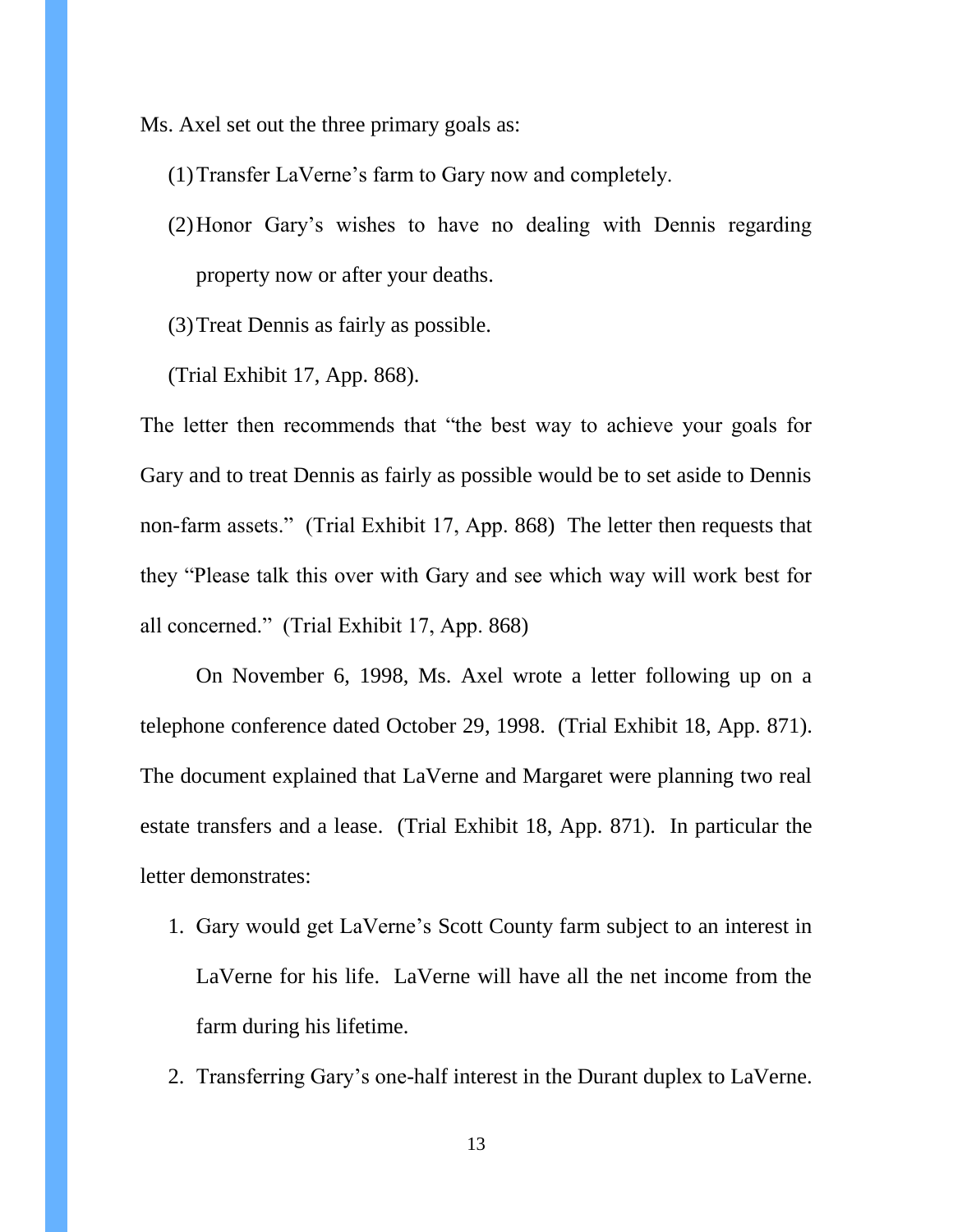LaVerne will then dispose of this property in his will.

3. Entering into a written farm lease between Gary and LaVerne for a 5 year renewable term.

(Trial Exhibit 18, App. 871)

The letter explains: "We are very happy to work with you, as you know. However, on reflection, we wonder if you would like Lowell Dendinger to complete your plan? He will want to know about these changes." (Trial Exhibit 18, App. 871). The letter concludes: "We have the appointment saved we scheduled: November 12, 1998, at 9:00 a.m. in the Wilton office. Gary and his wife would need to be present or stop in in advance to sign the Durant duplex deed if you move forward with this plan." (Trial Exhibit 18, App. 871).

In 2001, Margaret Workman apparently executed yet another Will. (Trial Exhibit 6, App. 841). Stanley, Lande & Hunter, the same firm representing Gary Workman in this Will contest, prepared the Will. (Trial Exhibit 6, App. 841). In the 2001 Will the bequests remain mostly the same as in the 1999 Will. (Trial Exhibit 6, App. 841). The Will bequeaths the homestead to LaVerne for his life and then to the Workman Family Trust of 1991, subject to Gary's right to purchase the homestead after his father's death. (Trial Exhibit 6, App. 841). In terms of the farm ground, the Will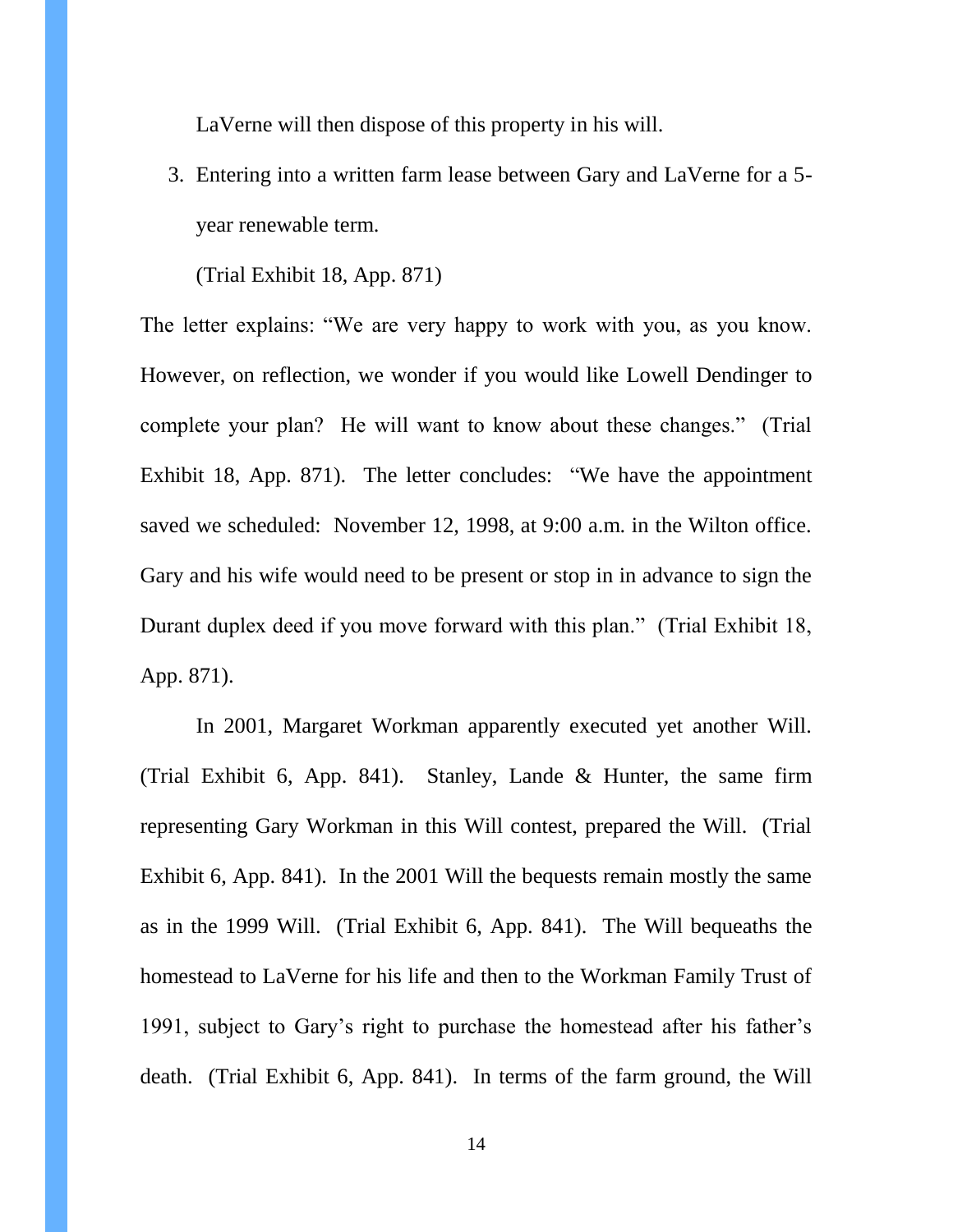gives LaVerne a life estate in the 160 acres with Gary as the remainder man. (Trial Exhibit 6, App. 841). The 2001 Will then provides for \$100,000 in equalization payments to be made \$10,000 per year to the Workman Family Trust. (Trial Exhibit 6, App. 841). Gary may seek a reduction in the total amount of these payments if he pays for an independent appraiser to determine the value of the farmland has decreased by 1/3 or more. (Trial Exhibit 6, App. 841). There are no provisions for an increase in the total value of these payments if the value of the farmland has increased. (Trial Exhibit 6, App. 841). If Gary does not survive Margaret then his interest passes to his children subject to the obligation to make the \$10,000 per year payments. (Trial Exhibit 6, App. 841). The will then gives the remaining 40 acres to Gary's children Christine and Jeffrey. (Trial Exhibit 6, App. 841). The 2001 Will also includes the statement:

My husband and I wish to formally acknowledge that we recognize and understand that the cumulative effect of our wills and The Workman Family Trust will be to give our son, Gary, a disproportionately large share of our combined assets. We have intentionally and knowingly made these provisions understanding that Gary will receive more of our combined estates than our other two children. We have done this to recognize the many years of contribution and effort made by Gary, which has benefited us over the years that he has lived near us. The statement I am making in this paragraph is merely precatory and intended to express my intent.

(Trial Exhibit 6, App. 841).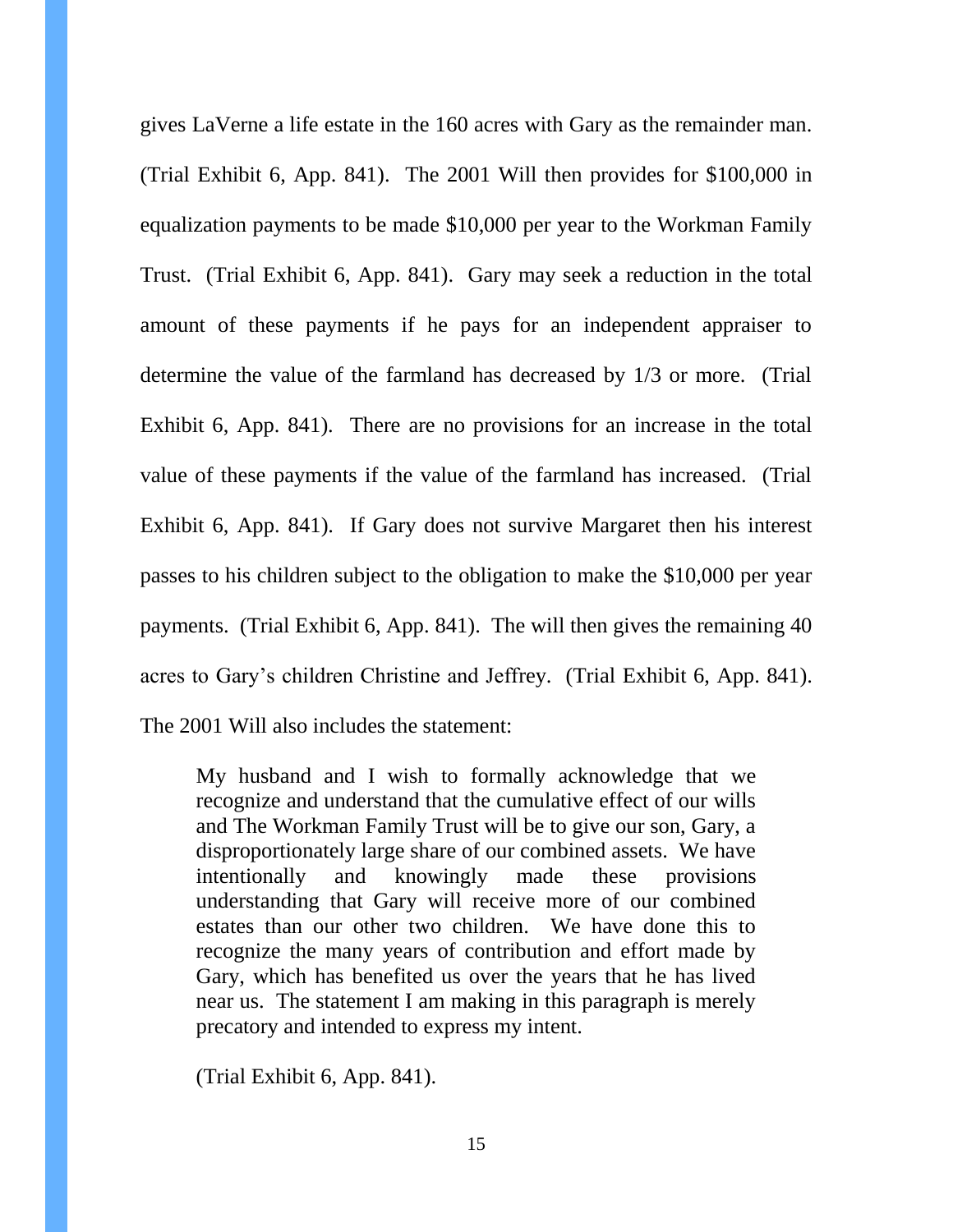Margaret then executed a couple of codicils to this will.

In January 2003, Margaret executed a document altering her distribution scheme. (Trial Exhibit 7, App. 850). She altered the specific bequests from the 2001 Will by:

- 1. Giving the homestead to the Workman Family Trust, subject to a life estate to LaVerne and giving Gary the right to purchase the homestead *at its assessed value* (as opposed to fair market value);
- 2. Giving the 160 acres to Gary subject to a life estate for LaVerne and reducing the equalization payments to a total of \$75,000 to be paid \$7,500 per year with such payments going to Dennis's wife Marcia T. Turner or alternatively to the Workman Family Trust;
- 3. Gary's interest will pass to his surviving decedents, per stirpes, subject to the obligation to pay \$7,500 per year;
- 4. The Codicil then divides the residue of the estate, in the even that LaVerne predeceases Margaret, 1/3 to Gary, 1/3 to Cynthia and 1/3 to the Workman Family Trust.

(Trial Exhibit 7, App. 850)

This Codicil was apparently also prepared by Eric J. Thomsen of Stanley, Lande & Hunter. (Trial Exhibit 7, App. 850).

In 2006, Margaret apparently executed a second codicil to her 2001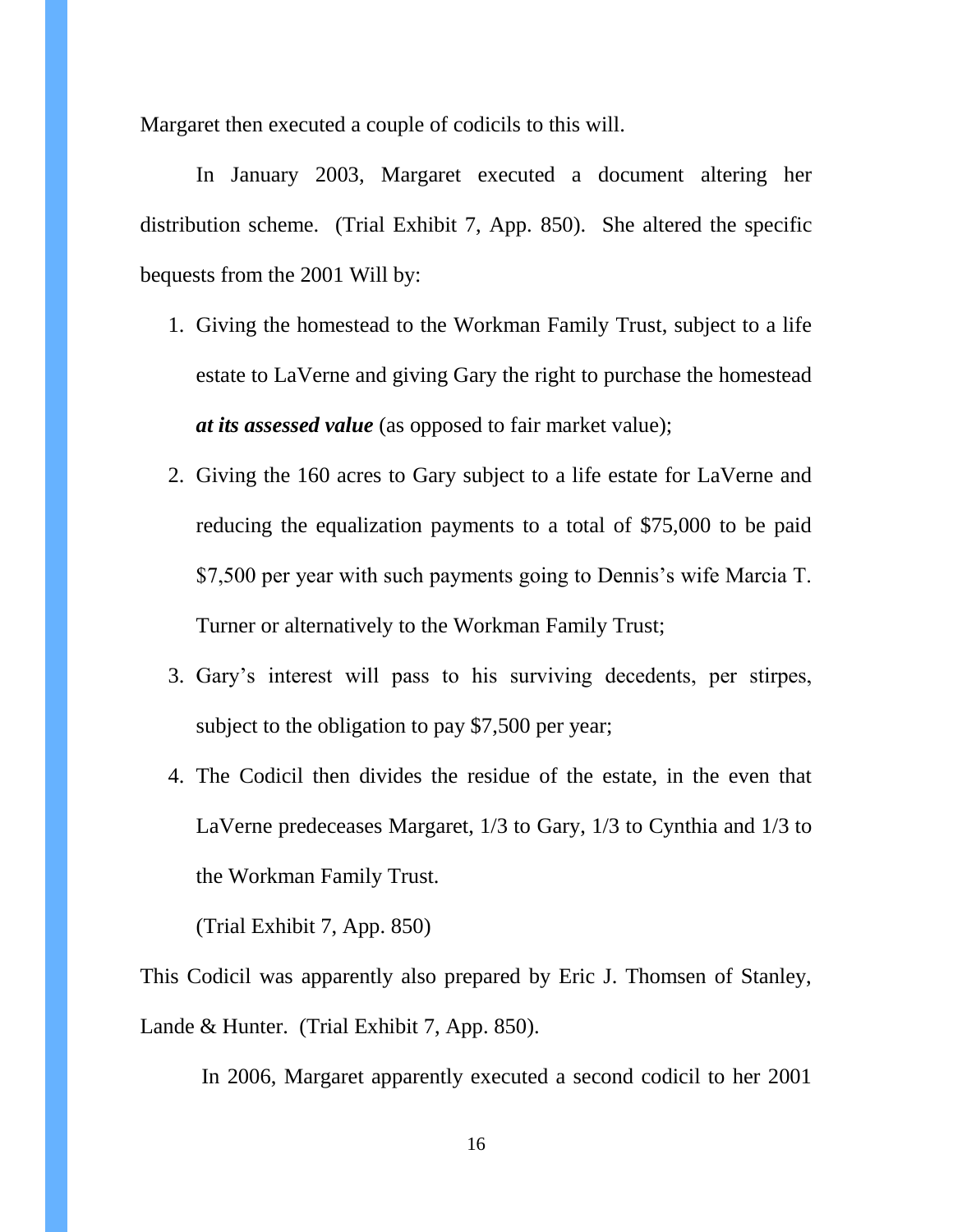Will. (Trial Exhibit 8, App. 854). In this second codicil Margaret reduces Gary's equalization payments from \$75,000 to \$25,000 to be paid \$2,500 per year over a 10 year period. (Trial Exhibit 8, App. 854).

In 2007, Margaret apparently executed a brand new Will. (Trial Exhibit 9, App. 857). Stanly, Lande & Hunter prepared this Will as well. (Trial Exhibit 9, App. 857). The 2007 Will changes the specific bequests of cash to include an additional \$10,000 to Jason Workman, the adopted son of Dennis Workman. (Trial Exhibit 9, App. 857). The 2007 Will then gives the homestead to the Workman Family Trust, subject to a life estate for LaVerne and subject to a right of first refusal for Gary to purchase the homestead. (Trial Exhibit 9, App. 857). The farm ground is then distributed as follows:

- 1. The 160 acres goes to LaVerne in a life estate and then to Gary subject to \$25,000 in total payments to be made at \$2,500 per year for 10 years. If Gary does not survive then the remainder interest passes to his surviving descendants, per stirpes, subject to the same \$2,500 per year payments.
- 2. The 40 acres go to Gary's children Jeffrey and Christine.

(Trial Exhibit 9, App. 857).

In 2008, Margaret apparently executes a Codicil to this Will. (Trial Exhibit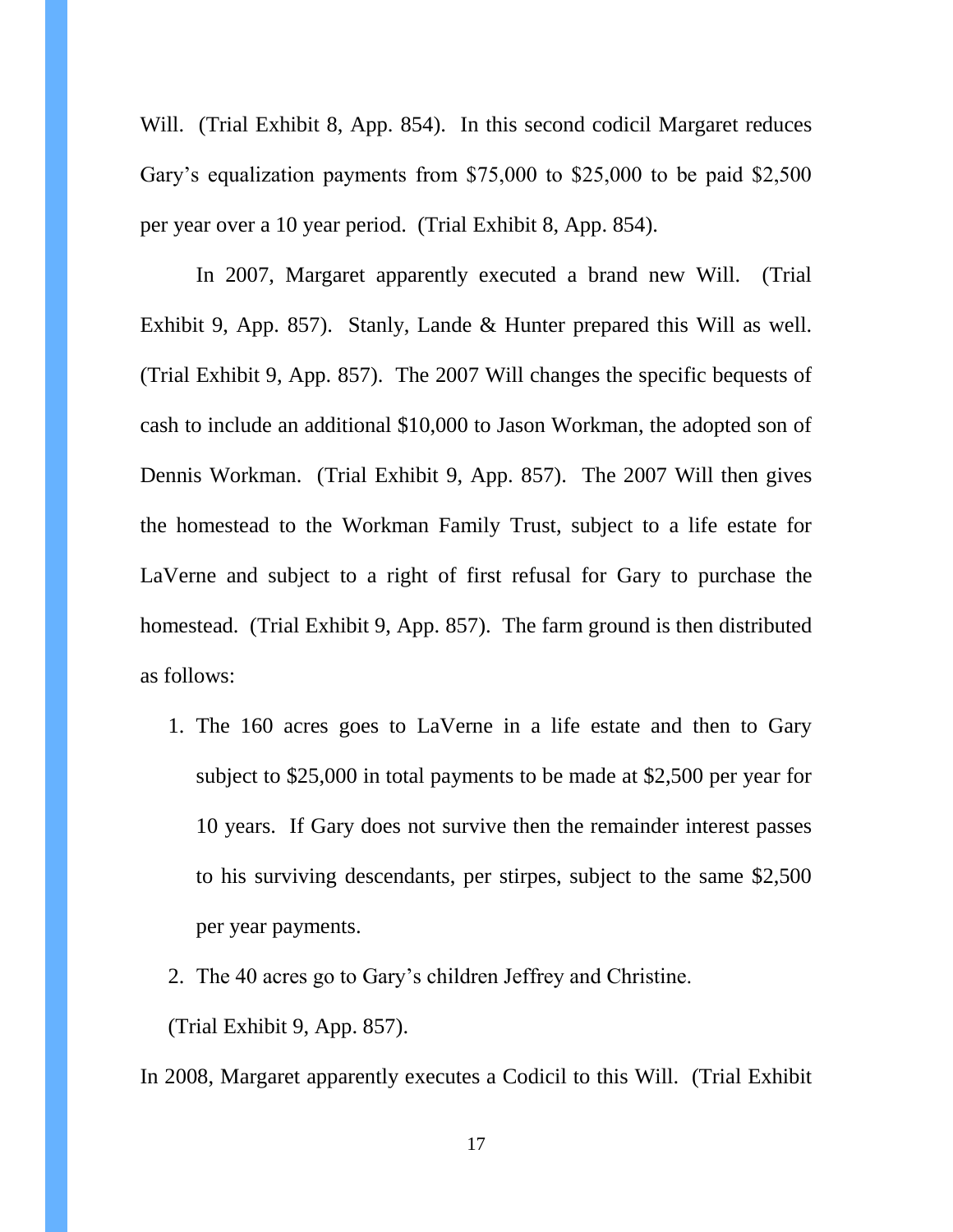10, App. 865). The 2008 Codicil apparently adds a provision that prevents a sale of the farm ground for a period of three years. (Trial Exhibit 10, App. 865). If the farm ground was sold within 3 years of Margaret's death then the person selling the ground would have to contribute any proceeds in excess of \$5,000 per acre 1/3 to: (1) Gary Workman; (2) Cynthia Noggle; and (3) The Workman Family Trust. (Trial Exhibit 10, App. 865).

In particular the evidence at trial demonstrates that the final distribution of the decedent's assets results in a sharply disproportionate amount of money and assets going to Gary and his heirs. (Trial Exhibit 9 and 10, App. 857 and 865). The estimates of value show that Gary and his heirs are receiving 200 acres of farmland valued at \$12,500 per acre. (Trial Transcript 165 and Trial Exhibits 9  $& 10$ , App. 299, 857 and 865). This is a total of \$2,500,000 to Gary and his heirs. The remaining children and grandchildren receive approximately \$56,000 plus any residue of a family trust. (Trial Exhibits 9 & 10, App. 857 and 865). The evidence demonstrates that Gary Workman makes his living off the 200 acres of farm ground and has done so for a considerable period of time. (Trial Transcript 148-149, App. 392-393). In fact, Gary has been farming that ground for 34 years. (Trial Transcript p. 137, App. 381). Gary saw his parents on an almost daily basis as he was farming their farm. (Trial Transcript p. 138,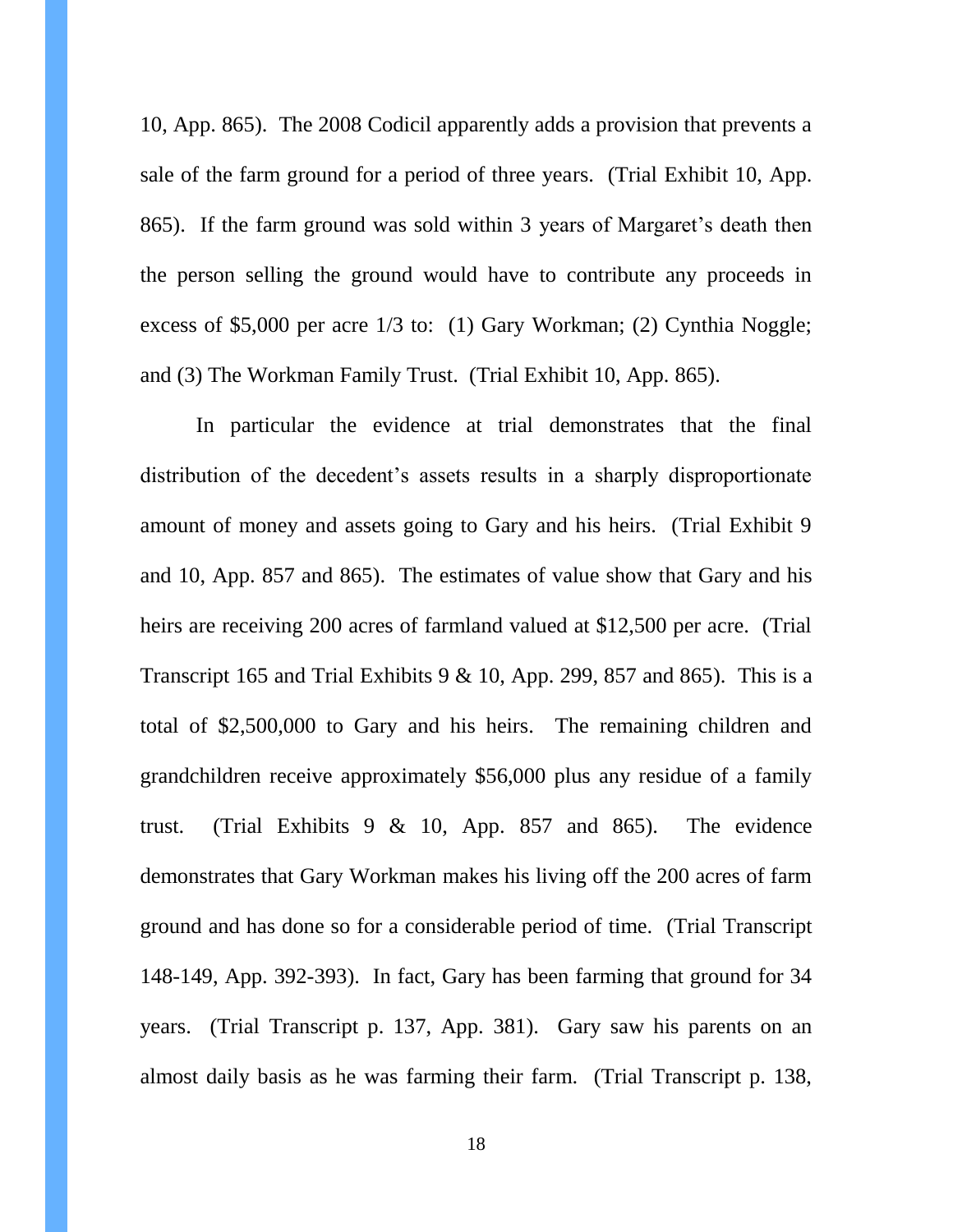App. 382). Gary was his mother's power of attorney. (Trial Transcript p. 150, App. 394). A review of the decedent's Wills during that 34 year period demonstrates a steady attrition of Dennis's inheritance in favor of Gary and his heirs. (Trial Exhibit 1-10, App. 815-865). Gary admits that he was constantly having discussions with Margaret about Dennis's financial troubles. (Trial Transcript p. 156, App. 300). Gary would search the internet in order to provide his parents with information on Dennis's issues. (Trial Transcript p. 156, App. 300). Gary testified that he was instrumental in setting up the trust. (Trial Transcript p. 162-163, App. 306-307).

#### **ARGUMENT**

# **ISSUE I: THE DISTRICT COURT ERRED IN DETERMINING IN ITS SUMMARY JUDGMENT RULING THAT THE BURDEN OF PROOF DID NOT SHIFT TO GARY WORKMAN AS A RESULT OF A CONFIDENTIAL RELATIONSHIP AND UNDUE INFLUENCE**

#### A. Preservation of error and standard of review.

This issue was preserved by Plaintiffs when resisting the Motion for Summary Judgment. (See Plaintiffs' Resistance to Motions for Summary Judgment, App. 42-244). The District Court specifically ruled on these issues. (Order on Motion for Summary Judgment, App. 797).

In a recent case, *Peak v. Adams,* 799 N.W.2d 535 (Iowa 2011), the Iowa Supreme Court stated the standard of review on a motion for summary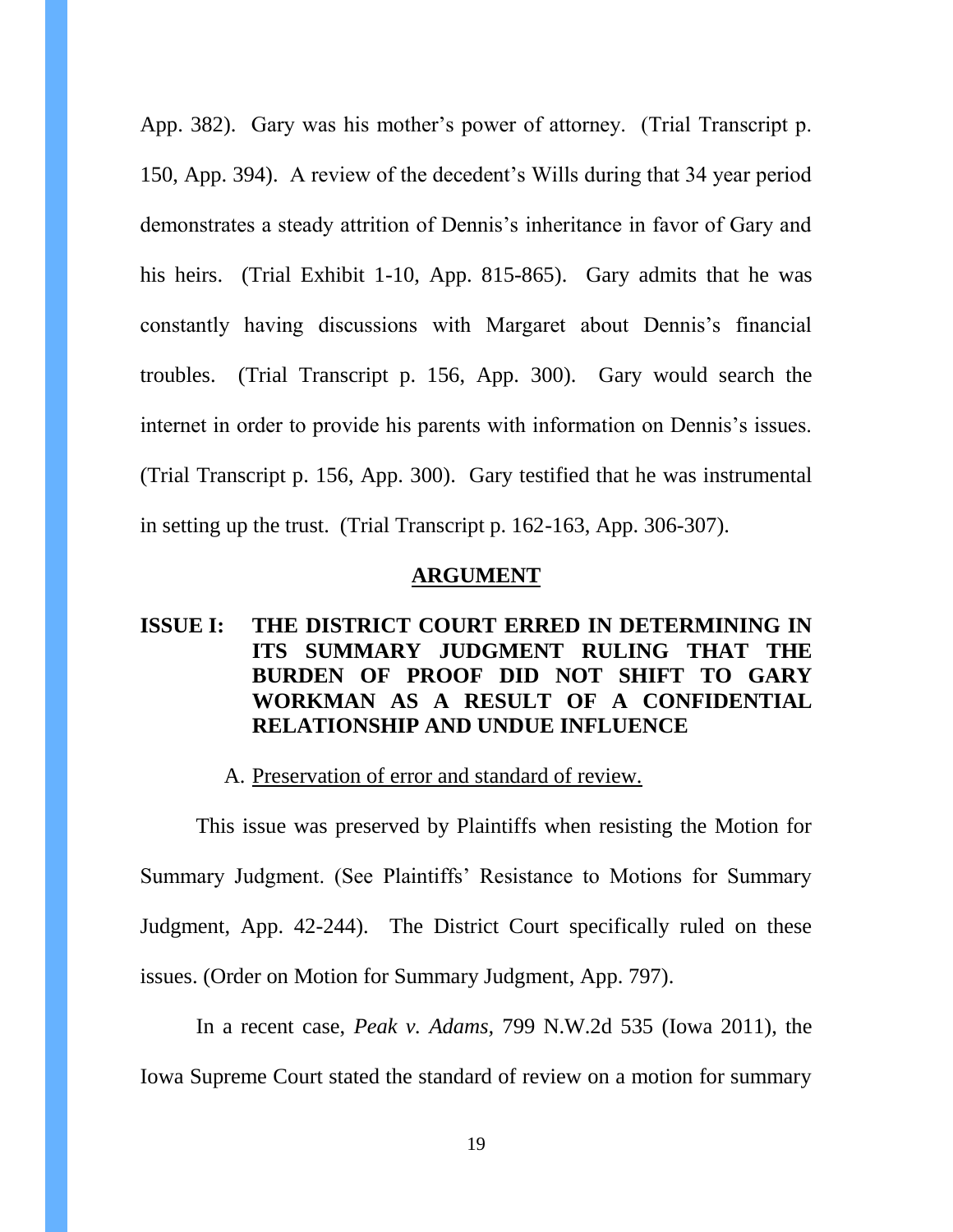judgment is for correction of errors at law. *Id.* at 542-543.

B. Argument.

The District Court ruled in its motion for summary judgment on the relationship between a confidential relationship and undue influence. (Order on Motion for Summary Judgment pp. 6-8, App. 803-805). In particular the District Court quoted the Iowa Supreme Court as stating:

A confidential relationship arises whenever a continuous trust is reposed by one person in the skill and integrity of another, and so it has been said that all the variety of relations in which dominion may be exercised by one person fall within the general term "confidential relationship." *Matter of Herm's Estate*, 284 N.W.2d 191, 199 (Iowa 1979) (quoting *Dibel v. Meredith*, 10 N.W.2d 28, 30 (Iowa 1943).

"Where such confidential relationship exists, a transaction by which the one having the advantage profits at the expense of the other will be held presumptively fraudulent and voidable." Id. (citations removed). Further, the Court explained that when such confident relationship exits, "[t]he burden of proceeding with the evidence then shifts to the claimant to establish by clear and convincing proof that the advantage was procured without undue influence." Id. (citations removed). However, it appears as if this analysis is only considered when inter vivos transfers are involved. See In the Matter of Estate of Todd, 585 N.W.2d 273, 277 (Iowa 1998) (the more stringent inter vivos transfer standard overruled in Jackson v. Schrader, 676 N.W.2d 599 (Iowa 2003)). The court further noted that "a suspicion of overreaching may arise where the dominate party has participated in the actual preparation or execution of the will." Id. (citing In re Estate of Bayer, 574 N.W.2d 667, 675 (Iowa 1998)). Here, we only have testamentary transfers at issue and thus the burden shifting does not appear to apply. It remains for the Plaintiff to establish at trial the Defendant unduly influenced Mrs. Workman and there is a fact question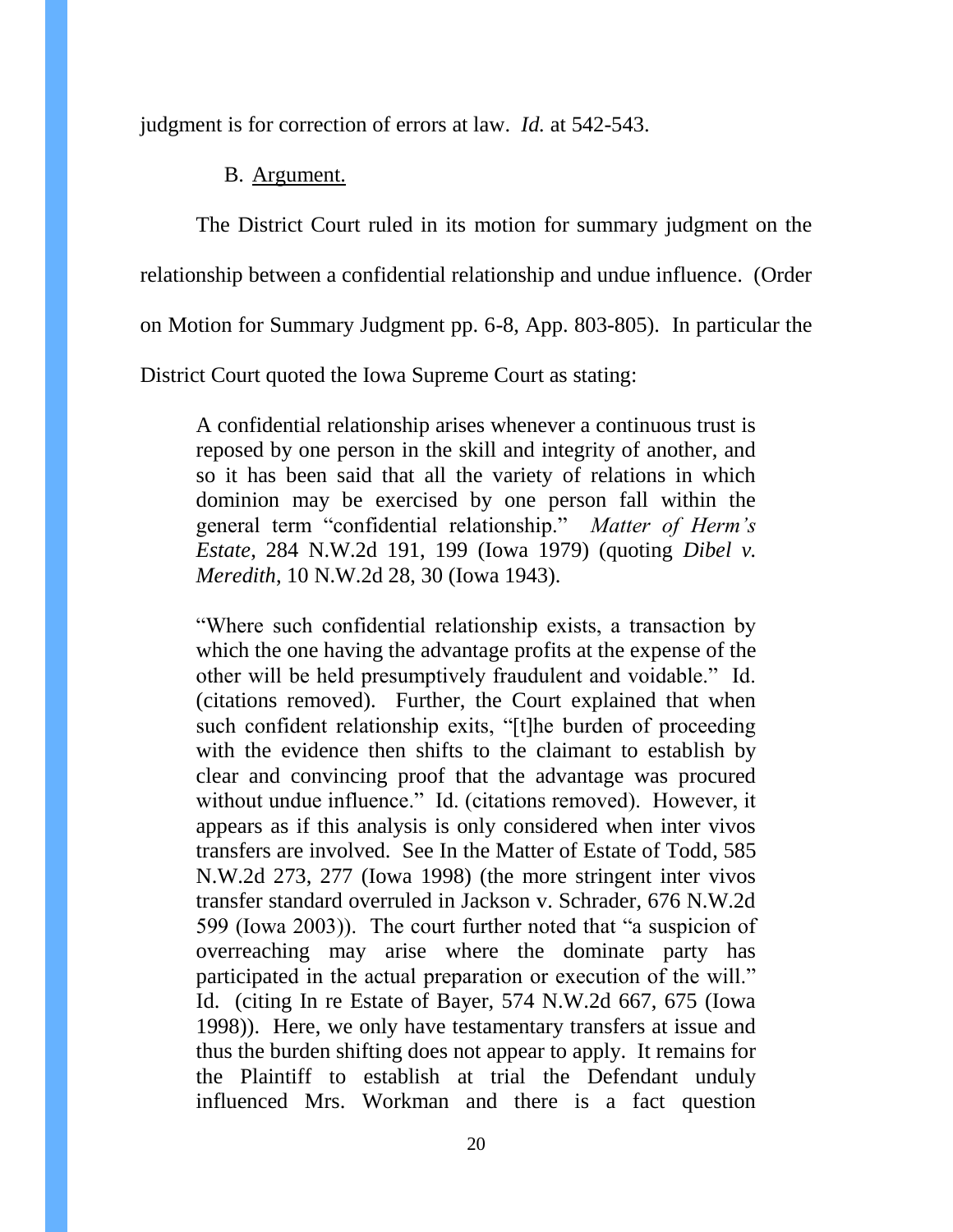precluding summary judgment on that issue.

(Order on Motion for Summary Judgment, App. 803-805)

The issue presented on this appeal is whether this should continue to be the standard for cases involving a confidential relationship and undue influence in the State of Iowa.

The Restatement (Third) of Property rejects a formulation of confidential relationships and undue influence that turns on whether the transaction was inter vivos or testamentary. The Restatement sets out the basic rule explaining: "A donative transfer is invalid to the extent that it was procured by undue influence, duress, or fraud." Restatement (Third) of Property: Wills & Donative Transfers § 8.3(a). The first party of the commentary to this section explains "This section applies to all donative transfers, whether inter vivos or testamentary." Restatement (Third) of Property: Wills & Donative Transfers § 8.3 comment a. Comment b explains that: "The burden of establishing undue influence, duress, or fraud (referred herein as the "wrong") is on the party contesting the validity of a donative transfer. In some circumstances the contestant's case may be aided by a presumption of invalidity. See Comment f." Restatement (Third) of Property: Wills & Donative Transfers § 8.3 comment a.

In the commentary to Restatement (Third) of Property: Wills &

21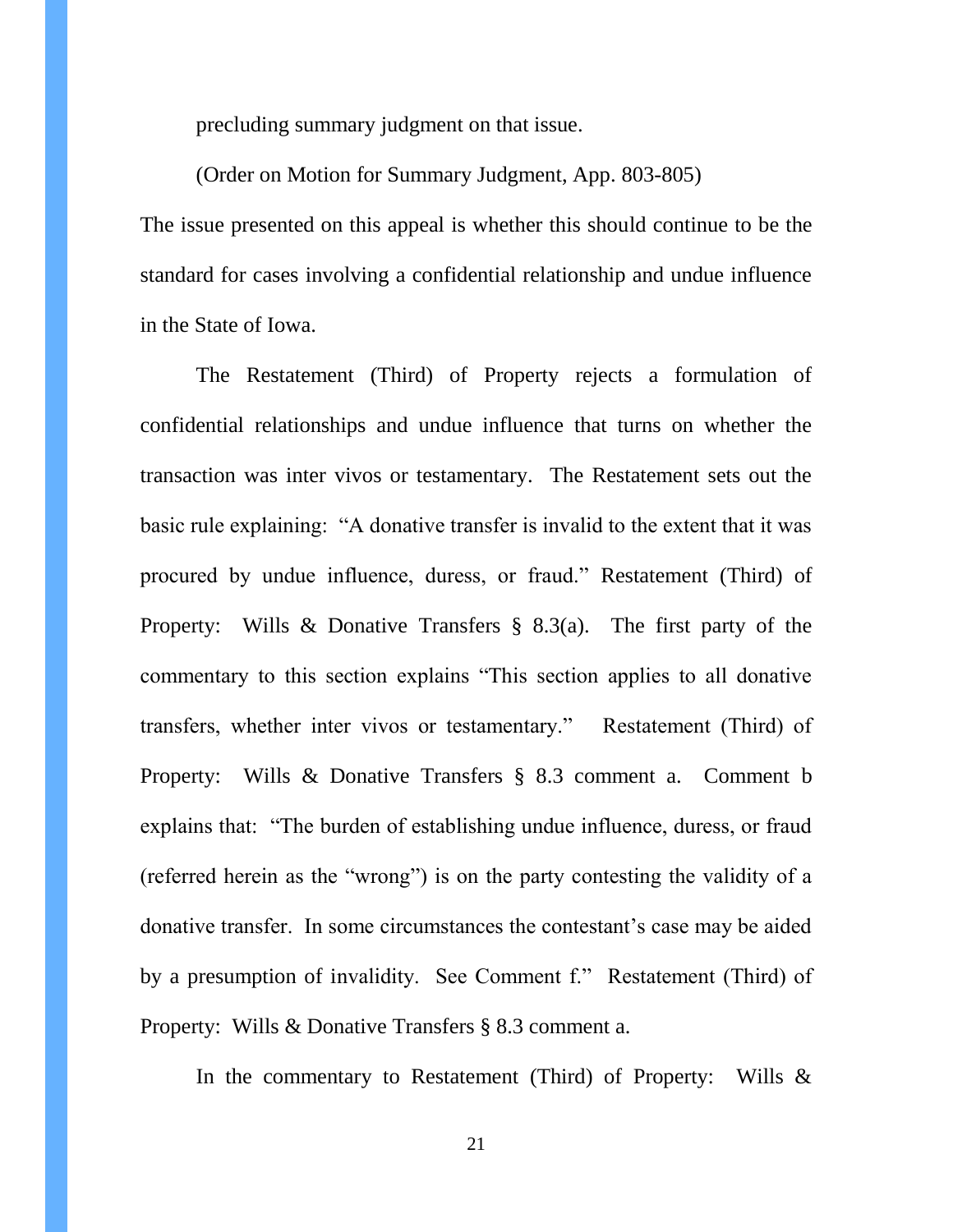Donative Transfers  $\S 8.3<sup>1</sup>$  the treatise explains undue influence:

A presumption of undue influence arises if the alleged wrongdoer was in a confidential relationship with the donor and there were suspicious circumstances surrounding the preparation, formulation, or execution of the donative transfer, whether the transfer was by gift, trust, will, will substitute, or a donative transfer of any other type. The effect of the presumption is to shift to the proponent the burden of going forward with the evidence, not the burden of persuasion. The presumption justifies a judgment for the contestant as a matter of law only if the proponent does not come forward with evidence to rebut the presumption. See Comment *g* for what constitutes a confidential relationship, and see Comment *h* for what constitutes suspicious circumstances surrounding the preparation, formulation, or execution of the donative transfer.

The presumption is strengthened if the beneficiary of the alleged wrongdoing was not a natural object of the testator's bounty (for discussion of the term "natural object of the testator's bounty," see [§ 8.1,](https://a.next.westlaw.com/Link/Document/FullText?findType=Y&pubNum=121668&cite=REST3DPROPWDTS8.1&originatingDoc=I97294904dc1711e28cd00000833f9e5b&refType=DA&originationContext=document&transitionType=DocumentItem&contextData=%28sc.Category%29) Comment *c*). Because generous donative transfers to the donor's spouse or surviving spouse are not unnatural, such transfers are rarely the result of undue influence. Under [§ 8.1,](https://a.next.westlaw.com/Link/Document/FullText?findType=Y&pubNum=121668&cite=REST3DPROPWDTS8.1&originatingDoc=I97294904dc1711e28cd00000833f9e5b&refType=DA&originationContext=document&transitionType=DocumentItem&contextData=%28sc.Category%29) Comment *c*, a testator's domestic partner as defined in § 6.03 of the Principles of the Law of Family Dissolution: Analysis and Recommendations is as much a natural object of the testator's bounty as a donor's spouse. So also is the donor's unmarried partner under any other relationship entitling that person to intestacy rights under applicable law, such as a civil-union relationship or a relationship based on the partners' signed reciprocal beneficiary designation. A testator's decision to leave a substantial devise or even the bulk or all of his or her estate to his or her unmarried partner is not a basis for invalidating a will on the ground of undue influence. A dispositive plan favoring either spouse or partner is not considered unnatural. Thus, to invalidate such a

 $\overline{a}$ 

<sup>&</sup>lt;sup>1</sup> The Restatement (Third) of Property: Wills  $&$  Trusts presents a new approach to the undue influence question. *See* Walker, James. *The Protective Doctrine of Undue Influence*, Colorado Lawyer (June 2009).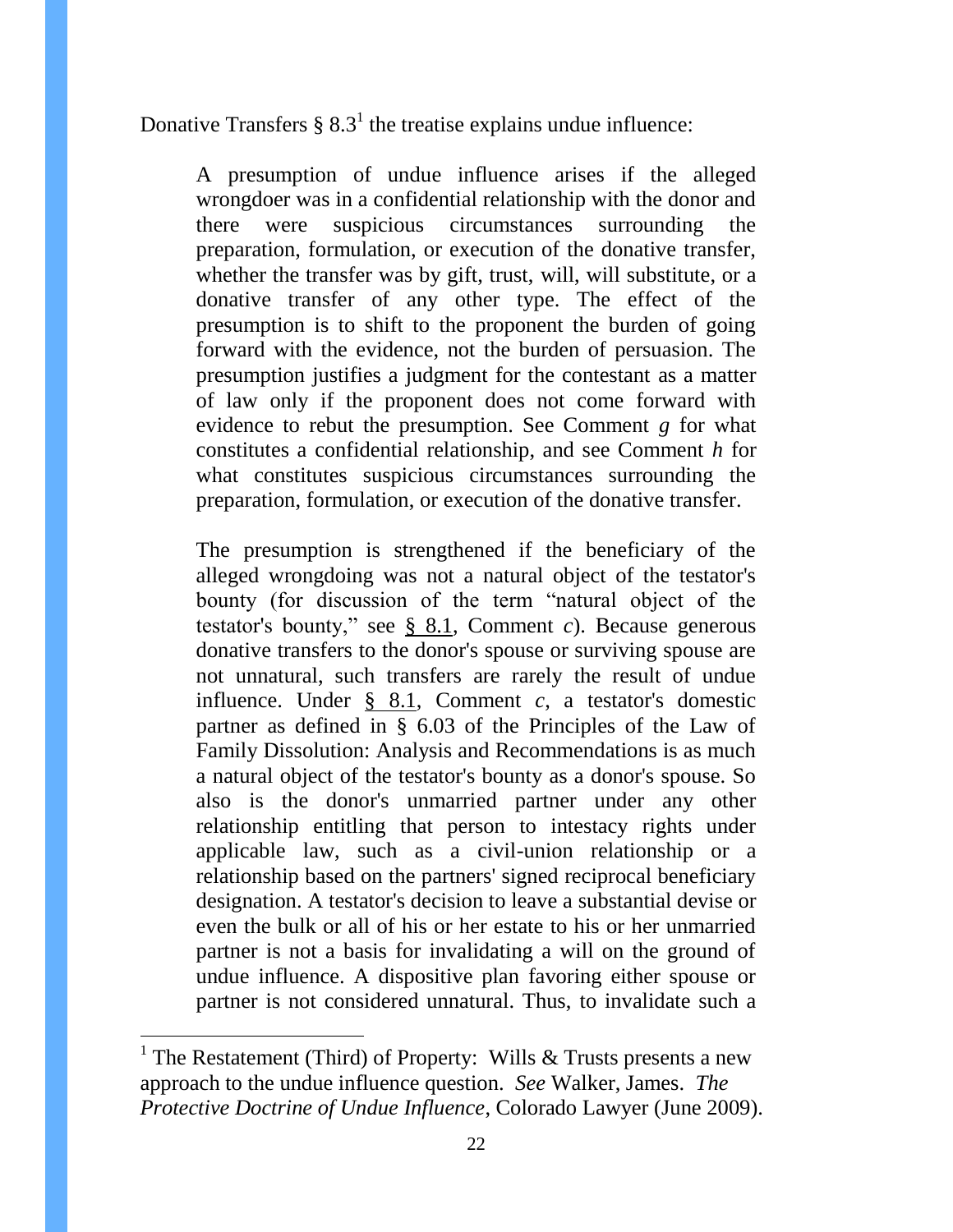plan on the ground of undue influence requires strong evidence that the will was not the result of the testator's free and independent judgment.

A will or other donative transfer that favors persons who are in a confidential relationship but who are not natural objects of a testator's bounty is not necessarily unnatural when considered in the light of all the surrounding circumstances. For example, when all the circumstances are considered, it might be natural for someone to make a relatively small donative transfer to a hired caregiver.

Restatement (Third) of Property: Wills & Donative Transfers § 8.3, comment f.

The commentary also explains:

The existence of a confidential relationship is not sufficient to raise a presumption of undue influence. There must also be suspicious circumstances surrounding the preparation, execution, or formulation of the donative transfer. Suspicious circumstances raise an inference of an abuse of the confidential relationship between the alleged wrongdoer and the donor.

In evaluating whether suspicious circumstances are present, all relevant factors may be considered, including: (1) the extent to which the donor was in a weakened condition, physically, mentally, or both, and therefore susceptible to undue influence; (2) the extent to which the alleged wrongdoer participated in the preparation or procurement of the will or will substitute; (3) whether the donor received independent advice from an attorney or from other competent and disinterested advisors in preparing the will or will substitute; (4) whether the will or will substitute was prepared in secrecy or in haste; (5) whether the donor's attitude toward others had changed by reason of his or her relationship with the alleged wrongdoer; (6) whether there is a decided discrepancy between a new and previous wills or will substitutes of the donor; (7) whether there was a continuity of purpose running through former wills or will substitutes indicating a settled intent in the disposition of his or her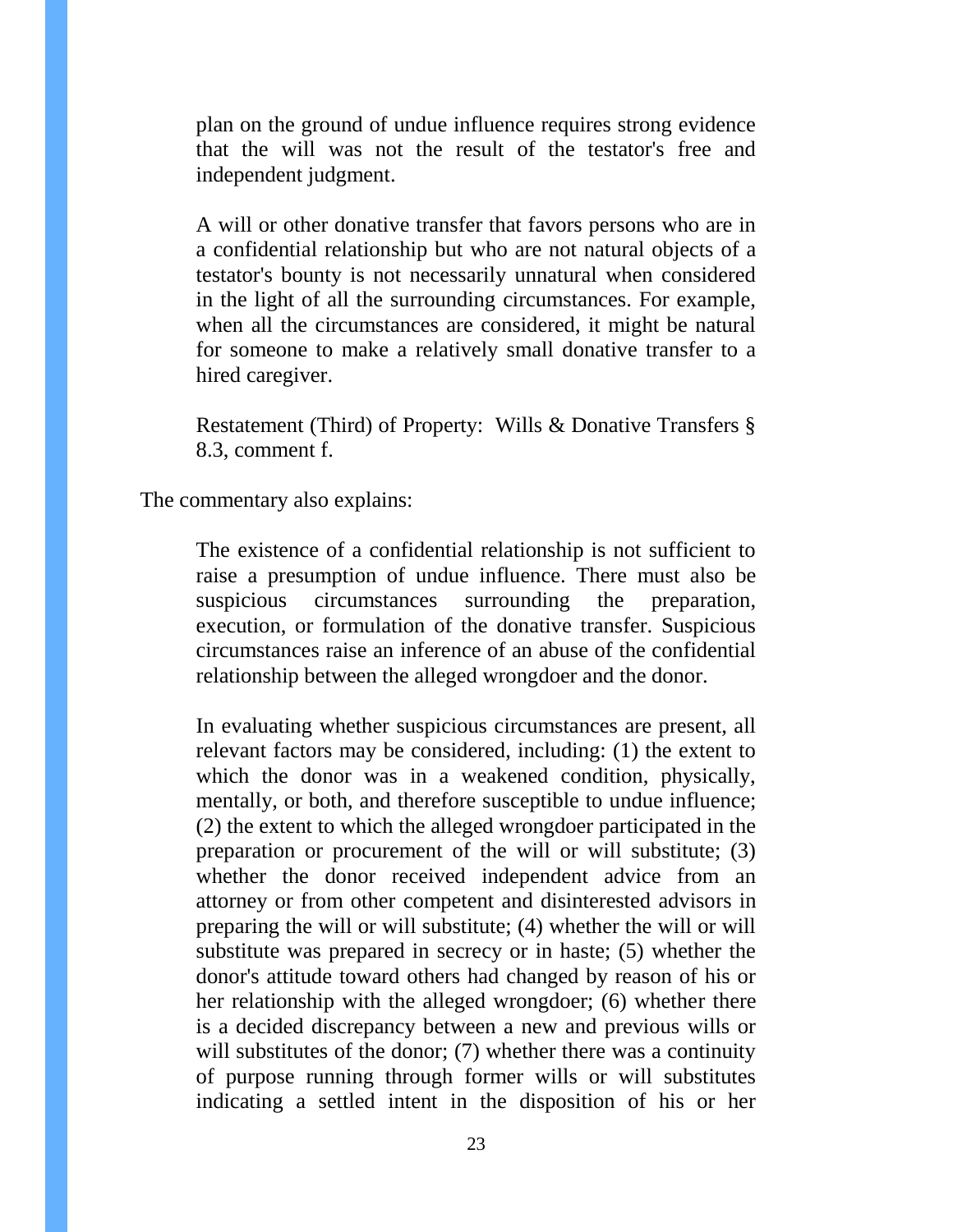property; and (8) whether the disposition of the property is such that a reasonable person would regard it as unnatural, unjust, or unfair, for example, whether the disposition abruptly and without apparent reason disinherited a faithful and deserving family member.

Restatement (Third) of Property § 8.3, comment h.

This standard requires the District Court to make a determination as to whether the presumption of undue influence arises. The District Court found that the presumption should not apply in the case of a testamentary transfer and thus made no findings on the issue. (Order on Motion for Summary Judgment p. 8, App. 805). Instead, the District Court determined that the burden of going forward with the evidence remained with the contestant. (Order on Motion for Summary Judgment p. 8, App. 805).

Other jurisdictions have rejected drawing a distinction between inter vivos and testamentary transfers when it comes to undue influence. The Kansas Court of Appeals considered this issue and discussed the difference between inter vivos transfers and testamentary transfers. The Court explained:

The guiding principles applicable to a claim of undue influence contesting contracts, inter vivos gifts, and wills are nearly identical. All share certain rules applicable to this action whether the POD accounts are considered "will substitutes," contracts, or a gift.

…

24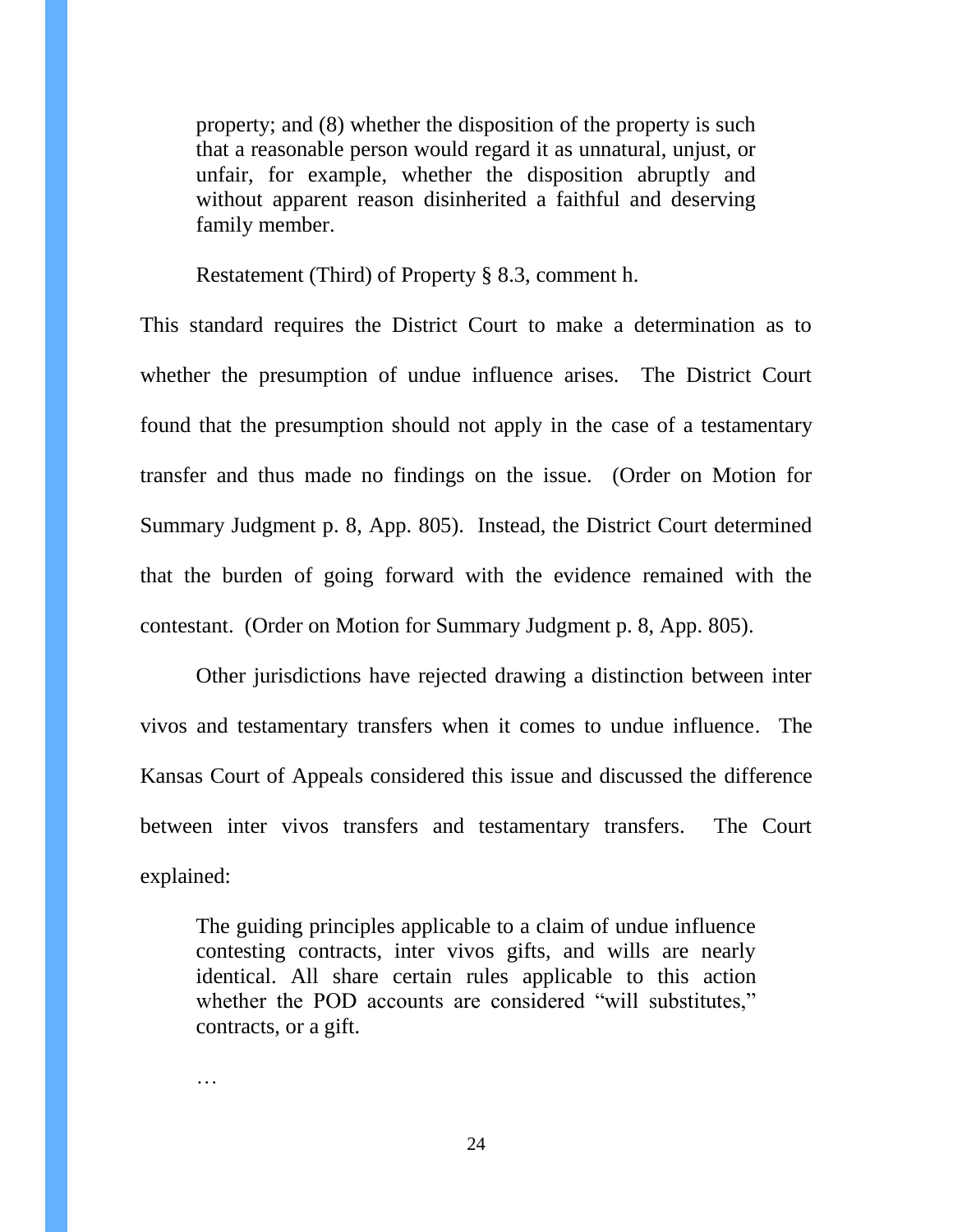Undue influence, in order to overcome a testamentary act, "must directly affect the testamentary act itself." *[In re Estate of](https://a.next.westlaw.com/Link/Document/FullText?findType=Y&serNum=1993245092&pubNum=661&originatingDoc=Ibbf73230f58711d9bf60c1d57ebc853e&refType=RP&originationContext=document&transitionType=DocumentItem&contextData=%28sc.Search%29)  Bennett,* 19 Kan.App.2d 154, [163, 865 P.2d 1062 \(1993\),](https://a.next.westlaw.com/Link/Document/FullText?findType=Y&serNum=1993245092&pubNum=661&originatingDoc=Ibbf73230f58711d9bf60c1d57ebc853e&refType=RP&originationContext=document&transitionType=DocumentItem&contextData=%28sc.Search%29) *rev. denied* 254 Kan. 1007 (1994). Similarly, it must directly affect the execution of a contract. [201 Kan. at 467, 441 P.2d 829.](https://a.next.westlaw.com/Link/Document/FullText?findType=Y&serNum=1968129266&pubNum=661&originatingDoc=Ibbf73230f58711d9bf60c1d57ebc853e&refType=RP&originationContext=document&transitionType=DocumentItem&contextData=%28sc.Search%29)

Undue influence is a species of fraud. Fraud is never presumed but must be shown by clear, satisfactory, and convincing evidence. *In re Estate of Bennett,* [19 Kan.App.2d 154, Syl. ¶ 2,](https://a.next.westlaw.com/Link/Document/FullText?findType=Y&serNum=1993245092&pubNum=661&originatingDoc=Ibbf73230f58711d9bf60c1d57ebc853e&refType=RP&originationContext=document&transitionType=DocumentItem&contextData=%28sc.Search%29)  [865 P.2d 1062.](https://a.next.westlaw.com/Link/Document/FullText?findType=Y&serNum=1993245092&pubNum=661&originatingDoc=Ibbf73230f58711d9bf60c1d57ebc853e&refType=RP&originationContext=document&transitionType=DocumentItem&contextData=%28sc.Search%29); see also *[In re Adoption of Irons,](https://a.next.westlaw.com/Link/Document/FullText?findType=Y&serNum=1984128386&pubNum=661&originatingDoc=Ibbf73230f58711d9bf60c1d57ebc853e&refType=RP&originationContext=document&transitionType=DocumentItem&contextData=%28sc.Search%29)* 235 Kan. 540, [684 P.2d 332 \(1984\)](https://a.next.westlaw.com/Link/Document/FullText?findType=Y&serNum=1984128386&pubNum=661&originatingDoc=Ibbf73230f58711d9bf60c1d57ebc853e&refType=RP&originationContext=document&transitionType=DocumentItem&contextData=%28sc.Search%29) (action to set aside consent to adoption); *Curtis v. Freden,* [224 Kan. 646, 652, 585 P.2d 993 \(1978\)](https://a.next.westlaw.com/Link/Document/FullText?findType=Y&serNum=1978131126&pubNum=661&originatingDoc=Ibbf73230f58711d9bf60c1d57ebc853e&refType=RP&originationContext=document&transitionType=DocumentItem&contextData=%28sc.Search%29) (action to set aside deed); *[Nelson, Administrator v. Dague,](https://a.next.westlaw.com/Link/Document/FullText?findType=Y&serNum=1965122462&pubNum=661&originatingDoc=Ibbf73230f58711d9bf60c1d57ebc853e&refType=RP&originationContext=document&transitionType=DocumentItem&contextData=%28sc.Search%29)* 194 [Kan. 195, 196, 398 P.2d 268 \(1965\)](https://a.next.westlaw.com/Link/Document/FullText?findType=Y&serNum=1965122462&pubNum=661&originatingDoc=Ibbf73230f58711d9bf60c1d57ebc853e&refType=RP&originationContext=document&transitionType=DocumentItem&contextData=%28sc.Search%29) (action to set aside inter vivos transfer).

The existence of a confidential or fiduciary relationship would have the same effect irrespective of whether the POD accounts are considered "will substitutes" or contracts.

"A presumption of undue influence is not raised and the burden of proof shifted by the mere fact that the beneficiary of a will occupied a confidential or fiduciary relationship with the testator or testatrix. Such a presumption is raised and the burden of proof shifted, however, when, in addition to the confidential relationship, there exists suspicious circumstances." *[Bennett,](https://a.next.westlaw.com/Link/Document/FullText?findType=Y&serNum=1993245092&pubNum=661&originatingDoc=Ibbf73230f58711d9bf60c1d57ebc853e&refType=RP&originationContext=document&transitionType=DocumentItem&contextData=%28sc.Search%29)* 19 [Kan.App.2d 154, Syl. ¶ 4, 865 P.2d 1062.](https://a.next.westlaw.com/Link/Document/FullText?findType=Y&serNum=1993245092&pubNum=661&originatingDoc=Ibbf73230f58711d9bf60c1d57ebc853e&refType=RP&originationContext=document&transitionType=DocumentItem&contextData=%28sc.Search%29)

See *In re Adoption of Irons,* [235 Kan. 540, Syl. ¶ 4, 684 P.2d](https://a.next.westlaw.com/Link/Document/FullText?findType=Y&serNum=1984128386&pubNum=661&originatingDoc=Ibbf73230f58711d9bf60c1d57ebc853e&refType=RP&originationContext=document&transitionType=DocumentItem&contextData=%28sc.Search%29)  [332;](https://a.next.westlaw.com/Link/Document/FullText?findType=Y&serNum=1984128386&pubNum=661&originatingDoc=Ibbf73230f58711d9bf60c1d57ebc853e&refType=RP&originationContext=document&transitionType=DocumentItem&contextData=%28sc.Search%29) *In re Estate of Brown,* [230 Kan. 726, 732, 640 P.2d 1250](https://a.next.westlaw.com/Link/Document/FullText?findType=Y&serNum=1982109358&pubNum=661&originatingDoc=Ibbf73230f58711d9bf60c1d57ebc853e&refType=RP&originationContext=document&transitionType=DocumentItem&contextData=%28sc.Search%29)   $(1982)$ .

A confidential or fiduciary relationship refers to *" 'any relationship of blood, business, friendship, or association in which one of the parties reposes special trust and confidence in the other who is in a position to have and exercise influence over the first party.' " Bennett,* [19 Kan.App.2d at 167, 865 P.2d](https://a.next.westlaw.com/Link/Document/FullText?findType=Y&serNum=1993245092&pubNum=661&originatingDoc=Ibbf73230f58711d9bf60c1d57ebc853e&refType=RP&originationContext=document&transitionType=DocumentItem&contextData=%28sc.Search%29)  [1062.](https://a.next.westlaw.com/Link/Document/FullText?findType=Y&serNum=1993245092&pubNum=661&originatingDoc=Ibbf73230f58711d9bf60c1d57ebc853e&refType=RP&originationContext=document&transitionType=DocumentItem&contextData=%28sc.Search%29)

*Heck v. Archer*, 927 F.2d 495, 499-500 (Kansas App. 1996).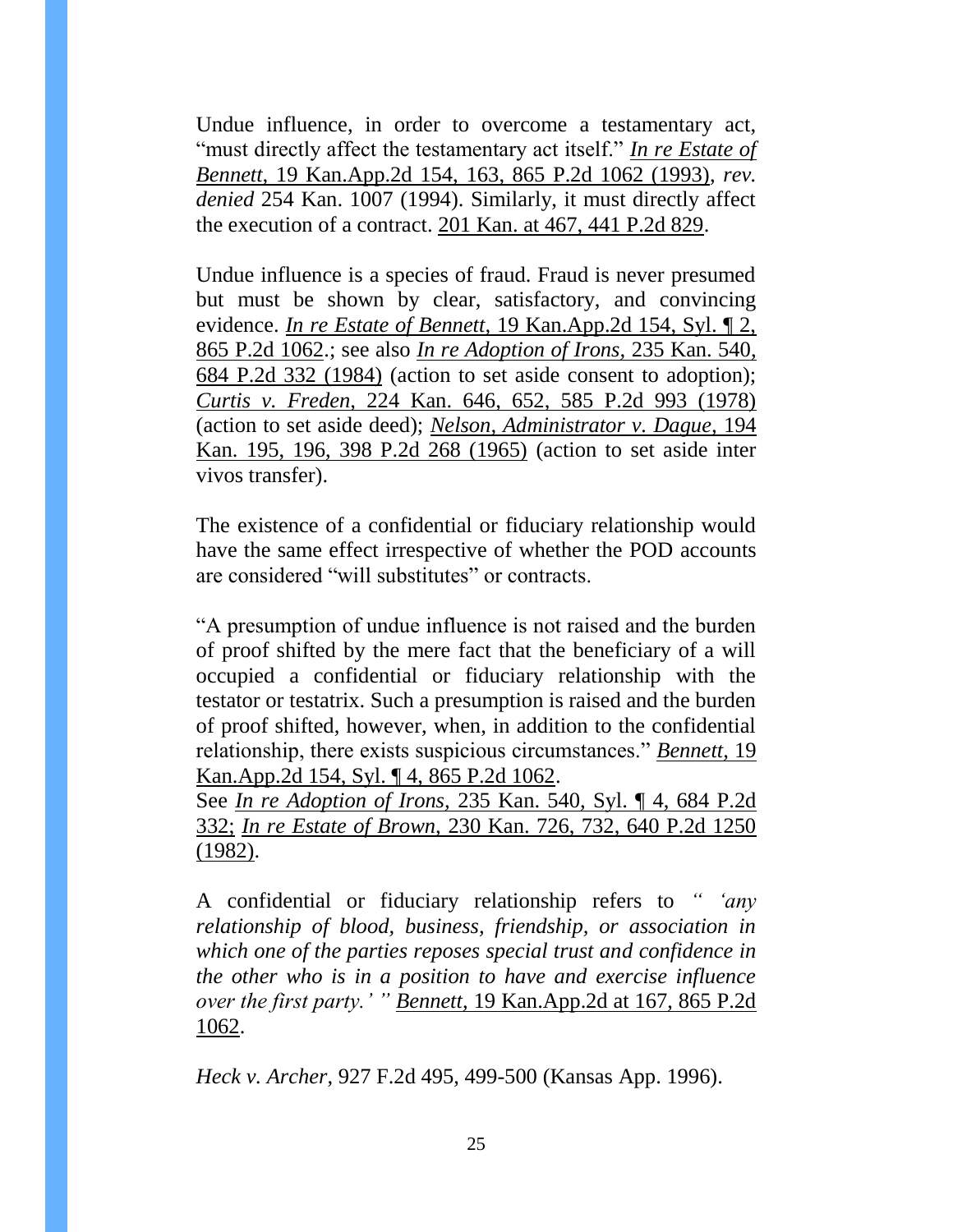In Nevada the Supreme Court held:

In order to establish undue influence under Nevada law, "it must appear, either directly or by justifiable inference from the facts proved, that the influence ... destroy[ed] the free agency of the testator." *In re Estate of Hegarty,* [46 Nev. 321, 326, 212 P.](https://a.next.westlaw.com/Link/Document/FullText?findType=Y&serNum=1923102104&pubNum=660&originatingDoc=Iaec17bc45b6f11e3b48bea39e86d4142&refType=RP&fi=co_pp_sp_660_1042&originationContext=document&transitionType=DocumentItem&contextData=%28sc.Keycite%29#co_pp_sp_660_1042)  [1040, 1042 \(1923\).](https://a.next.westlaw.com/Link/Document/FullText?findType=Y&serNum=1923102104&pubNum=660&originatingDoc=Iaec17bc45b6f11e3b48bea39e86d4142&refType=RP&fi=co_pp_sp_660_1042&originationContext=document&transitionType=DocumentItem&contextData=%28sc.Keycite%29#co_pp_sp_660_1042) The influence that may arise from a family relationship is only unlawful if it overbears the will of the testator. *Id.* [at 328, 212 P. at 1042.](https://a.next.westlaw.com/Link/Document/FullText?findType=Y&serNum=1923102104&pubNum=660&originatingDoc=Iaec17bc45b6f11e3b48bea39e86d4142&refType=RP&fi=co_pp_sp_660_1042&originationContext=document&transitionType=DocumentItem&contextData=%28sc.Keycite%29#co_pp_sp_660_1042) Moreover, the fact a beneficiary merely possesses or is motivated to exercise influence is insufficient to establish undue influence. *Id.* [at 326,](https://a.next.westlaw.com/Link/Document/FullText?findType=Y&serNum=1923102104&pubNum=660&originatingDoc=Iaec17bc45b6f11e3b48bea39e86d4142&refType=RP&fi=co_pp_sp_660_1042&originationContext=document&transitionType=DocumentItem&contextData=%28sc.Keycite%29#co_pp_sp_660_1042)  [212 P. at 1042.](https://a.next.westlaw.com/Link/Document/FullText?findType=Y&serNum=1923102104&pubNum=660&originatingDoc=Iaec17bc45b6f11e3b48bea39e86d4142&refType=RP&fi=co_pp_sp_660_1042&originationContext=document&transitionType=DocumentItem&contextData=%28sc.Keycite%29#co_pp_sp_660_1042) Finally, a will cannot be invalidated simply "because it does not conform to ideas of propriety." *Id.* [at 327,](https://a.next.westlaw.com/Link/Document/FullText?findType=Y&serNum=1923102104&pubNum=660&originatingDoc=Iaec17bc45b6f11e3b48bea39e86d4142&refType=RP&fi=co_pp_sp_660_1042&originationContext=document&transitionType=DocumentItem&contextData=%28sc.Keycite%29#co_pp_sp_660_1042)  [212 P. at 1042.](https://a.next.westlaw.com/Link/Document/FullText?findType=Y&serNum=1923102104&pubNum=660&originatingDoc=Iaec17bc45b6f11e3b48bea39e86d4142&refType=RP&fi=co_pp_sp_660_1042&originationContext=document&transitionType=DocumentItem&contextData=%28sc.Keycite%29#co_pp_sp_660_1042)

We have held that "[a] presumption of undue influence arises when a fiduciary relationship exists and the fiduciary benefits from the questioned transaction." *[In re Jane Tiffany Living](https://a.next.westlaw.com/Link/Document/FullText?findType=Y&serNum=2015412637&pubNum=4645&originatingDoc=Iaec17bc45b6f11e3b48bea39e86d4142&refType=RP&fi=co_pp_sp_4645_1062&originationContext=document&transitionType=DocumentItem&contextData=%28sc.Keycite%29#co_pp_sp_4645_1062)  Trust 2001,* [124 Nev. 74, 78, 177 P.3d 1060, 1062 \(2008\)](https://a.next.westlaw.com/Link/Document/FullText?findType=Y&serNum=2015412637&pubNum=4645&originatingDoc=Iaec17bc45b6f11e3b48bea39e86d4142&refType=RP&fi=co_pp_sp_4645_1062&originationContext=document&transitionType=DocumentItem&contextData=%28sc.Keycite%29#co_pp_sp_4645_1062) (addressing undue influence in the context of an attorney receiving an inter vivos transfer from a client). Once raised, a beneficiary may rebut such a presumption by clear and convincing evidence. *Id.* [at 79, 177 P.3d at 1063.](https://a.next.westlaw.com/Link/Document/FullText?findType=Y&serNum=2015412637&pubNum=4645&originatingDoc=Iaec17bc45b6f11e3b48bea39e86d4142&refType=RP&fi=co_pp_sp_4645_1063&originationContext=document&transitionType=DocumentItem&contextData=%28sc.Keycite%29#co_pp_sp_4645_1063) Undue influence may also be shown in the absence of a presumption. *See generally In re Estate of Hegarty,* [46 Nev. at 327, 212 P. at](https://a.next.westlaw.com/Link/Document/FullText?findType=Y&serNum=1923102104&pubNum=660&originatingDoc=Iaec17bc45b6f11e3b48bea39e86d4142&refType=RP&fi=co_pp_sp_660_1042&originationContext=document&transitionType=DocumentItem&contextData=%28sc.Keycite%29#co_pp_sp_660_1042)  [1042.](https://a.next.westlaw.com/Link/Document/FullText?findType=Y&serNum=1923102104&pubNum=660&originatingDoc=Iaec17bc45b6f11e3b48bea39e86d4142&refType=RP&fi=co_pp_sp_660_1042&originationContext=document&transitionType=DocumentItem&contextData=%28sc.Keycite%29#co_pp_sp_660_1042) However, we have not previously determined the appropriate burden and quantum of proof required to establish undue influence in the absence of a presumption. Because neither the probate commissioner nor the district court found that a presumption of undue influence was raised in this case, we now discuss the burden and quantum of proof necessary to establish undue influence in the absence of a presumption.

*In re Estate of Bethurem*, 313 P.3d 237 (Nev. 2013).

The Kansas Supreme Court also discussed the issue stating:

But the very nature of a person exerting undue influence in a confidential relationship makes proving that situation with direct evidence a rarity; it is more commonly proved by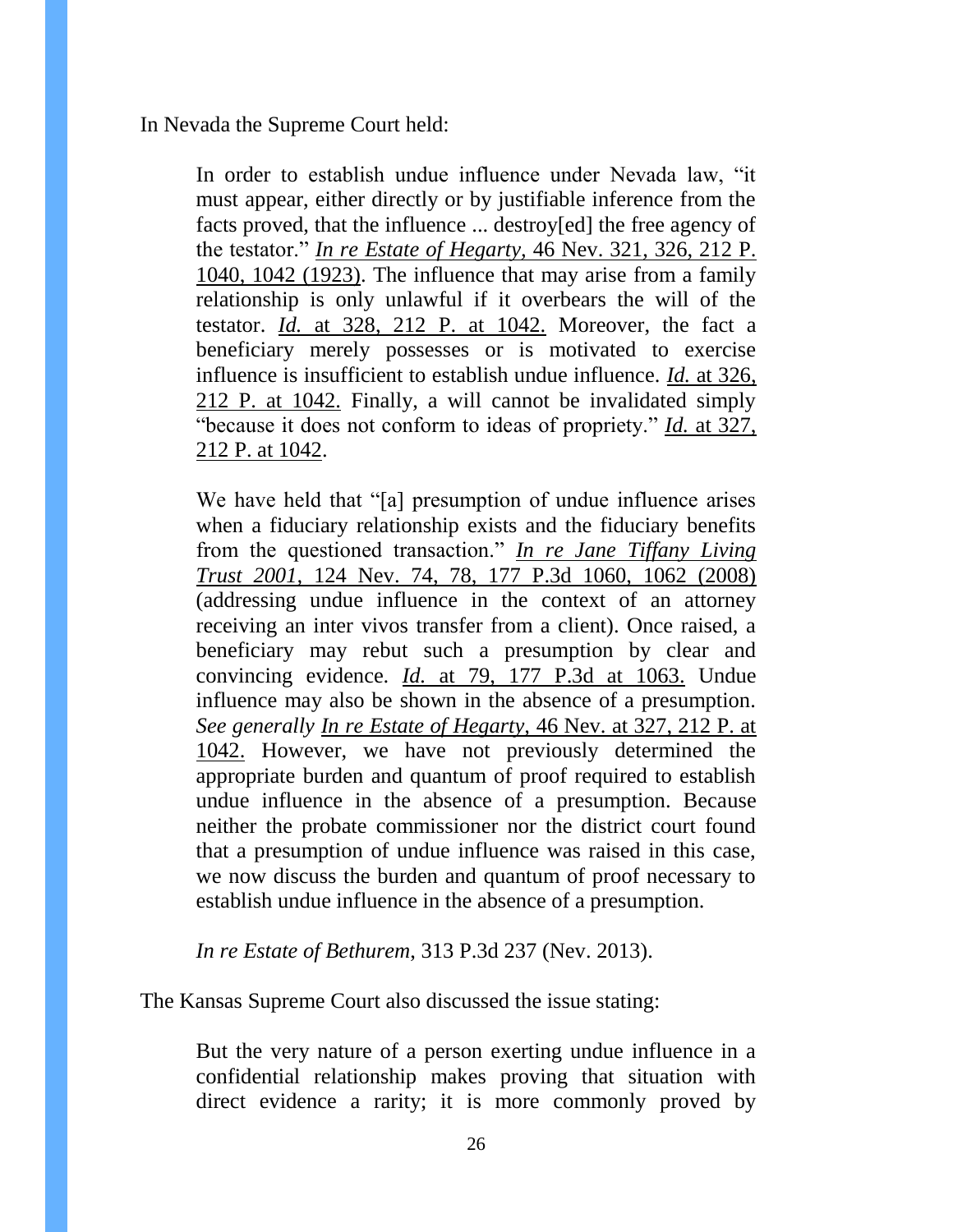circumstantial evidence. *Brennan v. Dennis,* [143 Kan. 919, 954,](https://a.next.westlaw.com/Link/Document/FullText?findType=Y&serNum=1936117058&pubNum=0000661&originatingDoc=I7d096a4f70c711e590d4edf60ce7d742&refType=RP&originationContext=document&transitionType=DocumentItem&contextData=%28sc.Search%29)  [57 P.2d 431 \(1936\);](https://a.next.westlaw.com/Link/Document/FullText?findType=Y&serNum=1936117058&pubNum=0000661&originatingDoc=I7d096a4f70c711e590d4edf60ce7d742&refType=RP&originationContext=document&transitionType=DocumentItem&contextData=%28sc.Search%29) *Ginter,* [79 Kan. at 741, 101 P. 634](https://a.next.westlaw.com/Link/Document/FullText?findType=Y&serNum=1909016801&pubNum=0000660&originatingDoc=I7d096a4f70c711e590d4edf60ce7d742&refType=RP&originationContext=document&transitionType=DocumentItem&contextData=%28sc.Search%29) (" '[t]he evidence of undue influence will generally be mainly circumstantial. It is not usually exercised openly, in the presence of others, so that it may be directly proved.' ") (quoting *Nelson's Will,* [39 Minn. 204, 206, 39 N.W. 143 \[1888\];](https://a.next.westlaw.com/Link/Document/FullText?findType=Y&serNum=1888073824&pubNum=0000594&originatingDoc=I7d096a4f70c711e590d4edf60ce7d742&refType=RP&originationContext=document&transitionType=DocumentItem&contextData=%28sc.Search%29) see also *Mendenhall v. Judy,* [671 N.W.2d 452, 454 \(Iowa](https://a.next.westlaw.com/Link/Document/FullText?findType=Y&serNum=2003828835&pubNum=0000595&originatingDoc=I7d096a4f70c711e590d4edf60ce7d742&refType=RP&fi=co_pp_sp_595_454&originationContext=document&transitionType=DocumentItem&contextData=%28sc.Search%29#co_pp_sp_595_454)  [2003\)\)](https://a.next.westlaw.com/Link/Document/FullText?findType=Y&serNum=2003828835&pubNum=0000595&originatingDoc=I7d096a4f70c711e590d4edf60ce7d742&refType=RP&fi=co_pp_sp_595_454&originationContext=document&transitionType=DocumentItem&contextData=%28sc.Search%29#co_pp_sp_595_454) ("[U]ndue influence may be and usually is proven by circumstantial evidence."); *[Blumer v. Manes,](https://a.next.westlaw.com/Link/Document/FullText?findType=Y&serNum=2013150902&pubNum=0004644&originatingDoc=I7d096a4f70c711e590d4edf60ce7d742&refType=RP&fi=co_pp_sp_4644_594&originationContext=document&transitionType=DocumentItem&contextData=%28sc.Search%29#co_pp_sp_4644_594)* 234 S.W.3d 591, [594 \(Mo.App.2007\)](https://a.next.westlaw.com/Link/Document/FullText?findType=Y&serNum=2013150902&pubNum=0004644&originatingDoc=I7d096a4f70c711e590d4edf60ce7d742&refType=RP&fi=co_pp_sp_4644_594&originationContext=document&transitionType=DocumentItem&contextData=%28sc.Search%29#co_pp_sp_4644_594) (case-by-case analysis required in undue influence cases because they are often proved by circumstantial evidence); *Knowlton v. Schultz,* [179 Ohio App.3d 497, 508, 902](https://a.next.westlaw.com/Link/Document/FullText?findType=Y&serNum=2017487540&pubNum=0000578&originatingDoc=I7d096a4f70c711e590d4edf60ce7d742&refType=RP&originationContext=document&transitionType=DocumentItem&contextData=%28sc.Search%29)  [N.E.2d 548 \(2008\)](https://a.next.westlaw.com/Link/Document/FullText?findType=Y&serNum=2017487540&pubNum=0000578&originatingDoc=I7d096a4f70c711e590d4edf60ce7d742&refType=RP&originationContext=document&transitionType=DocumentItem&contextData=%28sc.Search%29) (undue influence usually proved by circumstantial evidence); *[In re Estate of Johnson,](https://a.next.westlaw.com/Link/Document/FullText?findType=Y&serNum=2024601873&pubNum=0004644&originatingDoc=I7d096a4f70c711e590d4edf60ce7d742&refType=RP&fi=co_pp_sp_4644_777&originationContext=document&transitionType=DocumentItem&contextData=%28sc.Search%29#co_pp_sp_4644_777)* 340 S.W.3d [769, 777 \(Tex.App.2011\)](https://a.next.westlaw.com/Link/Document/FullText?findType=Y&serNum=2024601873&pubNum=0004644&originatingDoc=I7d096a4f70c711e590d4edf60ce7d742&refType=RP&fi=co_pp_sp_4644_777&originationContext=document&transitionType=DocumentItem&contextData=%28sc.Search%29#co_pp_sp_4644_777) (exertion of undue influence is subtle and usually involves extended course of dealings and circumstances; usually established by circumstantial evidence).

That necessity of establishing undue influence through circumstantial evidence gave rise to the "suspicious circumstances doctrine" in a common-law claim of undue influence. See Feeney and Carmichael, *Will Contests in Kansas,* 64 J.K.B.A. 22, 27 (September 1995); see also *[In re Estate of](https://a.next.westlaw.com/Link/Document/FullText?findType=Y&serNum=2001392999&pubNum=0004644&originatingDoc=I7d096a4f70c711e590d4edf60ce7d742&refType=RP&fi=co_pp_sp_4644_88&originationContext=document&transitionType=DocumentItem&contextData=%28sc.Search%29#co_pp_sp_4644_88)  Maddox,* [60 S.W.3d 84, 88 \(Tenn.App.2001\)](https://a.next.westlaw.com/Link/Document/FullText?findType=Y&serNum=2001392999&pubNum=0004644&originatingDoc=I7d096a4f70c711e590d4edf60ce7d742&refType=RP&fi=co_pp_sp_4644_88&originationContext=document&transitionType=DocumentItem&contextData=%28sc.Search%29#co_pp_sp_4644_88) (recognizing that in most cases, proving undue influence must be done circumstantially through the existence of suspicious circumstances). Over a century ago in this state, *[Sellards v.](https://a.next.westlaw.com/Link/Document/FullText?findType=Y&serNum=1910016410&pubNum=0000660&originatingDoc=I7d096a4f70c711e590d4edf60ce7d742&refType=RP&originationContext=document&transitionType=DocumentItem&contextData=%28sc.Search%29)  Kirby,* [82 Kan. 291, 295–96, 108 P. 73 \(1910\),](https://a.next.westlaw.com/Link/Document/FullText?findType=Y&serNum=1910016410&pubNum=0000660&originatingDoc=I7d096a4f70c711e590d4edf60ce7d742&refType=RP&originationContext=document&transitionType=DocumentItem&contextData=%28sc.Search%29) discussed the role of "suspicious circumstances" in creating a presumption of undue influence, to-wit:

"Perhaps an unnecessary difficulty is created by an effort to say at just what point the union of a number of suspicious circumstances, no one of which is enough in itself to defeat probate, shall be deemed to give rise to an actual presumption that a will was the result of undue influence. The real question in each case is whether all the circumstances so far as shown are such as to lead the court to believe that in fact the will does not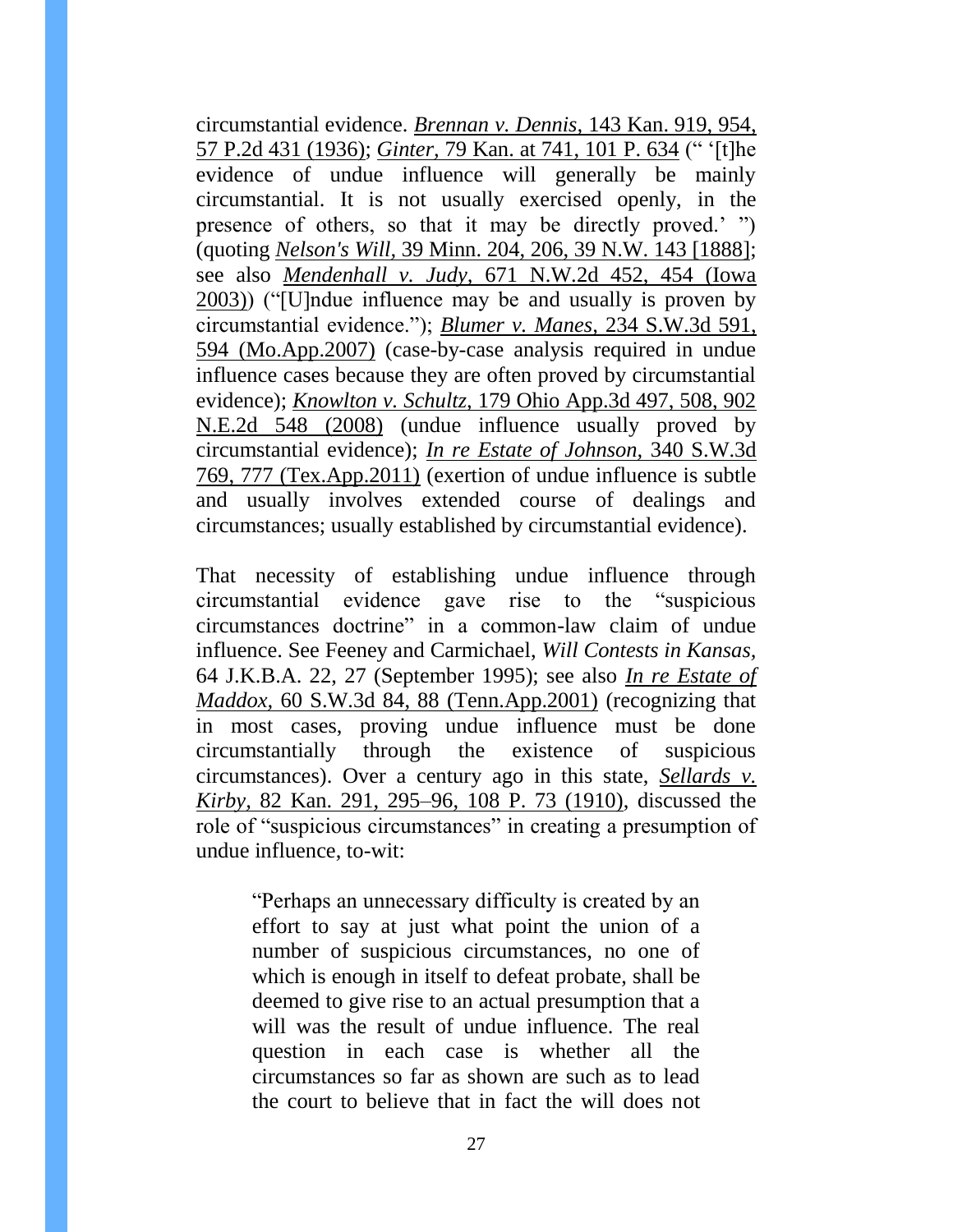actually express the voluntary purpose of the testator."

Later, *In re Estate of Brown,* [230 Kan. 726, 732, 640 P.2d 1250](https://a.next.westlaw.com/Link/Document/FullText?findType=Y&serNum=1982109358&pubNum=0000661&originatingDoc=I7d096a4f70c711e590d4edf60ce7d742&refType=RP&originationContext=document&transitionType=DocumentItem&contextData=%28sc.Search%29)  [\(1982\),](https://a.next.westlaw.com/Link/Document/FullText?findType=Y&serNum=1982109358&pubNum=0000661&originatingDoc=I7d096a4f70c711e590d4edf60ce7d742&refType=RP&originationContext=document&transitionType=DocumentItem&contextData=%28sc.Search%29) further clarified the doctrine of suspicious circumstances, declaring that

" 'a presumption of undue influence is not raised and the burden of proof is not shifted by the mere fact that a beneficiary occupies, with respect to the testator, a confidential or fiduciary relation....' Such a presumption is raised and the burden of proof shifted, however, 'when, in addition to the confidential relation, there exist suspicious circumstances....' [94 C.J.S., Wills § 239, pp. 1091–](https://a.next.westlaw.com/Link/Document/FullText?findType=Y&serNum=0289703835&pubNum=0158470&originatingDoc=I7d096a4f70c711e590d4edf60ce7d742&refType=TS&originationContext=document&transitionType=DocumentItem&contextData=%28sc.Search%29) [93.](https://a.next.westlaw.com/Link/Document/FullText?findType=Y&serNum=0289703835&pubNum=0158470&originatingDoc=I7d096a4f70c711e590d4edf60ce7d742&refType=TS&originationContext=document&transitionType=DocumentItem&contextData=%28sc.Search%29)"

Therefore, a person contesting a testamentary document without direct evidence that it was the product of undue influence can nevertheless establish a presumption of undue influence by showing that (1) "the person who is alleged to have exerted undue influence was in a confidential and fiduciary relationship with the [person executing the testamentary document]"; and (2) "there were 'suspicious circumstances' surrounding the making of the [testamentary document]." *[Farr,](https://a.next.westlaw.com/Link/Document/FullText?findType=Y&serNum=2002431132&pubNum=0004645&originatingDoc=I7d096a4f70c711e590d4edf60ce7d742&refType=RP&originationContext=document&transitionType=DocumentItem&contextData=%28sc.Search%29)* [274 Kan. at 70–71, 49 P.3d 415.](https://a.next.westlaw.com/Link/Document/FullText?findType=Y&serNum=2002431132&pubNum=0004645&originatingDoc=I7d096a4f70c711e590d4edf60ce7d742&refType=RP&originationContext=document&transitionType=DocumentItem&contextData=%28sc.Search%29)

As noted above, after the proponent has proffered a prima facie case for validity, the burden has shifted to the contestant to show the requisite relationship and suspicious circumstances to create the presumption of undue influence. But then, upon the successful creation of the presumption of undue influence, the burden shifts back to the proponent of the testamentary document to rebut the presumption. See *Farr,* [274 Kan. at 71,](https://a.next.westlaw.com/Link/Document/FullText?findType=Y&serNum=2002431132&pubNum=0004645&originatingDoc=I7d096a4f70c711e590d4edf60ce7d742&refType=RP&originationContext=document&transitionType=DocumentItem&contextData=%28sc.Search%29)  [49 P.3d 415;](https://a.next.westlaw.com/Link/Document/FullText?findType=Y&serNum=2002431132&pubNum=0004645&originatingDoc=I7d096a4f70c711e590d4edf60ce7d742&refType=RP&originationContext=document&transitionType=DocumentItem&contextData=%28sc.Search%29) *Haneberg,* [270 Kan. at 375, 14 P.3d 1088;](https://a.next.westlaw.com/Link/Document/FullText?findType=Y&serNum=2000639191&pubNum=0004645&originatingDoc=I7d096a4f70c711e590d4edf60ce7d742&refType=RP&originationContext=document&transitionType=DocumentItem&contextData=%28sc.Search%29) *[Brown,](https://a.next.westlaw.com/Link/Document/FullText?findType=Y&serNum=1982109358&pubNum=0000661&originatingDoc=I7d096a4f70c711e590d4edf60ce7d742&refType=RP&originationContext=document&transitionType=DocumentItem&contextData=%28sc.Search%29)* [230 Kan. at 732, 640 P.2d 1250.](https://a.next.westlaw.com/Link/Document/FullText?findType=Y&serNum=1982109358&pubNum=0000661&originatingDoc=I7d096a4f70c711e590d4edf60ce7d742&refType=RP&originationContext=document&transitionType=DocumentItem&contextData=%28sc.Search%29)

*Cresto v. Cresto*, 358 P.3d 831, 833-834 (Kansas 2015)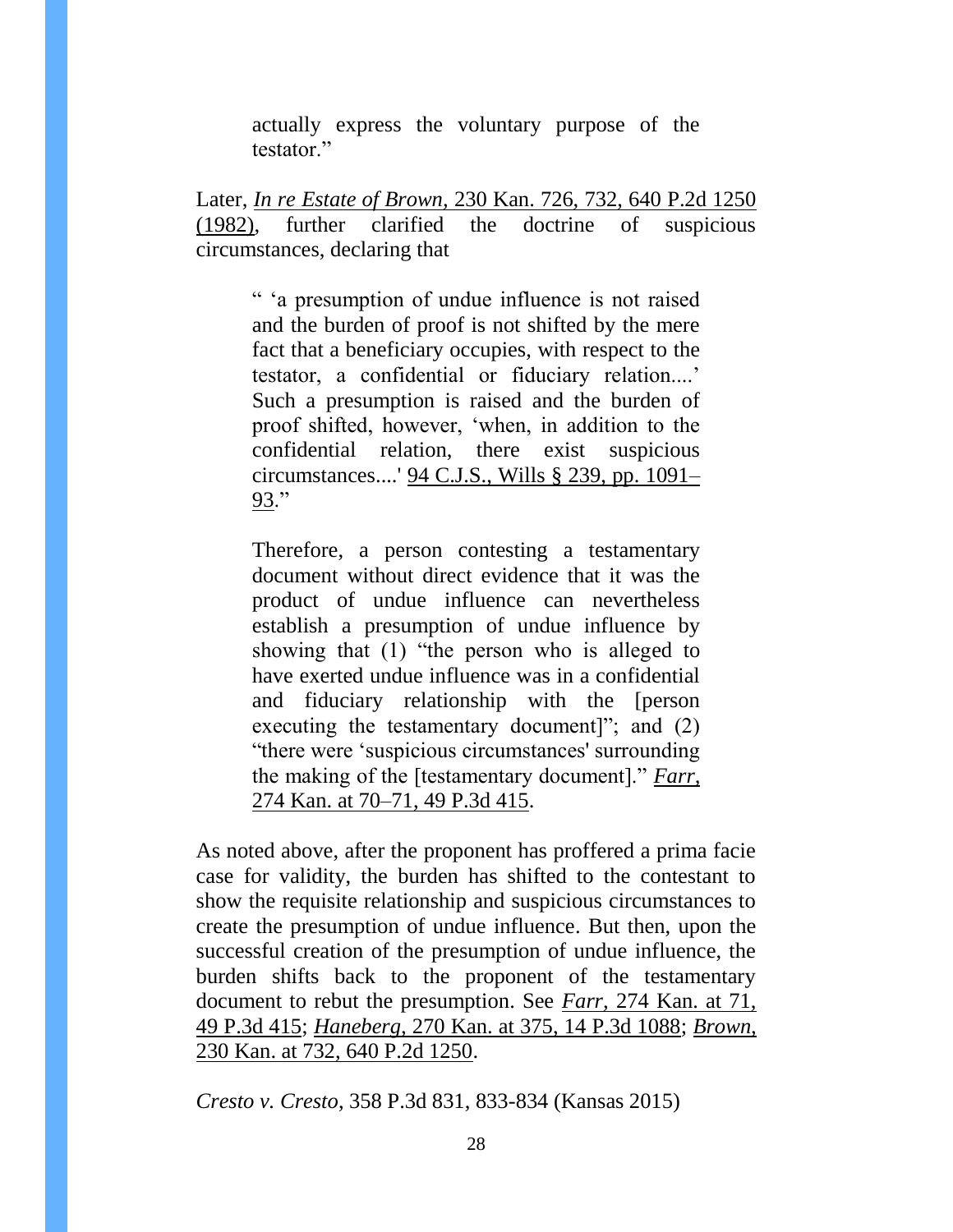In New Jersey the law explains:

Ordinarily, the burden of proving undue influence falls on the will contestant. Nevertheless, we have long held that if the will benefits one who stood in a confidential relationship to the testator and if there are additional "suspicious" circumstances, the burden shifts to the party who stood in that relationship to the testator. *[In re Rittenhouse's Will,](https://a.next.westlaw.com/Link/Document/FullText?findType=Y&serNum=1955111022&pubNum=583&originatingDoc=I8335a4ba5f3111ddb5cbad29a280d47c&refType=RP&fi=co_pp_sp_583_378&originationContext=document&transitionType=DocumentItem&contextData=%28sc.Search%29#co_pp_sp_583_378)* 19 *N.J.* 376, 378–79, 117 *A.*[2d 401 \(1955\);](https://a.next.westlaw.com/Link/Document/FullText?findType=Y&serNum=1955111022&pubNum=583&originatingDoc=I8335a4ba5f3111ddb5cbad29a280d47c&refType=RP&fi=co_pp_sp_583_378&originationContext=document&transitionType=DocumentItem&contextData=%28sc.Search%29#co_pp_sp_583_378) *see [In re Blake's Will,](https://a.next.westlaw.com/Link/Document/FullText?findType=Y&serNum=1956104581&pubNum=583&originatingDoc=I8335a4ba5f3111ddb5cbad29a280d47c&refType=RP&fi=co_pp_sp_583_55&originationContext=document&transitionType=DocumentItem&contextData=%28sc.Search%29#co_pp_sp_583_55)* 21 *N.J.* 50, 55–56, 120 *A.*[2d 745 \(1956\);](https://a.next.westlaw.com/Link/Document/FullText?findType=Y&serNum=1956104581&pubNum=583&originatingDoc=I8335a4ba5f3111ddb5cbad29a280d47c&refType=RP&fi=co_pp_sp_583_55&originationContext=document&transitionType=DocumentItem&contextData=%28sc.Search%29#co_pp_sp_583_55) *[In re Davis's Will,](https://a.next.westlaw.com/Link/Document/FullText?findType=Y&serNum=1954110664&pubNum=583&originatingDoc=I8335a4ba5f3111ddb5cbad29a280d47c&refType=RP&fi=co_pp_sp_583_170&originationContext=document&transitionType=DocumentItem&contextData=%28sc.Search%29#co_pp_sp_583_170)* 14 *N.J.* 166, 170, 101 *A.*2d [521 \(1953\).](https://a.next.westlaw.com/Link/Document/FullText?findType=Y&serNum=1954110664&pubNum=583&originatingDoc=I8335a4ba5f3111ddb5cbad29a280d47c&refType=RP&fi=co_pp_sp_583_170&originationContext=document&transitionType=DocumentItem&contextData=%28sc.Search%29#co_pp_sp_583_170) In general, there is a confidential relationship if the testator, "by reason of ... weakness or dependence," reposes trust in the particular beneficiary, or if the parties occupied a "relation[ship] in which reliance [was] naturally inspired or in fact exist[ed]." *[In re Hopper,](https://a.next.westlaw.com/Link/Document/FullText?findType=Y&serNum=1952110310&pubNum=583&originatingDoc=I8335a4ba5f3111ddb5cbad29a280d47c&refType=RP&fi=co_pp_sp_583_282&originationContext=document&transitionType=DocumentItem&contextData=%28sc.Search%29#co_pp_sp_583_282)* 9 *N.J.* 280, 282, 88 *A.*2d 193 [\(1952\).](https://a.next.westlaw.com/Link/Document/FullText?findType=Y&serNum=1952110310&pubNum=583&originatingDoc=I8335a4ba5f3111ddb5cbad29a280d47c&refType=RP&fi=co_pp_sp_583_282&originationContext=document&transitionType=DocumentItem&contextData=%28sc.Search%29#co_pp_sp_583_282) Suspicious circumstances, for purposes of this burden shifting, need only be slight. *[Rittenhouse's Will, supra,](https://a.next.westlaw.com/Link/Document/FullText?findType=Y&serNum=1955111022&pubNum=583&originatingDoc=I8335a4ba5f3111ddb5cbad29a280d47c&refType=RP&fi=co_pp_sp_583_379&originationContext=document&transitionType=DocumentItem&contextData=%28sc.Search%29#co_pp_sp_583_379)* 19 *N.J.* [at 379, 117](https://a.next.westlaw.com/Link/Document/FullText?findType=Y&serNum=1955111022&pubNum=583&originatingDoc=I8335a4ba5f3111ddb5cbad29a280d47c&refType=RP&fi=co_pp_sp_583_379&originationContext=document&transitionType=DocumentItem&contextData=%28sc.Search%29#co_pp_sp_583_379) *A.*2d 401.

When there is a confidential relationship coupled with suspicious circumstances, undue influence is presumed and the burden of proof shifts to the will proponent to overcome the presumption. Although that burden of proof is usually discharged in accordance with the preponderance of the evidence standard, *[In re Catelli's Will,](https://a.next.westlaw.com/Link/Document/FullText?findType=Y&serNum=2003461356&pubNum=590&originatingDoc=I8335a4ba5f3111ddb5cbad29a280d47c&refType=RP&fi=co_pp_sp_590_487&originationContext=document&transitionType=DocumentItem&contextData=%28sc.Search%29#co_pp_sp_590_487)* 361 *N.J.Super.* 478, 487, 825 *A.*[2d 1209 \(App.Div.2003\),](https://a.next.westlaw.com/Link/Document/FullText?findType=Y&serNum=2003461356&pubNum=590&originatingDoc=I8335a4ba5f3111ddb5cbad29a280d47c&refType=RP&fi=co_pp_sp_590_487&originationContext=document&transitionType=DocumentItem&contextData=%28sc.Search%29#co_pp_sp_590_487) if the presumption arises from "a professional conflict of interest on the part of an attorney, coupled with confidential relationships between a testator and the beneficiary as well as the attorney," the presumption must instead be rebutted by clear and convincing evidence. *[Haynes,](https://a.next.westlaw.com/Link/Document/FullText?findType=Y&serNum=1981132952&pubNum=583&originatingDoc=I8335a4ba5f3111ddb5cbad29a280d47c&refType=RP&fi=co_pp_sp_583_183&originationContext=document&transitionType=DocumentItem&contextData=%28sc.Search%29#co_pp_sp_583_183)  supra,* 87 *N.J.* [at 183, 432](https://a.next.westlaw.com/Link/Document/FullText?findType=Y&serNum=1981132952&pubNum=583&originatingDoc=I8335a4ba5f3111ddb5cbad29a280d47c&refType=RP&fi=co_pp_sp_583_183&originationContext=document&transitionType=DocumentItem&contextData=%28sc.Search%29#co_pp_sp_583_183) *A.*2d 890. An attorney-client relationship is inherently a confidential relationship, *see [In re](https://a.next.westlaw.com/Link/Document/FullText?findType=Y&serNum=1981119755&pubNum=583&originatingDoc=I8335a4ba5f3111ddb5cbad29a280d47c&refType=RP&fi=co_pp_sp_583_588&originationContext=document&transitionType=DocumentItem&contextData=%28sc.Search%29#co_pp_sp_583_588)  LiVolsi,* 85 *N.J.* 576, 588, 428 *A*[.2d 1268 \(1981\);](https://a.next.westlaw.com/Link/Document/FullText?findType=Y&serNum=1981119755&pubNum=583&originatingDoc=I8335a4ba5f3111ddb5cbad29a280d47c&refType=RP&fi=co_pp_sp_583_588&originationContext=document&transitionType=DocumentItem&contextData=%28sc.Search%29#co_pp_sp_583_588) *[Davis's Will,](https://a.next.westlaw.com/Link/Document/FullText?findType=Y&serNum=1954110664&pubNum=583&originatingDoc=I8335a4ba5f3111ddb5cbad29a280d47c&refType=RP&fi=co_pp_sp_583_169&originationContext=document&transitionType=DocumentItem&contextData=%28sc.Search%29#co_pp_sp_583_169)  supra,* 14 *N.J.* [at 169, 101](https://a.next.westlaw.com/Link/Document/FullText?findType=Y&serNum=1954110664&pubNum=583&originatingDoc=I8335a4ba5f3111ddb5cbad29a280d47c&refType=RP&fi=co_pp_sp_583_169&originationContext=document&transitionType=DocumentItem&contextData=%28sc.Search%29#co_pp_sp_583_169) *A.*2d 521, and because suspicious circumstances need only be slight, the existence of that relationship alone often results in both the shifting of the burden of proof and in the imposition of the heavier burden of clear and convincing evidence to rebut the presumption.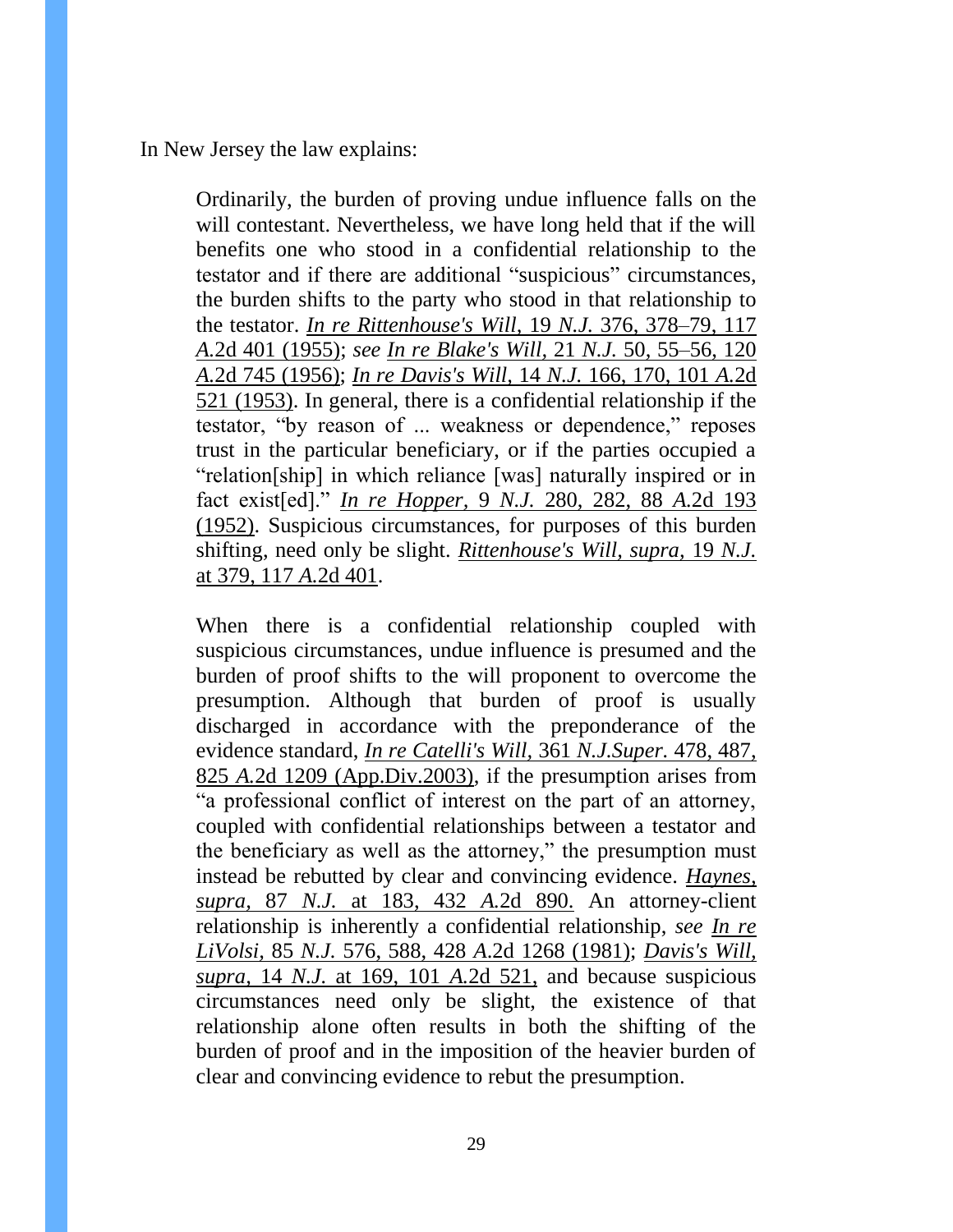*In re Estate of Stockdale*, 953 A.2d 454, 470 (N.J. 2008).

Likewise, other jurisdictions hold that a confidential relationship plus suspicious circumstances shifts the burden to the proponent to overcome the presumption of undue influence in a will contest. *See Kelley v. Johns*, 96 S.W.2d 189 (Tenn. App. 2002); *In re Moses' Will*, 227 So.2d 829 (Miss. 1969); *In re Fechter's Estate*, 277 N.W.2d 143 (Wis. 1979); *In the Will of Faulks*, 17 N.W.2d 423, 440 (Wis. 1945); *Matter of Estate of Gersbach*, 960 P.2d 811 (New Mexico 1998); *In re Estate of Holcomb*, 63 P.3d 9 (Okla. 2002); *In re Estate of Novak*, 458 N.W.2d 221 (Neb. 1990); *In re Aldrich's Estate*, 3 So.2d 856 (Florida 1941); *In re Estate Luongo*, 823 A.2d 942 (Penn. 2003); *In re Lobb's Will*, 145 P.2d 808 (Oregon 1944); *Eckstein v. Estate of Dunn*, 816 A.2d 494 (Ver. 2002); *Howard v. Nasser*, 613 S.E.2d 64 (S.C. 2005); *Ayers v. Shaffer*, 748 S.E.2d 83 (Vir. 2013); *In re Last Will and Testament of Melson*, 711 A.2d 783 (Del. Sup. 1998).

By way of contrast, the Iowa law on the subject does not allow for burden shifting in an undue influence case based on a confidential relationship and suspicious circumstances. The current state of Iowa law is as follows:

To summarize, contestants seeking to set aside a will based on undue influence carry the burden of proving the essential elements of the action by a preponderance of the evidence. $4$ Persons seeking to set aside inter vivos transfers carry a higher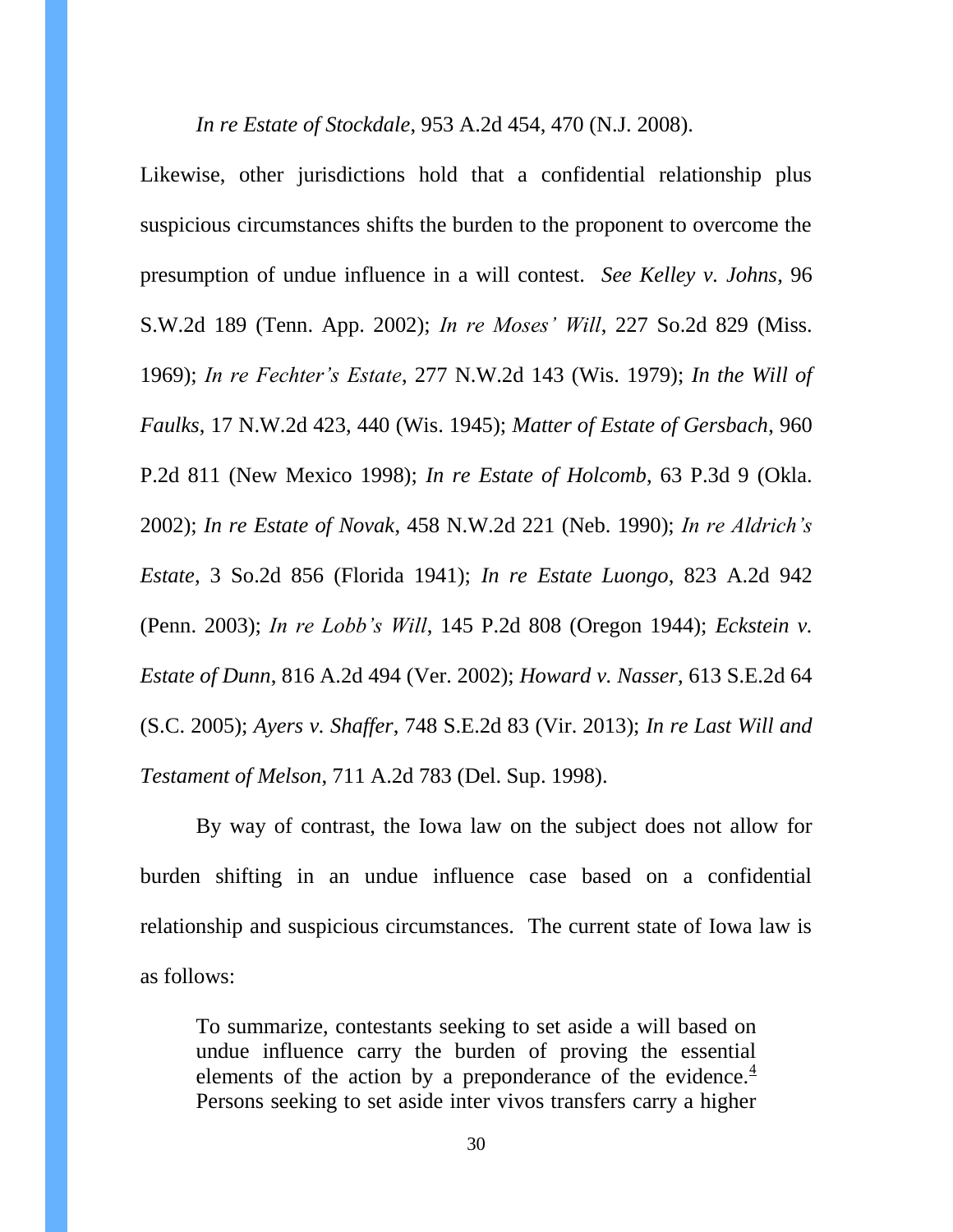burden of proving their cause of action by clear, satisfactory and convincing evidence. Where a confidential relationship is found to exist, and inter vivos conveyances are challenged, the burden of proof shifts to the benefitted parties to prove—by clear, satisfactory, and convincing evidence—their freedom from undue influence.<sup>[5](https://a.next.westlaw.com/Document/I7950ae9aff4411d99439b076ef9ec4de/View/FullText.html?navigationPath=Search%2Fv3%2Fsearch%2Fresults%2Fnavigation%2Fi0ad6040a00000153197af80084de9eb5%3FNav%3DCASE%26fragmentIdentifier%3DI7950ae9aff4411d99439b076ef9ec4de%26startIndex%3D1%26contextData%3D%2528sc.History*oc.Search%2529%26transitionType%3DSearchItem&listSource=Search&listPageSource=ecd0902b29cae7214d55e53216fcf464&list=CASE&rank=2&grading=na&sessionScopeId=4cc867a0e71647e9f37dd634886ac11f&originationContext=Search%20Result&transitionType=SearchItem&contextData=%28sc.History*oc.Search%29#co_footnote_B00551998216828)</sup> No such presumption of undue influence exists in the case of a will contest, even where the testator and beneficiary stand in a confidential relationship. *Bayer,* [574 N.W.2d at 675.](https://a.next.westlaw.com/Link/Document/FullText?findType=Y&serNum=1998036507&pubNum=595&originatingDoc=I7950ae9aff4411d99439b076ef9ec4de&refType=RP&fi=co_pp_sp_595_675&originationContext=document&transitionType=DocumentItem&contextData=%28sc.Search%29#co_pp_sp_595_675) But a suspicion of overreaching may arise where the dominant party has participated in the actual preparation or execution of the will. *Id.*

*Matter of Estate of Todd*, 585 N.W.2d 273, 277 (Iowa 1998).

In *Matter of Estate of Bayer*, 574 N.W.2d 667 (Iowa 1998) the Supreme Court cited 79 Am.Jur.2d *Wills* § 428 for the proposition that "mere existence of a confidential relations between testator and beneficiary under will does not raise presumption that beneficiary exercised undue influence over testator." *Bayer* at 675. However, the current version of the 79 Am.Jur.2d Wills § 394 (2016) makes it clear that a presumption of undue influence can be raised and shift the burden to a proponent in a will contest. 79 Am.Jur.2d Wills § 394 (2016).

This Court should adopt as Iowa law the "suspicious circumstances doctrine" as set forth in the Restatement (Third) of Property: Wills and Trusts § 8.3 and shift the burden to the proponent in those circumstances where a confidential relationship exists and there are suspicious circumstances concerning the execution of the will. The best reason for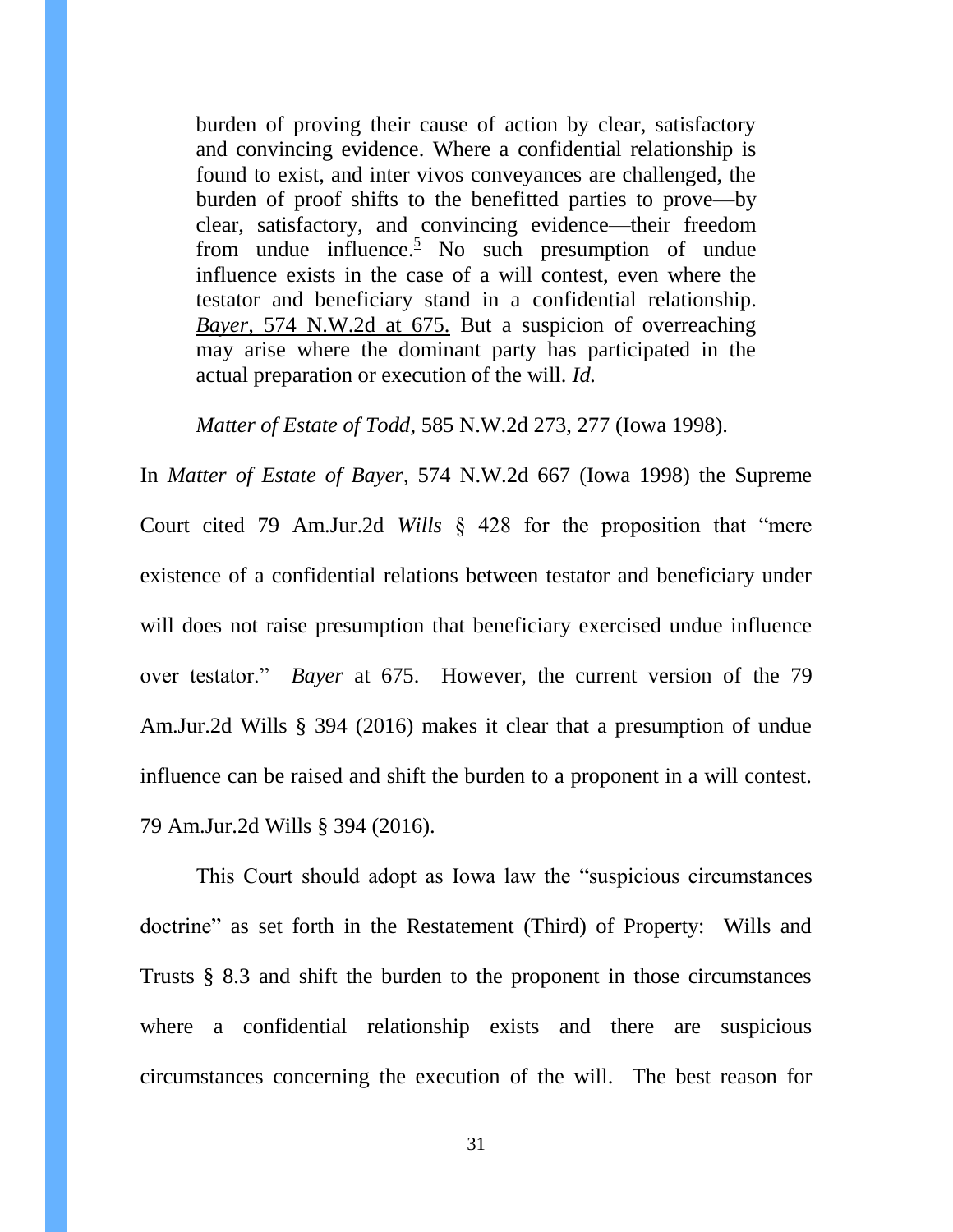adopting this rule is that the person in the confidential relationship enjoys a serious advantage when it comes to the evidence of their dealings with the testator or testatrix. The beneficiary that can unduly influence a testator or testatrix can easily chose the time and place they exercise their influence. A reasonably careful person could influence the testator or testatrix outside the present of witnesses, family members and attorneys. As a result the beneficiary can victimize both the donor and the other beneficiaries without much fear that legal action will be successful against them. When the improper beneficiary has no obligation to come forward with evidence rebutting the presumption they can simply sit back and watch a will contestant flounder based on a lack of evidence.

Obviously, the law should not shift the burden in every will contest where a confidential relationship exists. If that were the case then every person that is close to the testator or testatrix would have the burden with proving a lack of undue influence. However, this does not mean that Iowa law should state that never does the presumption arise. The numerous jurisdictions and the Restatement (Third) of Property described above have set forth standards for fairly evaluating these issues. In particular the Restatement (Third) standard is designed to require more than just a confidential relationship and provides significant guidance on what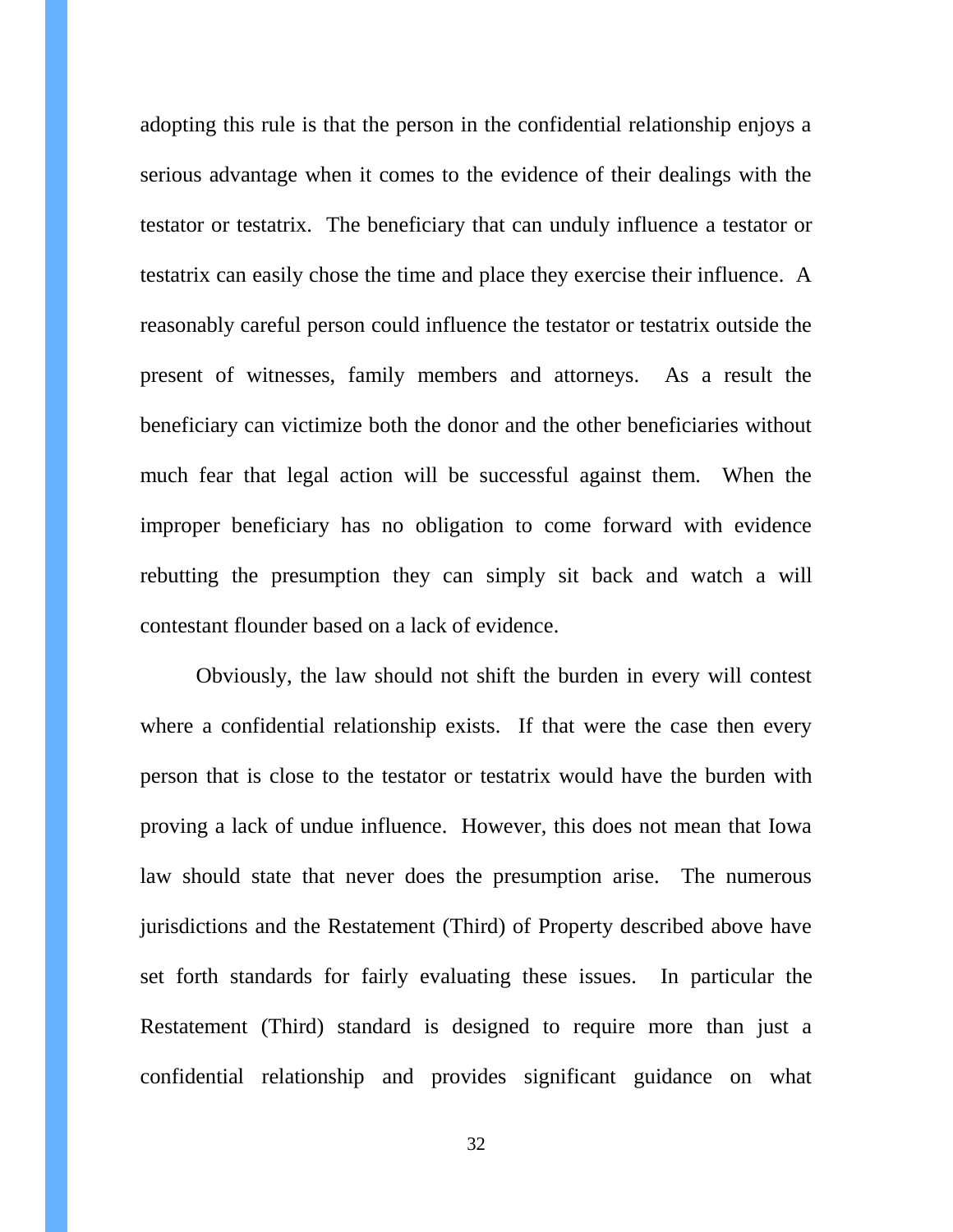constitutes "suspicious circumstances." This Court should adopt those standards and provide adequate protection to unduly influenced donors and the impacted beneficiaries.

The different standard would significantly impact this case. The evidence demonstrates that Dennis Workman was kept from returning to work on the farm on numerous occasions. Gary testified about regular interactions with his mother but offered no substantive testimony about the nature of those interactions. (Trial Transcript pp. 183-185, App. 427-429). Instead he simply stated that he had not coerced his mother into writing these Wills. (Trial Transcript pp. 183-185, App. 427-429). In a situation of such disparity of information the correct standard is to require a contestant to make a showing of a confidential relationship and suspicious circumstances and then shift the burden to the proponent to demonstrate a lack of undue influence. If Gary had the burden of coming forward with evidence to refute or rebut a presumption of undue influence then he would have every incentive to testify as fully as possible on the subject.

Instead of a jury making a decision against Dennis based on a failure to meet the burden of proof there is a significant likelihood that a jury would find a failure in Gary's evidence to rebut the presumption. For instance, Gary testified and presented evidence about his conversations with Margaret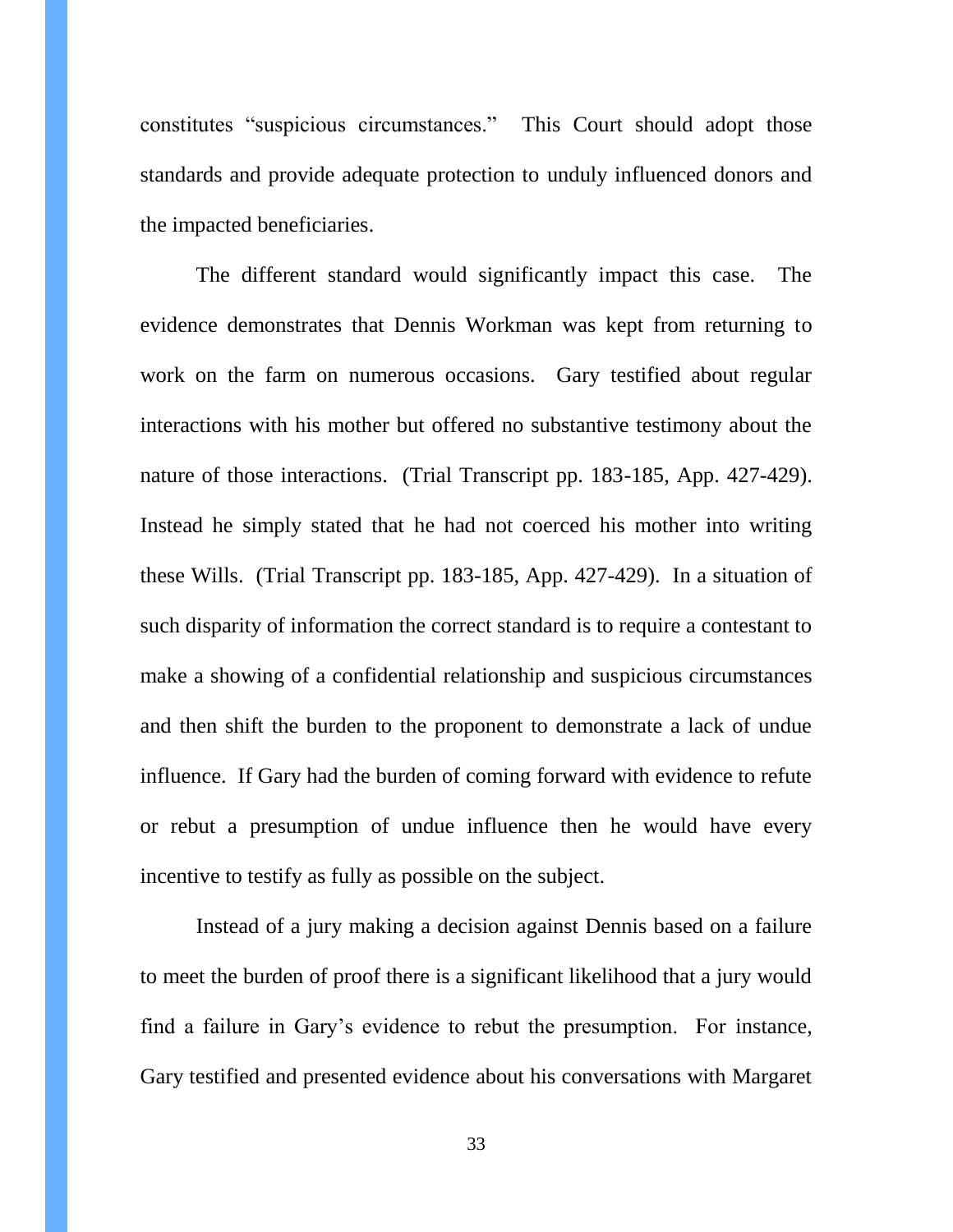about Dennis's financial troubles. Gary offered the evidence clearly for the purpose of offering a competing theory as to his mother's state of mind. Gary's presentation of this evidence is much more detailed than the evidence concerning their discussions about estate planning. Dennis was at a significant disadvantage because he was not present for those conversations. He was simply unable to develop or present evidence on the effect of those conversations that occurred outside his presence, but in the presence of Gary. A jury, faced with applying the burden of proof to Dennis's case, most likely would hesitate to rule in his favor in such a situation. The lack of evidence can be fatal when a party bears the burden of proof. Conversely, if Gary had to rebut the presumption then his reticence about his involvement with estate planning would be a serious strike against him.

It is important to remember how impactful the burden of proof is on jurors in a jury trial. Anyone that has spent a significant period of time listening to closing arguments knows that the burden of proof is often the defendant's best friend. In general, defendant's counsel spend significant portions of their closing argument emphasizing the word "prove" as if the plaintiff were required to scientifically or mathematically prove a theorem. This leads many jurors to conclude that if they are not 100% convinced of the plaintiff's position that they must rule in favor of the defendant's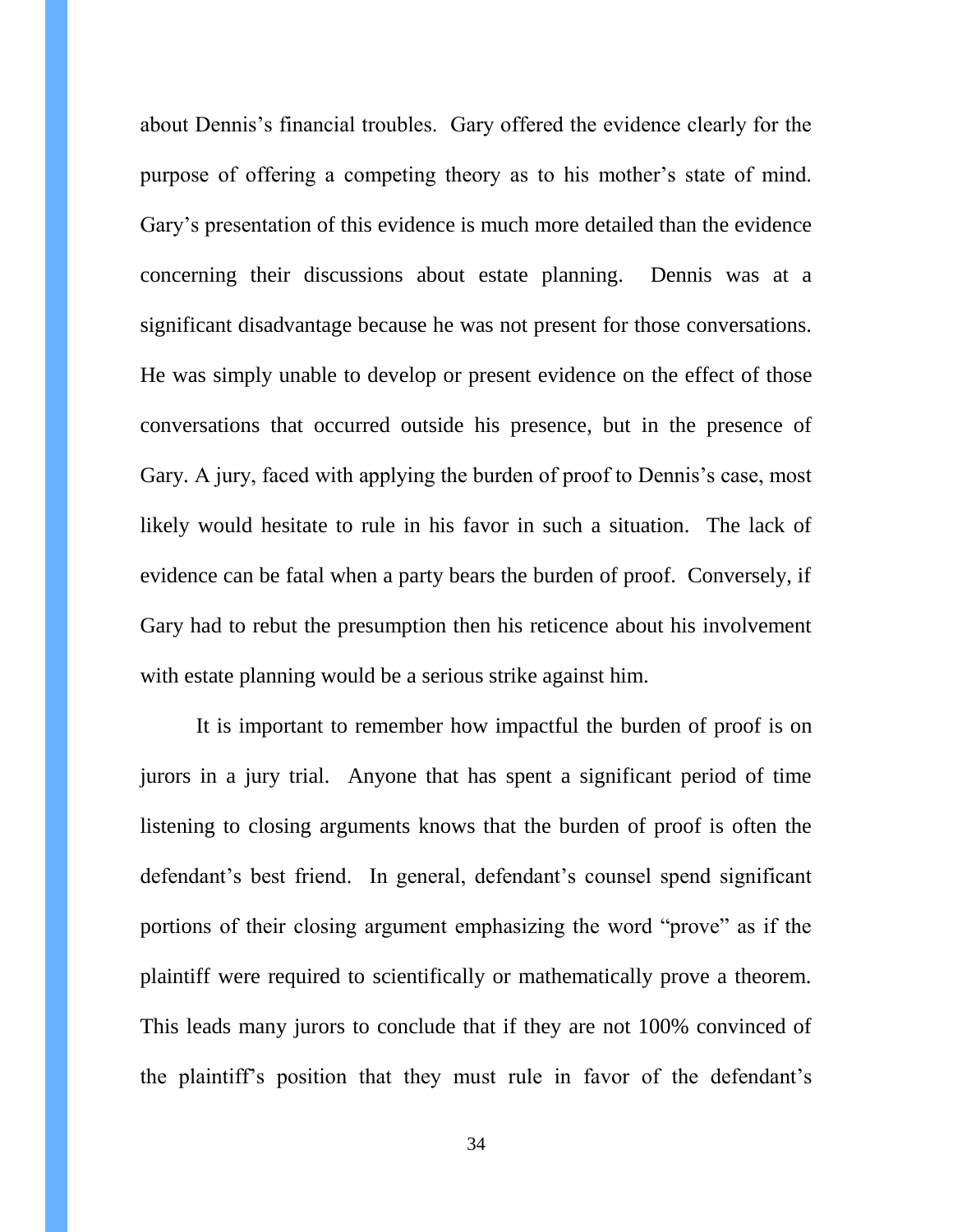position. In particular the burden of proof requires that the jury find against a plaintiff if they are unable to determine where the truth lies. Presumptions are designed to assist a jury in those circumstances.

This Court should adopt the formulation of undue influence and confidential relationships set forth in Restatement (Third) of Property: Wills and Trusts § 8.3.

# **ISSUE II: THE DISTRICT COURT ERRED IN DENYING A MOTION TO AMEND THE PLEADINGS TO CONFORM WITH THE EVIDENCE**

### A. Preservation of error and standard of review.

The Plaintiff made a motion to amend his petition to include a contest to the Wills contained in Trial Exhibits 1-10. (Trial Transcript 207-212, App. 451-456). The District Court denied that motion to amend. (Trial Transcript 212-213, App. 456-457).

The standard of review for the denial of a motion for leave to amend is for an abuse of discretion. *Holliday v. Rain & Hail L.L.C.*, 690 N.W.2d 59 (Iowa 2004). A court abuses its discretion when it bases its decision on untenable grounds or for reasons that are clearly unreasonable. *Rife v. D.T. Corner, Inc.*, 641 N.W.2d 761 (Iowa 2002).

#### B. Argument.

The District Court held that the motion to amend the case to conform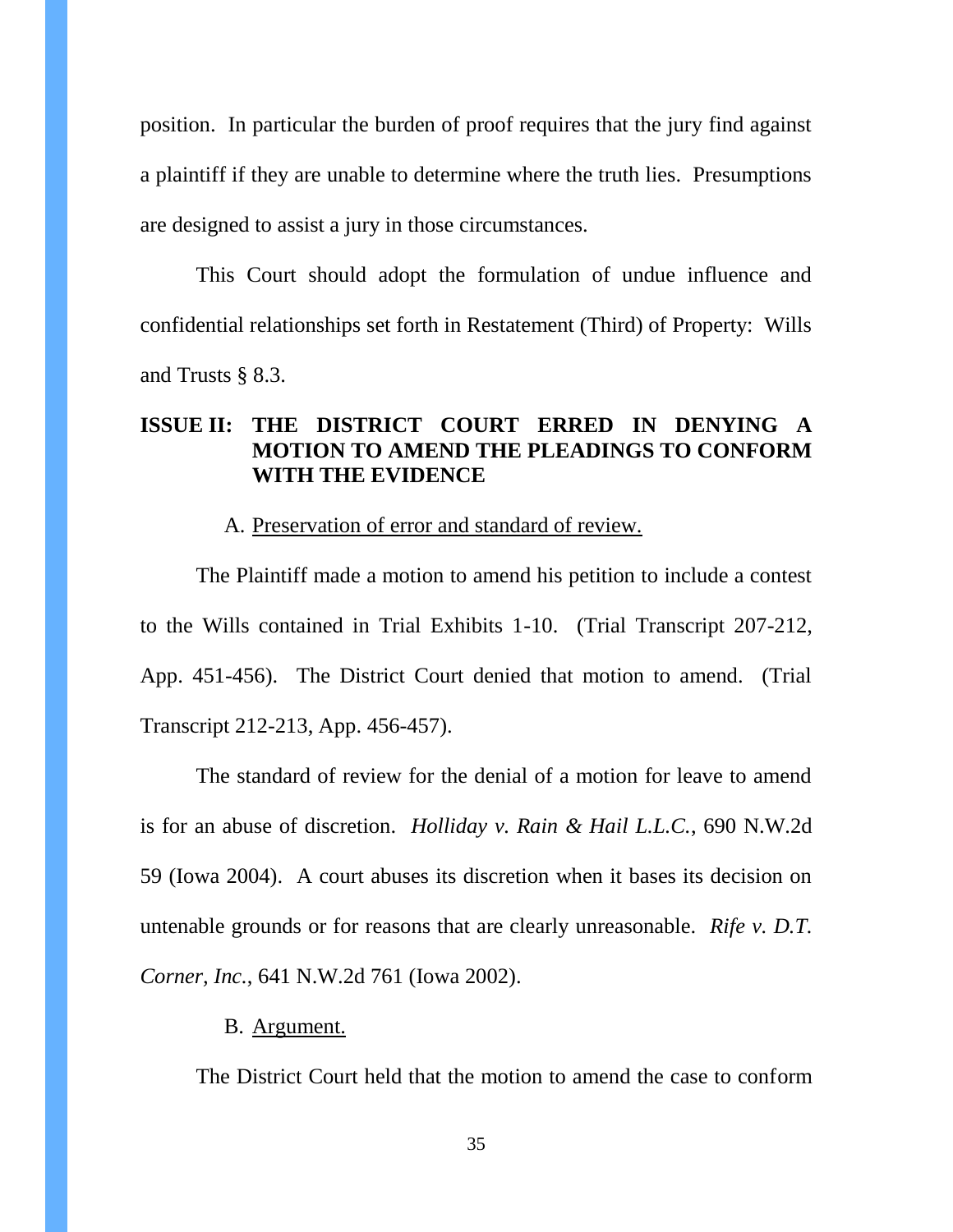to the proof offered at trial was untimely. (Trial Transcript 212-213, App. 456-457). The District Court determined that: (1) the evidence would have been significantly different if the other wills were pleaded into the case; and (2) case law prevented contest to the validity of other wills in this case. The District Court erred in both conclusions.

The Iowa rules concerning amendment make it clear that the law is to be read liberally to allow trial of cases on the merits. The Iowa Supreme Court explained:

Our rule permitting amendments to conform to the proof always has received liberal interpretation. *[Smith v. Village Enters., Inc.,](https://a.next.westlaw.com/Link/Document/FullText?findType=Y&serNum=1973117362&pubNum=595&originatingDoc=Ib6079a64038b11dabf60c1d57ebc853e&refType=RP&fi=co_pp_sp_595_37&originationContext=document&transitionType=DocumentItem&contextData=%28sc.Search%29#co_pp_sp_595_37)* [208 N.W.2d 35, 37 \(Iowa 1973\).](https://a.next.westlaw.com/Link/Document/FullText?findType=Y&serNum=1973117362&pubNum=595&originatingDoc=Ib6079a64038b11dabf60c1d57ebc853e&refType=RP&fi=co_pp_sp_595_37&originationContext=document&transitionType=DocumentItem&contextData=%28sc.Search%29#co_pp_sp_595_37) " 'To allow such amendments is the rule, not the exception.' " *[Twin Bridges Truck City, Inc. v.](https://a.next.westlaw.com/Link/Document/FullText?findType=Y&serNum=1973116873&pubNum=595&originatingDoc=Ib6079a64038b11dabf60c1d57ebc853e&refType=RP&fi=co_pp_sp_595_739&originationContext=document&transitionType=DocumentItem&contextData=%28sc.Search%29#co_pp_sp_595_739)  Halling,* [205 N.W.2d 736, 739 \(Iowa 1973\)](https://a.next.westlaw.com/Link/Document/FullText?findType=Y&serNum=1973116873&pubNum=595&originatingDoc=Ib6079a64038b11dabf60c1d57ebc853e&refType=RP&fi=co_pp_sp_595_739&originationContext=document&transitionType=DocumentItem&contextData=%28sc.Search%29#co_pp_sp_595_739) (quoting *[W. & W.](https://a.next.westlaw.com/Link/Document/FullText?findType=Y&serNum=1970125732&pubNum=595&originatingDoc=Ib6079a64038b11dabf60c1d57ebc853e&refType=RP&fi=co_pp_sp_595_488&originationContext=document&transitionType=DocumentItem&contextData=%28sc.Search%29#co_pp_sp_595_488)  [Livestock Enters., Inc. v. Dennler,](https://a.next.westlaw.com/Link/Document/FullText?findType=Y&serNum=1970125732&pubNum=595&originatingDoc=Ib6079a64038b11dabf60c1d57ebc853e&refType=RP&fi=co_pp_sp_595_488&originationContext=document&transitionType=DocumentItem&contextData=%28sc.Search%29#co_pp_sp_595_488)* 179 N.W.2d 484, 488 (Iowa [1970\)\)](https://a.next.westlaw.com/Link/Document/FullText?findType=Y&serNum=1970125732&pubNum=595&originatingDoc=Ib6079a64038b11dabf60c1d57ebc853e&refType=RP&fi=co_pp_sp_595_488&originationContext=document&transitionType=DocumentItem&contextData=%28sc.Search%29#co_pp_sp_595_488). Although the decision whether to grant such an amendment is within the sound discretion of the trial court, *Gosha v. Woller,* [288 N.W.2d 329, 332 \(Iowa 1980\),](https://a.next.westlaw.com/Link/Document/FullText?findType=Y&serNum=1980103677&pubNum=595&originatingDoc=Ib6079a64038b11dabf60c1d57ebc853e&refType=RP&fi=co_pp_sp_595_332&originationContext=document&transitionType=DocumentItem&contextData=%28sc.Search%29#co_pp_sp_595_332) when parties voluntarily offer evidence on an issue, a denial of a subsequent motion to conform will constitute an abuse of discretion, *see [Dulin v. Washington Nat'l Ins. Co.,](https://a.next.westlaw.com/Link/Document/FullText?findType=Y&serNum=1965118589&pubNum=595&originatingDoc=Ib6079a64038b11dabf60c1d57ebc853e&refType=RP&fi=co_pp_sp_595_638&originationContext=document&transitionType=DocumentItem&contextData=%28sc.Search%29#co_pp_sp_595_638)* 257 Iowa [1007, 1012-14, 135 N.W.2d 635, 638 \(1965\);](https://a.next.westlaw.com/Link/Document/FullText?findType=Y&serNum=1965118589&pubNum=595&originatingDoc=Ib6079a64038b11dabf60c1d57ebc853e&refType=RP&fi=co_pp_sp_595_638&originationContext=document&transitionType=DocumentItem&contextData=%28sc.Search%29#co_pp_sp_595_638) *see also [B & B](https://a.next.westlaw.com/Link/Document/FullText?findType=Y&serNum=1976141956&pubNum=595&originatingDoc=Ib6079a64038b11dabf60c1d57ebc853e&refType=RP&fi=co_pp_sp_595_283&originationContext=document&transitionType=DocumentItem&contextData=%28sc.Search%29#co_pp_sp_595_283)  [Asphalt Co. v. T.S. McShane Co.,](https://a.next.westlaw.com/Link/Document/FullText?findType=Y&serNum=1976141956&pubNum=595&originatingDoc=Ib6079a64038b11dabf60c1d57ebc853e&refType=RP&fi=co_pp_sp_595_283&originationContext=document&transitionType=DocumentItem&contextData=%28sc.Search%29#co_pp_sp_595_283)* 242 N.W.2d 279, 283-84 [\(Iowa 1976\);](https://a.next.westlaw.com/Link/Document/FullText?findType=Y&serNum=1976141956&pubNum=595&originatingDoc=Ib6079a64038b11dabf60c1d57ebc853e&refType=RP&fi=co_pp_sp_595_283&originationContext=document&transitionType=DocumentItem&contextData=%28sc.Search%29#co_pp_sp_595_283) *Laverty v. [Hawkeye Security Ins. Co.,](https://a.next.westlaw.com/Link/Document/FullText?findType=Y&serNum=1966110613&pubNum=595&originatingDoc=Ib6079a64038b11dabf60c1d57ebc853e&refType=RP&fi=co_pp_sp_595_88&originationContext=document&transitionType=DocumentItem&contextData=%28sc.Search%29#co_pp_sp_595_88)* 258 Iowa [717, 725, 140 N.W.2d 83, 88 \(1966\)](https://a.next.westlaw.com/Link/Document/FullText?findType=Y&serNum=1966110613&pubNum=595&originatingDoc=Ib6079a64038b11dabf60c1d57ebc853e&refType=RP&fi=co_pp_sp_595_88&originationContext=document&transitionType=DocumentItem&contextData=%28sc.Search%29#co_pp_sp_595_88) ("Where the parties voluntarily offer evidence on an issue the denial of an amendment to conform to such proof would be beyond fair discretion.").

*Barnhouse v. Hawkeye State Bank*, 406 N.W.2d 181, 187 (Iowa 1987).

The question in this case is thus whether the parties voluntarily presented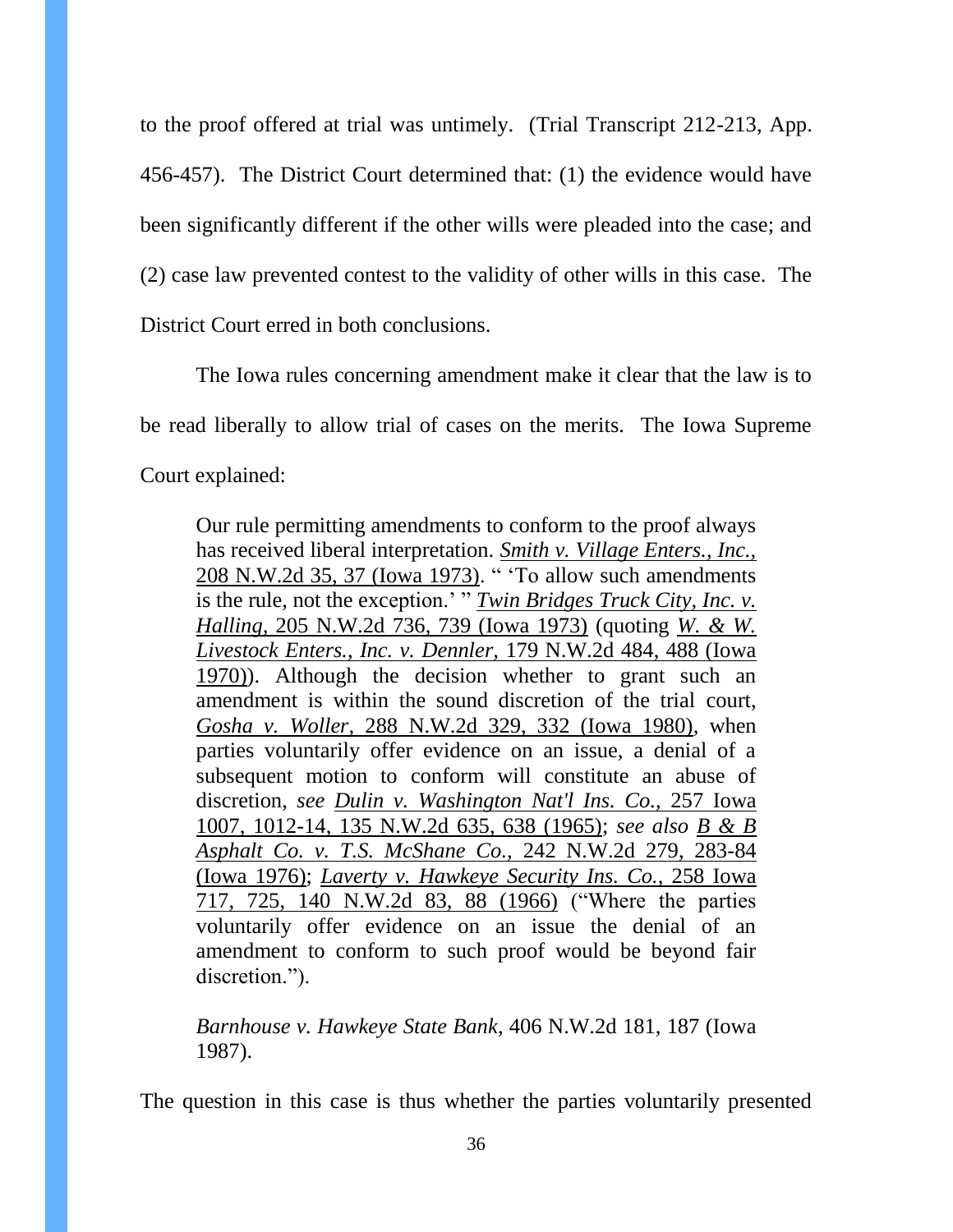evidence concerning the testatrix's intent in drafting the various wills from 1983 through 2007.

The Defendant offered evidence of the testatrix's reasoning for each of the wills subsequent to 1983. Defendant's attorney offered into evidence testimony concerning a letter that Dennis Workman wrote about having a purpose in California and spinning his wheels in Iowa. (Trial Transcript p. 42, App. 286). Defendant's attorney questioned Dennis about his conversations with his father about estate planning in the 1970s. (Trial Transcript p. 44-45, App. 288-289). Defendant's attorney questioned Dennis about his conversations with his mother and her intent to leave the property equally to the children. (Trial Transcript p. 45, App. 289). Defendant's attorney then directed Dennis to review the entirety of her wills and codicils in evidence for purposes of showing that she did not leave the property in such a fashion in "any" of her wills. (Trial Transcript p. 45, App. 289). Defendant's attorney asked "Do you believe that in any of her Wills or Codicils you were treated as well with respect to your mother's disposition of her estate as Gary was?" (Trial Transcript p. 46, App. 290). Defendant offered evidence of a letter demonstrating Dennis's difficulties with his father in 1989. (Trial Transcript p. 46-48, App. 290-292). In fact, Defendant requested that Dennis read the entire letter to jury. (Trial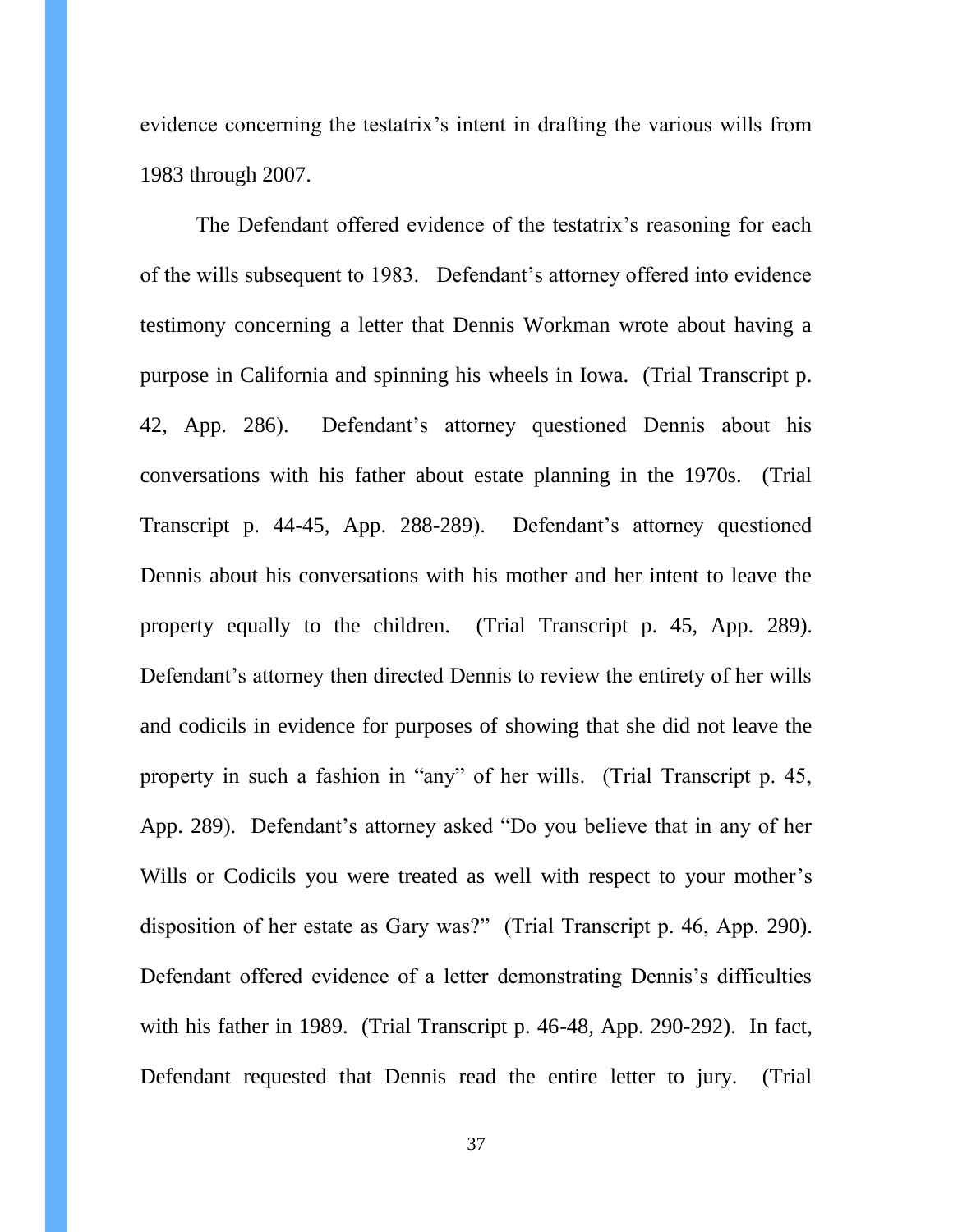Transcript p. 46-48, App. 290-292).

Defendant offered into evidence the salacious details of Dennis's various financial difficulties in the 1980s and 1990s and then attempted to specifically tie those various difficulties to the wills and codicils drafted at the time. First, Defendant pointed out the terms of the 1983 Will. (Trial Transcript p. 51-52, App. 295-296). The Defendant then pointed out that "Five months after Golden Bear filed for bankruptcy your mother changed her 1983 Will by filing a Codicil?" (Trial Transcript p. 53, App. 297). In particular, the Defendant pointed out that the Codicil transferred Dennis's 1983 share to a spendthrift trust by requiring that Dennis to read that portion of the Codicil to the jury. (Trial Transcript p. 53, App. 297).

Defendant next turned to the fact that a Colorado Court granted Radio Denver a judgment against Dennis and Golden Bear in the amount of \$1,174,000. (Trial Transcript p. 54, App. 298). Dennis then filed personal bankruptcy in Iowa in 1987. (Trial Transcript p. 54, App. 298). Defendant pointed out that Margaret changed her will again in 1987. (Trial Transcript p. 54, App. 298). Defendant again made a point of explaining that Dennis's share changed and was to go into a spendthrift trust. (Trial Transcript p. 55- 56, App. 299-300).

Defendant then questioned Dennis about a bankruptcy ruling in 1989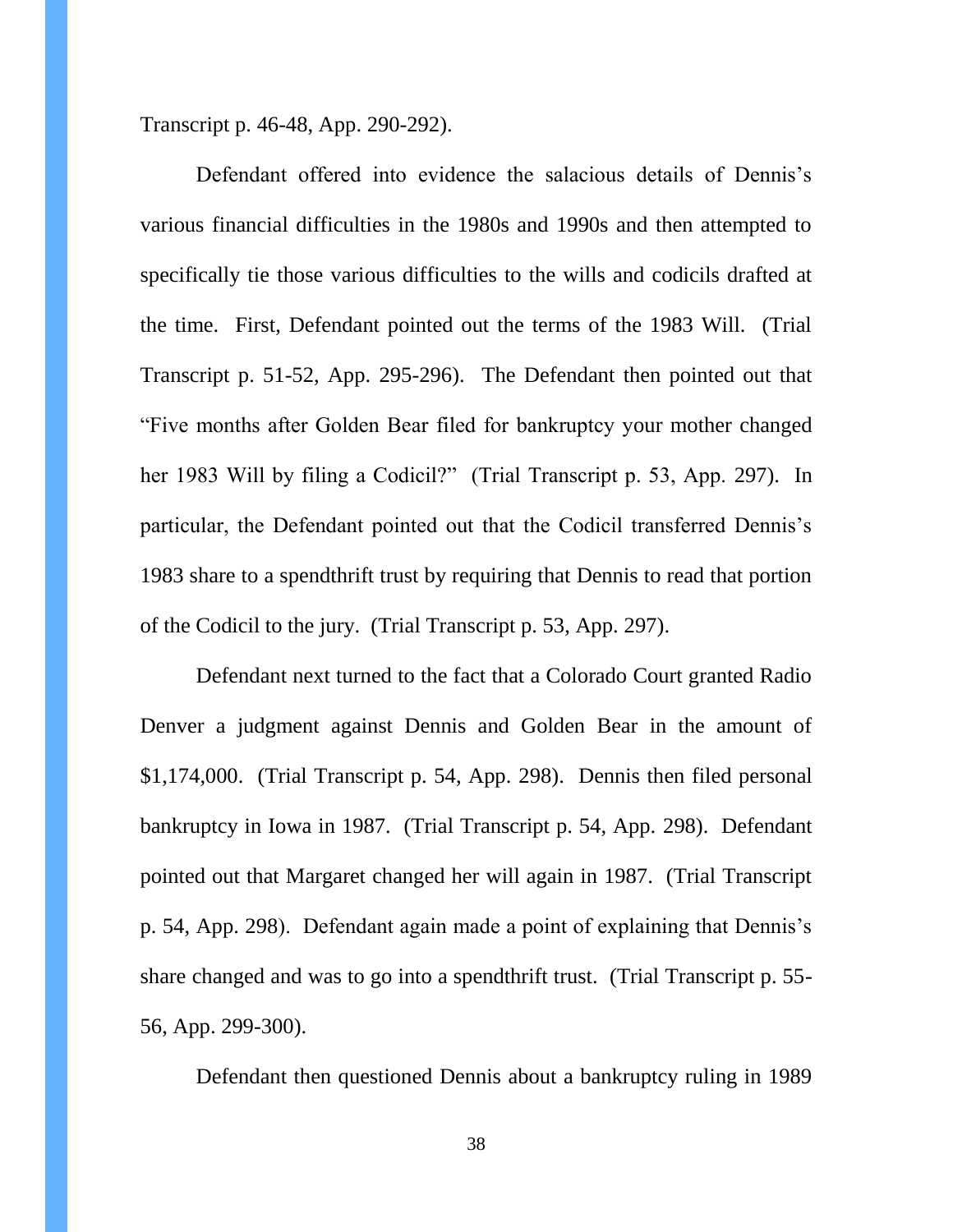and the ruling's aftermath. (Trial Transcript p. 57, App. 301). Defendant offered evidence that in the aftermath of the bankruptcy ruling Dennis and his attorneys contacted his parents looking for money. (Trial Transcript p. 58-59, App. 302-303). Defendant also offered evidence that Dennis's creditor were calling his parents seeking payment on the judgment. (Trial Transcript p. 57-58, App. 301-302). Defendant pointed out that Dennis discussed these problems with his parents. (Trial Transcript p. 59, App. 303).

Defendant then turned his focus to Dennis moving to Kansas in 1991. (Trial Transcript p. 59, App. 303). Defendant elicited testimony that Dennis listed his parents as shareholders for a corporation he started in Kansas and that he was not honest in doing so. (Trial Transcript p. 60-62, App. 304- 306). Defendant made a point of demonstrating that Dennis failed to file a certificate of reinstatement for his corporation in 1995 and then his mother changed in her Will the same year. (Trial Transcript p. 67, App. 311).

Next, Defendant questioned Dennis about the various work that Gary did to justify the 1995 Will. (Trial Transcript p. 68, App. 312). In particular, Defendant put into the record that Dennis had been in Kansas for the past four to five years. (Trial Transcript p. 68, App. 312). Defendant also pointed out that Dennis could not have known how much work Gary did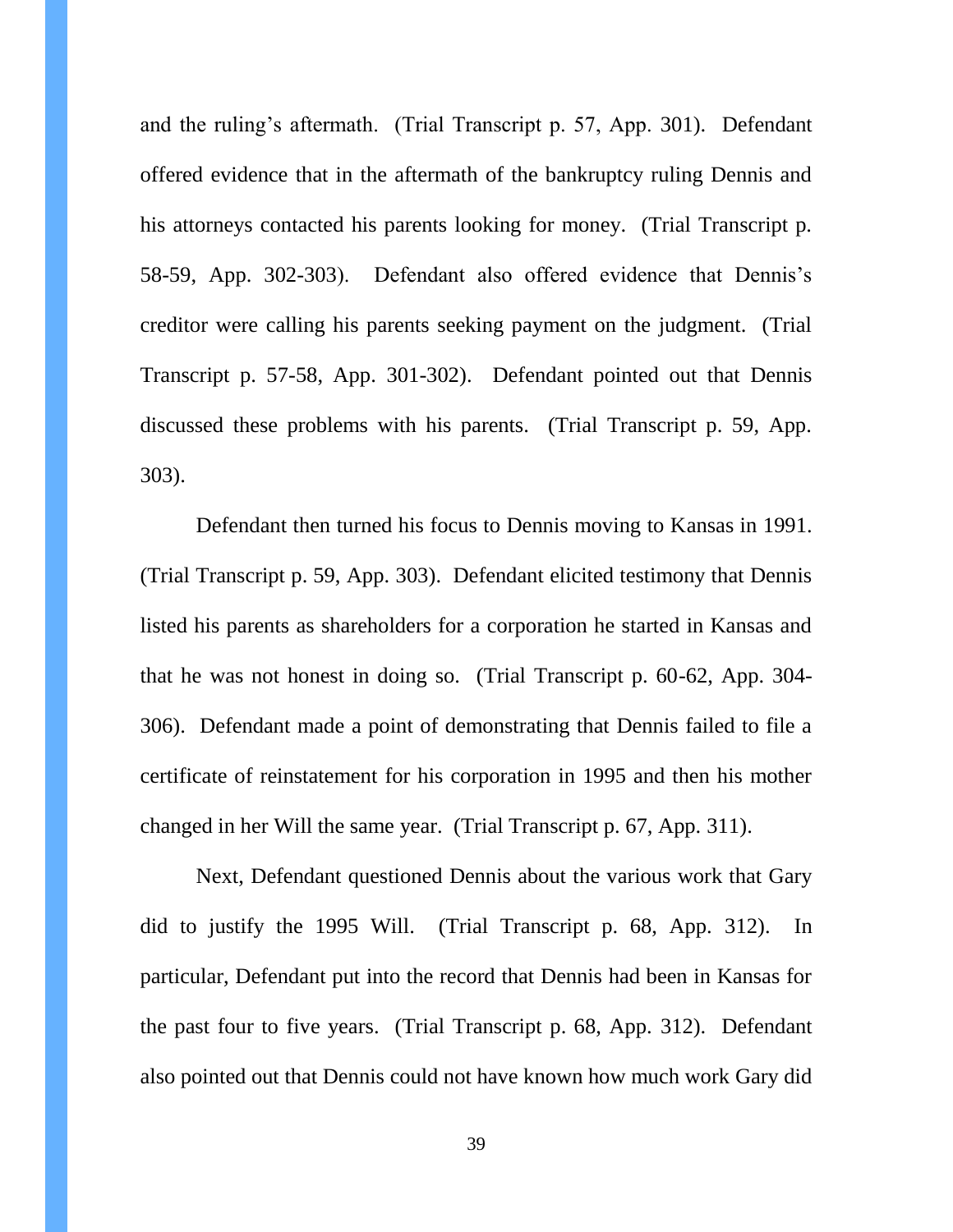for his parents during that period of time. (Trial Transcript p. 68, App. 312).

The Defendant then turned to question about whether the Kansas Department of Revenue attempted to collect money from Dennis's parents in 1997. (Trial Transcript p. 68-69, App. 312-313). Defendant then attempted to tie those events to Margaret's 1999 Will. (Trial Transcript p. 71, App. 315).

Defendant also offered testimony that the Kansas Department of Revenue sought to collect \$400,000 and \$200,000 from Margaret and LaVerne. (Trial Transcript p. 73-74, App. 317-318). Defendant then offered testimony that Dennis's parents were not happy about this situation. (Trial Transcript p. 75, App. 319). Defendant entered into evidence letters from Margaret and LaVerne dealing with those issues. (Trial Transcript p. 77, App. 321). This issue arose in 2000 and Defendant attempted to tie the 2001 Will to that conduct. (Trial Transcript p. 77, App. 321).

Defendant then offered explanations for the two subsequent Codicils to the 2001 Will. (Trial Transcript p. 80-81, App. 324-325).

Defendant sought and received testimony from Dennis concerning whether he made suggestions to his parents about their estate planning. (Trial Transcript p. 81, App. 325). Defendant also questioned Dennis about whether his mother trusted people other than Gary. (Trial Transcript p. 82,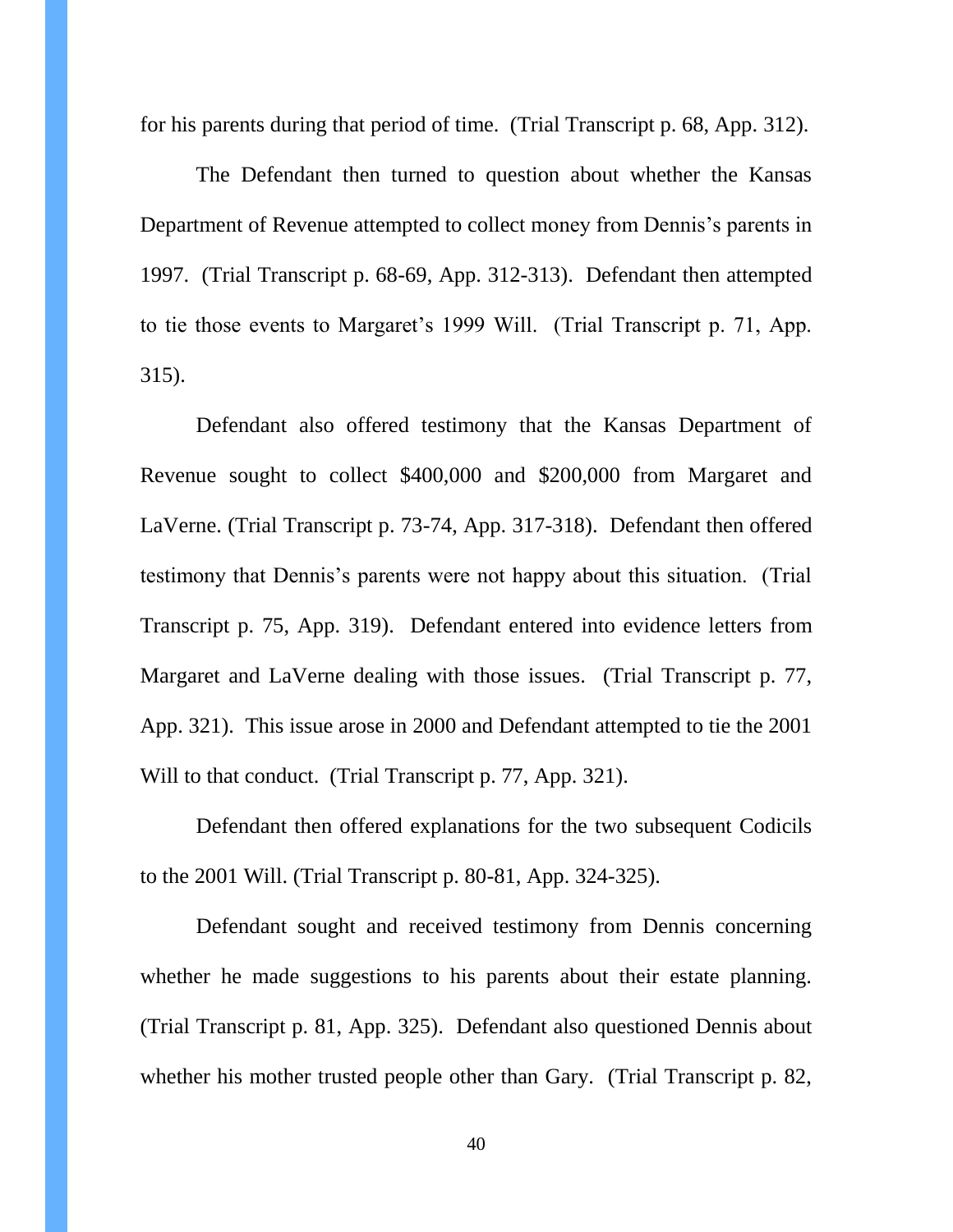App. 326). Defendant went so far as to suggest that Margaret left her property to the people she trusted. (Trial Transcript p. 82, App. 326). In support of this proposition the Defendant asked "Your mother in fact told you that Gary could be totally trusted and relied upon to administer her estate as she wrote it?" (Trial Transcript p. 82, App. 326). Defendant asked Dennis "And you never once called Gary or told Gary that, hey, mom says you are coercing her to do stuff or making her do stuff that she doesn't want to?" (Trial Transcript p. 84, App. 326). Defendant asked "You never once told Gary that dad is making mom do things she doesn't want?" (Trial Transcript p. 84, App. 328). Defendant asked "Did your mom express she was concerned about your debts?" (Trial Transcript p. 84, App. 328).

At the same time the Defendant attempted to claim that the only issues it was trying were whether the 2007 Will and 2008 Codicil were the product of undue influence. (Trial Transcript p. 86, 208-210, App. 330, 452-454). The Defendant alleged that evidence concerning the previous wills would prejudice the jury through confusion. (Trial Transcript p. 208-210, App. 452-454). The Defendant had already offered all of that evidence through the agreed upon admission of exhibits of the prior wills and codicils and through the testimony Defendant elicited from Dennis Workman. (Trial Exhibit 1-10, App. 815-865). If the previous wills were going to confuse the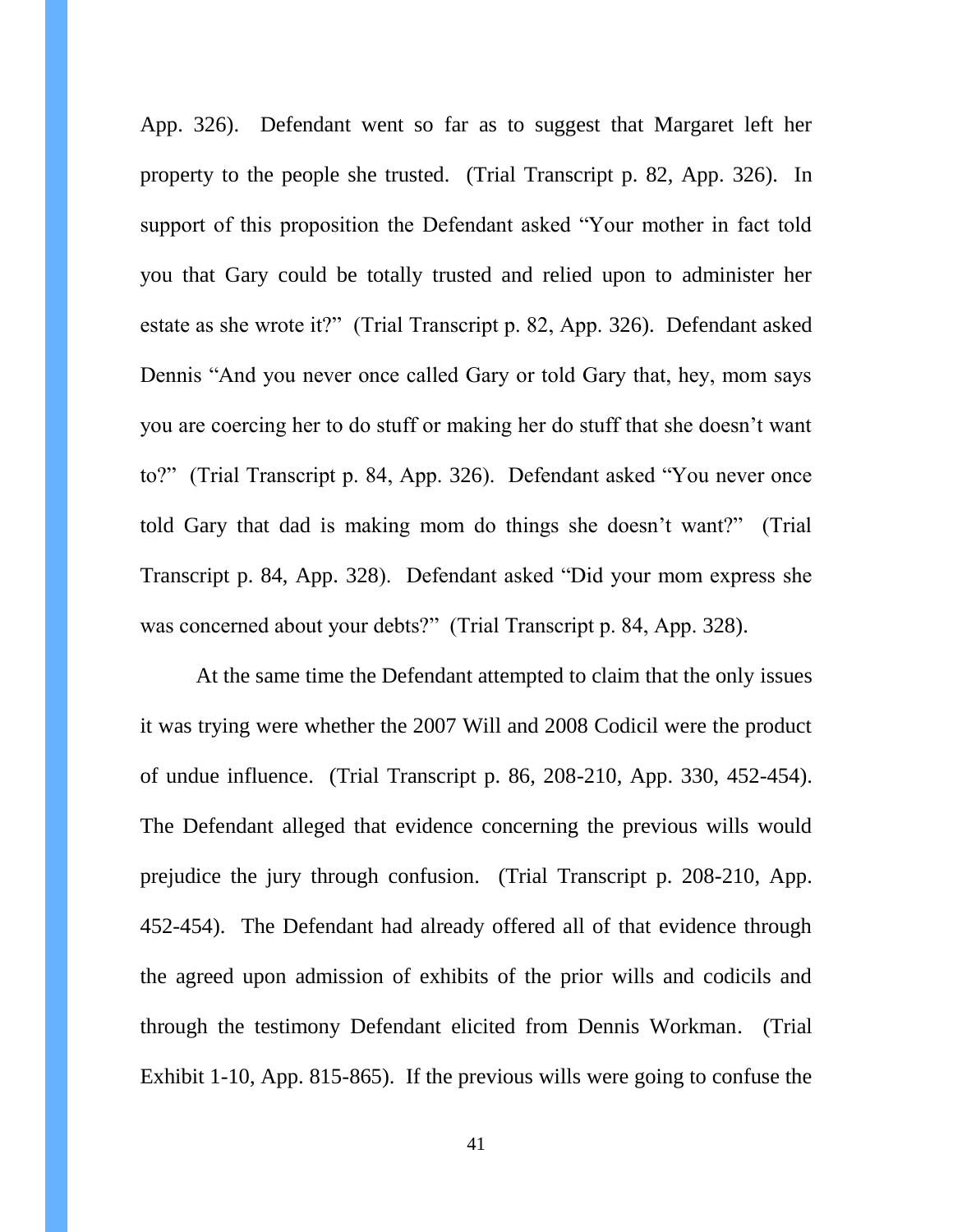issue and therefore should not be contested the Defendant spent a lot of time discussing them and the circumstances of their making.

The legal basis for Defendant's contention starts with *Swartzenruber v. Lamb*, 582 N.W.2d 171 (Iowa 1998). (Trial Transcript p. 208, App. 452). In *Swartzenruber* the Iowa Supreme Court described the issue with trying multiple wills at the same time:

We agree with the admonition in *Cocklin's Estate* that consideration of facts surrounding the execution of earlier wills can, in some instances, distract the jury's focus from the facts surrounding the execution of the will that has been admitted to probate. When that danger exists, separate actions should be required. We are convinced, however, that this is not the case with respect to the jury's consideration of the five wills that Hazel Lamb executed within a thirteen-month period. In presenting her theory of undue influence with respect to the May 25, 1993 will, Roberta necessarily had to place before the jury the facts surrounding the execution of the four earlier wills. This tightly linked chain of proof did not cloud the issues but rather illuminated them. It would have been a disturbing waste of judicial resources and litigation expenses to require her to present basically the same story in five successive jury trials. We hold that the procedure followed by the district court was not prohibited by statute and was permissible under the facts of this litigation.

#### *Swartzenruber* at 175.

The Iowa Supreme Court also cited with approval cases from other jurisdictions and an interpretation of the Iowa Code that makes such consolidation appropriate. *Id.* at 174-175.

As a result the legal question that confronted the District Court was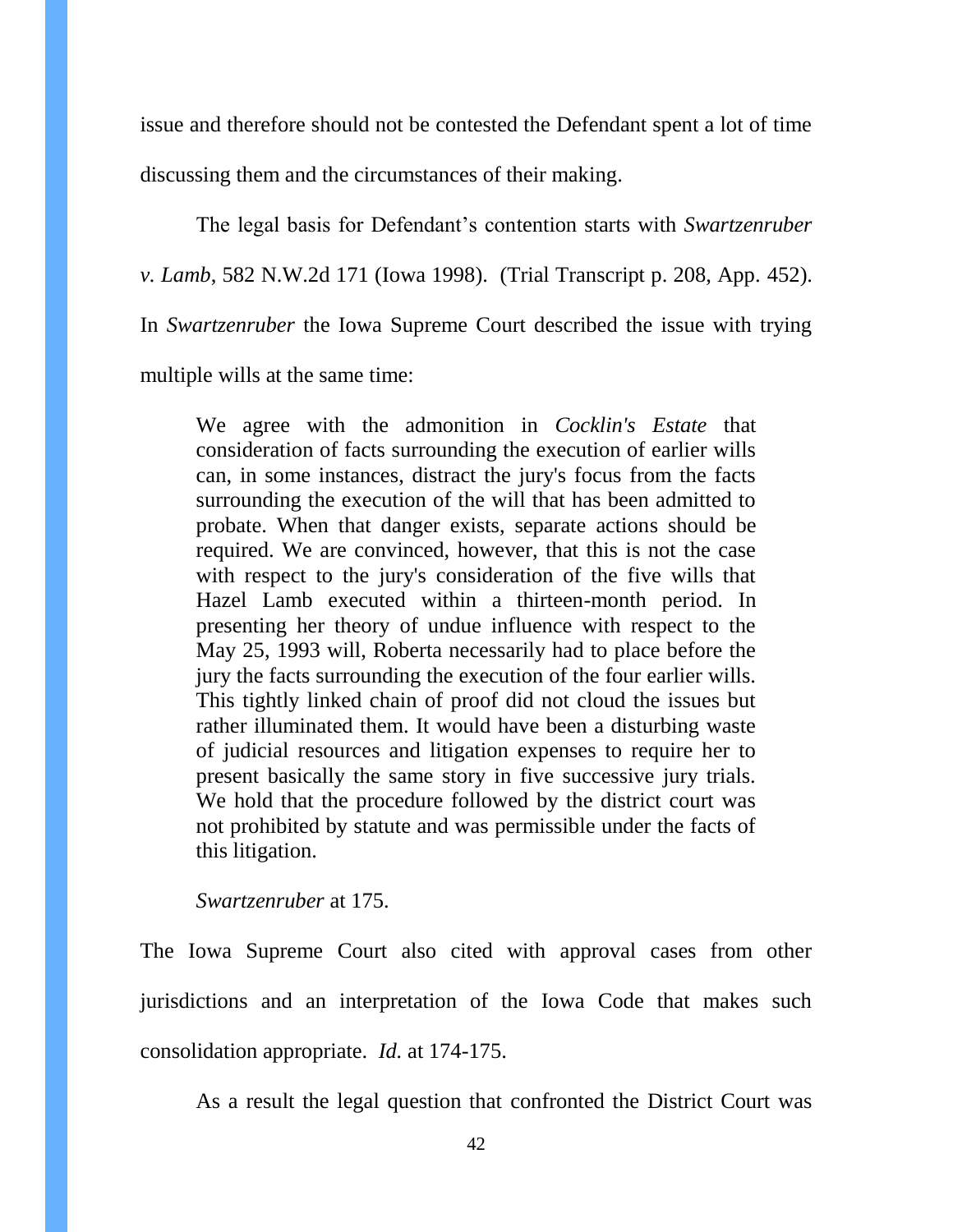whether a contest of wills prior to 2007 was necessary to the Plaintiff's theory of undue influence so that the inclusion of a challenge to the previous wills would have illuminated the jury rather than confused them. *Id.* at 175. The Defendant's own deep dive into the issues and circumstances alleging justifying the previous wills constitutes a virtual admission that the Defendant believes the history of the various documents is relevant to the theory presented in this case. If the issue were really limited to whether the 2007 Will and 2008 Codicil were the subject of undue influence then it would be wholly unnecessary to create a chronology in the record attempting to link Dennis's financial problems with certain prior wills and codicils.

Additionally, the Plaintiff's theory at trial was that Gary, since his return to farm in 1981, began to curry influence and favor with his mother. The theory is that over a long period of time Gary became indispensable to his mother and father and influenced an erosion of Dennis's share under the various wills. A chronological review of Dennis's share demonstrates he went from receiving farm ground valued at \$1,000,000 to \$25,000 to be paid in \$2,500 increments over a period of 10 years.

Contrary to Defendant's protest that the amendment would lead to confusion, the trial transcript demonstrates that the Defendant attempted to use the ruling denying the amendment to confuse the jury in closing.

43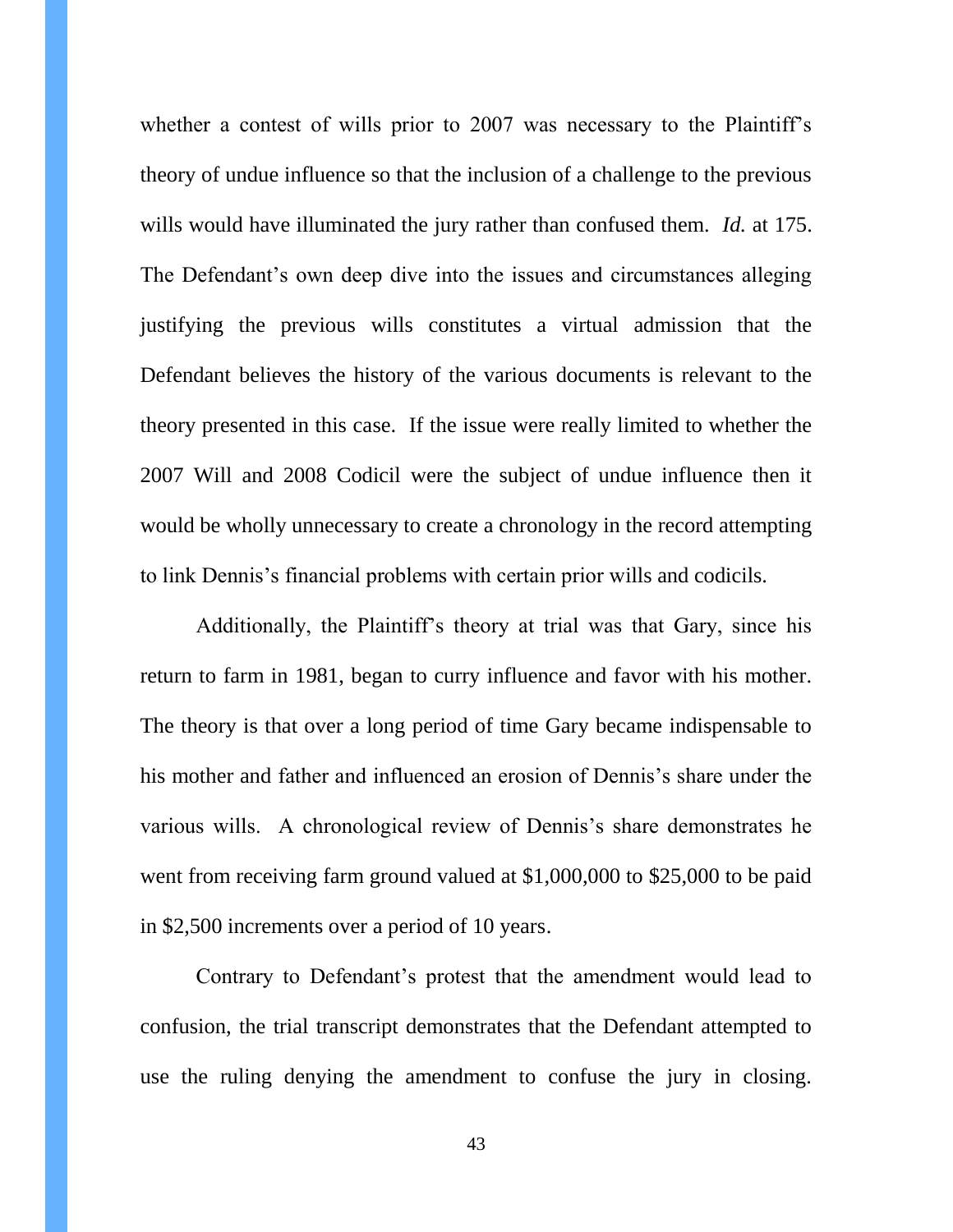Defendant argued in closing:

Under the 1999 Will, Gary received the entire 160 acres and see the last time that Dennis was getting anything. How many times it went into a Trust? In our trial we've been speaking of red herrings. Dennis is not challenging those documents, just the 2007 Will and 2009 Codicil. What changed before from the 2007 Will which was the 2001 as modified in 2003 and 2006? Well, no Jason was born so Dennis's son gets \$10,000. What incentive would Gary have if he is so upset with his brother to say, yes, mom please give \$10,000 to my new nephew. There was also a change, Gary still has to pay the same \$25,000, now it's to the Trust instead of Marcia, he is still paying \$25,000.

…

Second proposition, Dennis has to prove that Gary had the opportunity to exercise such influence and carry out a wrongful purpose. What wrongful purpose is evident in that 2007 Will and the 2001 as modified by2003 and 2006? I don't know what those changes are? The Jason change and then the change from Marcia to a Trust.

Third proposition, Dennis has to prove that Gary was inclined to influence Margaret unduly for the purpose of getting an improper favor. What improper favor did he get in that 2007 Will?

Fourth, perhaps most important, Dennis has to prove that the result was clearly brought about by undue influence. What about Maragret's 2007 Will? What changed? It doesn't speak to influence in general let alone clearly the result of undue influence.

Again, Margaret added Jason. How did any of those changes benefit Gary? What purpose would Gary have for Margaret do those changes?

The last Instruction I'll reference is Number 11. It states in part that undue influence means a person substitutes his or her intentions to the person making the Will or Codicil. The undue influence must be present at the time very time the Will or Codicil is signed and must be the controlling factor. What is the evidence of undue influence when the 2007 Will was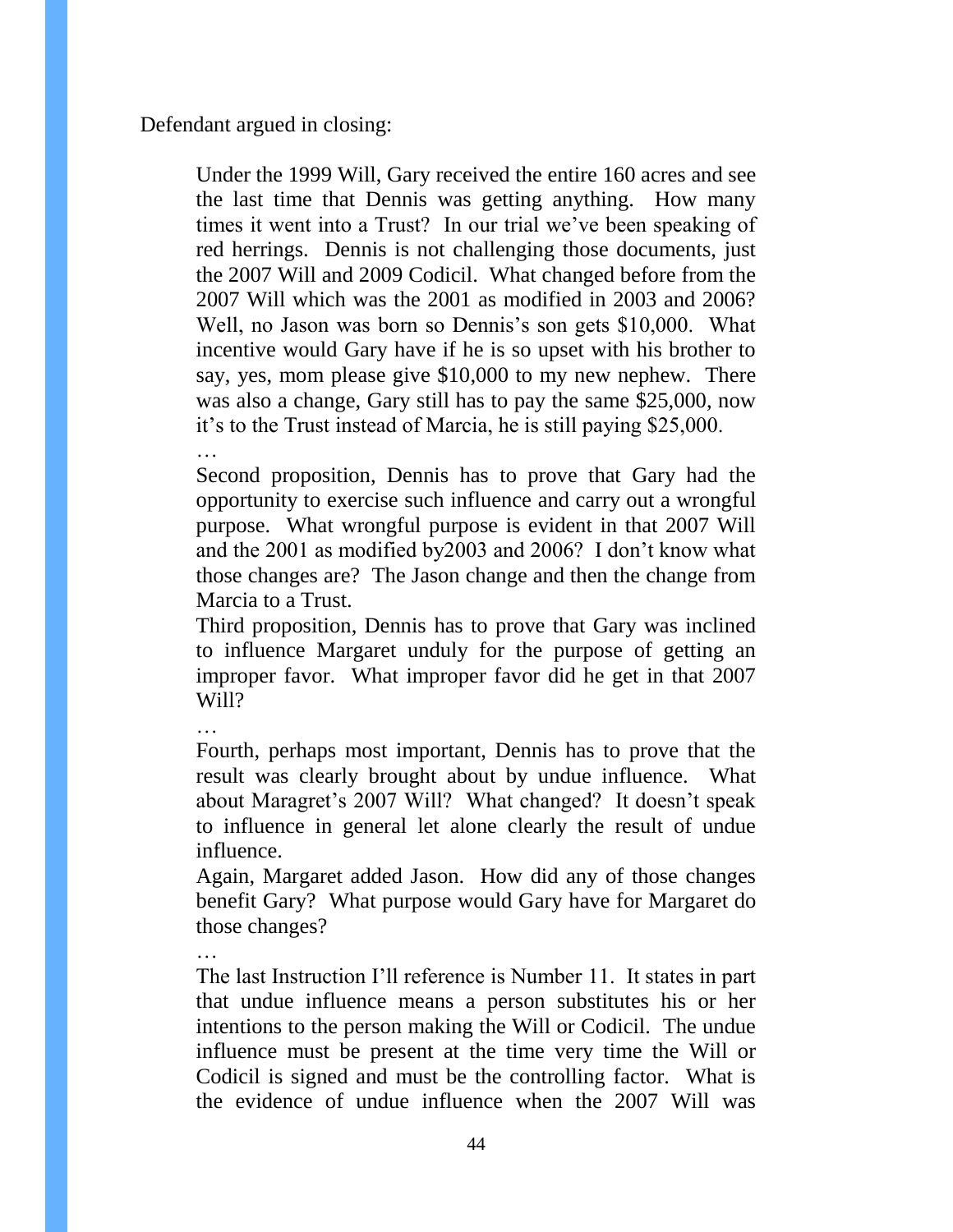signed? (Trial Transcript pp. 304-308, App. 548-552).

The Defendant, secure in the knowledge that the jury instructions were now favorably crafted, decided to cast the previous wills and codicils as "red herrings" and avoid argument about their creation or effect. Again, the Plaintiff's theory is that there was a slow erosion of his share in favor of Gary over the years 1983-2008. Defendant used the denial of the motion to amend as an excuse to create the exact confusion he claimed was the legal basis for denying the motion to amend. The end result is impermissible prejudice to the Plaintiff's case.

### **CONCLUSION**

The Court should reverse the District Court Ruling on Summary Judgment and remand for a jury trial on the merits on all legal theories presented by the Plaintiff. The Court should reverse the denial of the motion to amend to conform to proof and remand for a jury trial on the merits on all legal theories presented by the Plaintiff.

#### **REQUEST FOR ORAL ARGUMENT**

Pursuant to I.R. App. P. 6.908, Plaintiff-Appellant's request to be heard in oral argument on this appeal.

Respectfully submitted,

#### By: /s/ Eric M. Updegraff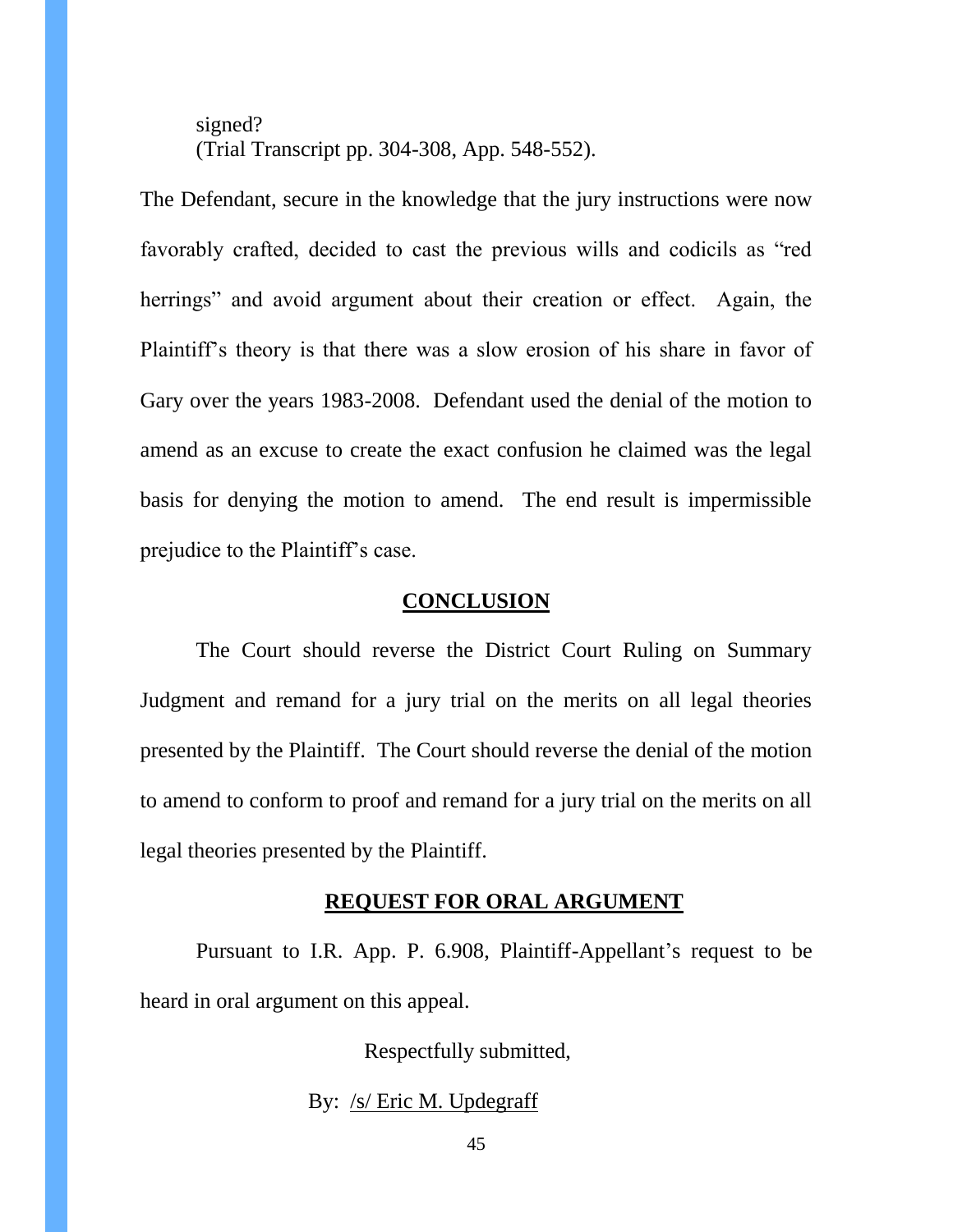Eric M. Updegraff AT0008025 HOPKINS & HUEBNER, P.C. 2700 Grand Avenue, Suite 111 Des Moines, IA 50312 Telephone: (515) 244-0111 Fax: (515) 244-8935 Email: [EUpdegraff@hhlawpc.com](mailto:EUpdegraff@hhlawpc.com) ATTORNEY FOR PLAINTIFF/APPELLANT

### **CERTIFICATE OF COMPLIANCE**

This brief complies with the type-volume limitation of Iowa R. App.  $6.903(1)(g)(1)$  because this brief contains 11,342 words, excluding the parts of the brief exempted by Iowa R. App. P.  $6.903(1)(g)(9)$ .

This brief complies with the typeface requirements of Iowa R. App. P.  $6.903(1)(e)$  and they type-style requirements of Iowa R. App. P.  $6.903(1)(f)$ because this brief has been prepared in a proportionally spaced typeface using Times New Roman 14.

By: /s/ Eric M. Updegraff

### **CERTIFICATE OF SERVICE**

I, Eric M. Updegraff, a member of the Bar of Iowa, hereby certify that on the 1<sup>st</sup> day of June, 2016, I served the above Appellant's Final Brief and Request for Oral Argument by mailing one (1) copy thereof to the following:

Daniel P. Kresowik Stanley, Lande & Hunter, P.C. 201 West Second Street, Suite 1000 Davenport, Iowa 52807 ATTORNEY FOR GARY WORKMAN

By: /s/ Eric M. Updegraff

# **CERTIFICATE OF FILING**

I, Eric M. Updegraff hereby certify that I, or a person acting on my direction, did file the attached Appellants' Final Brief and Request for oral